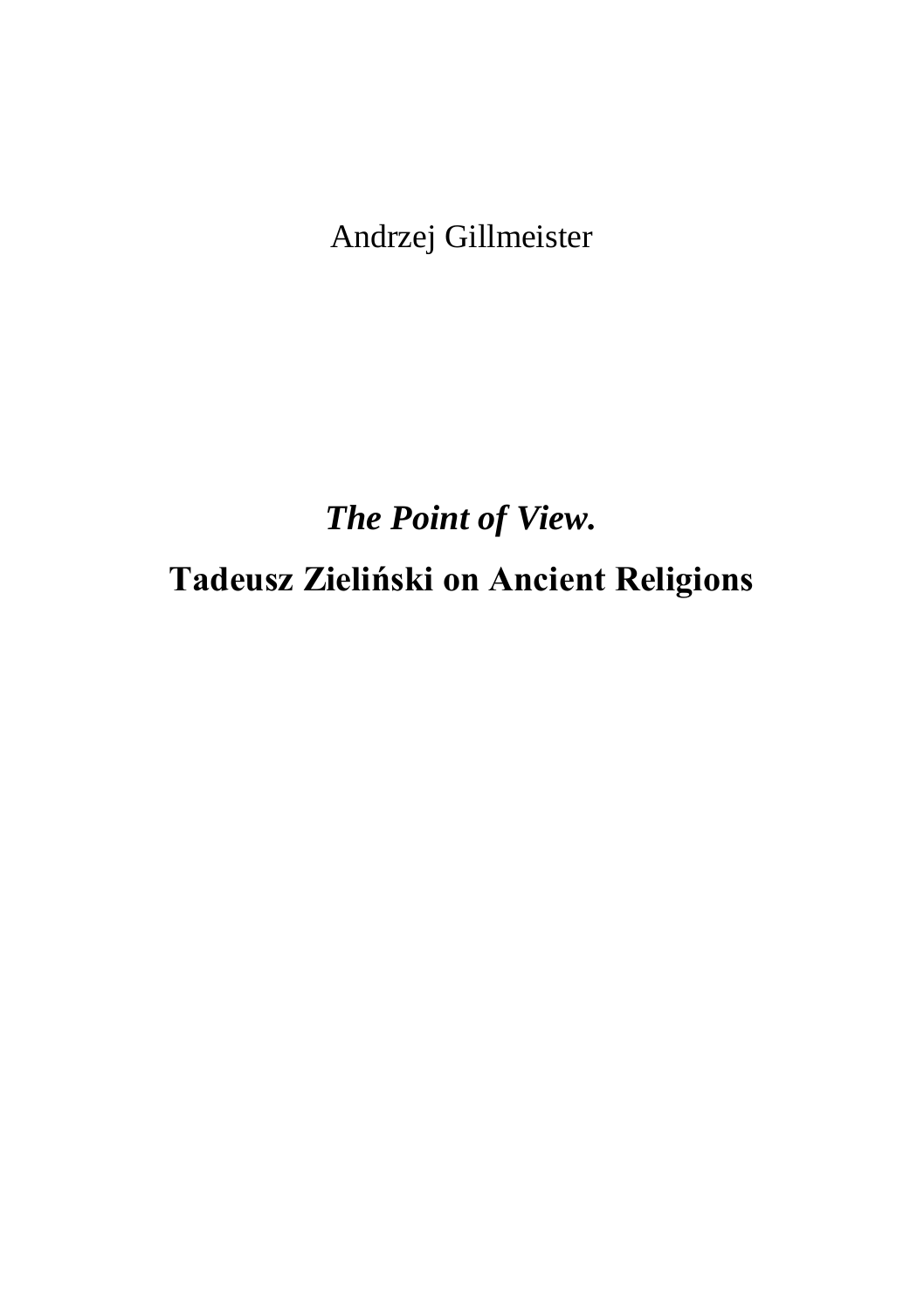Publikacja dofinansowana przez Rektora Uniwersytetu Warszawskiego

## AKME. STUDIA HISTORICA 11/2013

Series editor: Ryszard Kulesza

Volume editor: Anna Kruszyńska

ISBN 978-83-904596-9-2

ISSN 1899-9824

Druk i oprawa: Zakład Graficzny UW, zam. 893/2013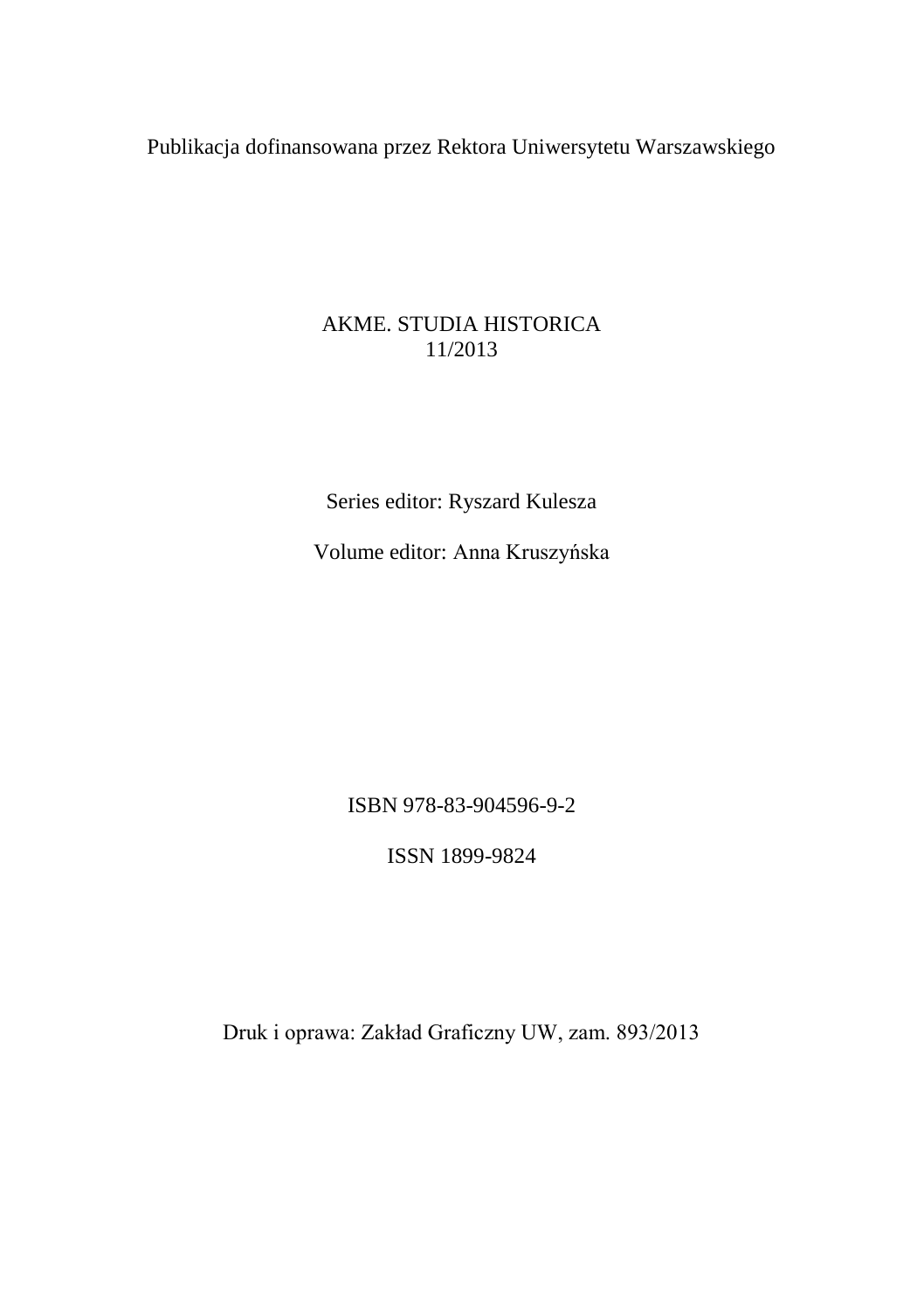j

## *The Point of View.*  **Tadeusz Zieliński on Ancient Religions**

Tadeusz Zieliński was one of the most distinguished European humanists, who had an active influence on the humanities in the late  $19<sup>th</sup>$  century and the first decades of the following century. His role in the development of the research on ancient culture and literature is inestimable. His studies on Homer and Cicero have long been considered to be classic achievements of classical philology. Despite that, the figure and the achievements of Tadeusz Zieliński have been relegated to back shelves or simply forgotten. This refers mainly to his studies on the ancient religion, which are among the most original, and at the same time the most controversial achievements of his research. The aim of this essay is to depict his religious studies as part of his achievement, to present its shortened analysis and to present it in comparison to the paradigms of research on the ancient religion of those times. It is my firm belief that those works were unjustly sent to the archives of ideas. Zieliński"s vision of the ancient religion does not exist to a satisfying extent in the common knowledge of the European scholars researching the culture and religion of the ancient world. It is due to the language in which Zieliński was publishing his works, that is Polish.

Religious studies of Tadeusz Zieliński are not very popular among the historians of idea and historiography. Authors of biographical texts referring to this great humanist express a kind of embarrassment, and merely mention this

This text was written largely due to the Lanckoroński Foundation grant for research in Rome in 2009.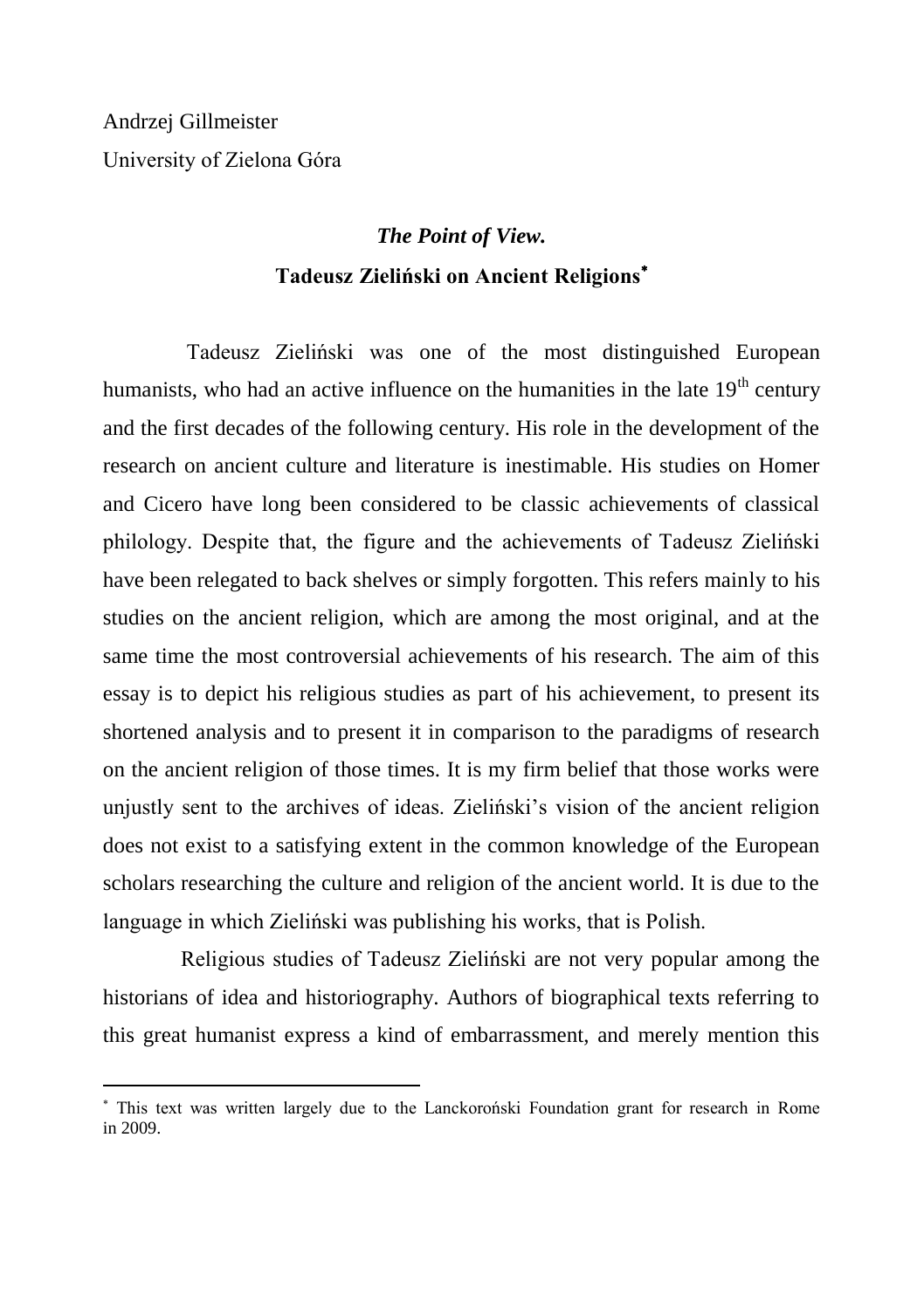part of his achievement.<sup>1</sup> In scholarly studies, Zieliński's picture of the Greek religion was synthesised in an unpublished PhD dissertation.<sup>2</sup> My study of Zieliński"s vision of the Roman religion is currently in preparation.<sup>3</sup> Apart from that, only a few articles were published.<sup>4</sup> Taking into account growing interest of historians of the ancient world and classical philologists in the history of their own field<sup>5</sup>, it is a pressing research postulate to investigate all Zieliński's thoughts on the ancient religion. This outline does not aspire to fulfil this aim;

 $\overline{a}$ 

<sup>1</sup> Cf. S. Srebrny, *Tadeusz Zieliński*, "Eos" 42, 1947, pp. 52-61; J. Niemirska-Pliszczyńska, *Wielki filhellen*, "Roczniki Humanistyczne" 9, 1960, pp. 78-79; M. Plezia, *Tadeusz Stefan Zieliński*, [in:] *Antichisti dell'Universita di Varsavia nel Novecento*, a cura di I. Bieżuńska-Małowist, Napoli 1992, pp. 47-48.

<sup>2</sup>H R. Nieczyporowski, *Religia starożytnej Grecji w koncepcji Tadeusza Zielińskiego,* Gdańsk 1998 (unpublished PhD thesis in the collection of the Library of the University of Gdańsk).

<sup>3</sup> A. Gillmeister, *Między historiografią a historiozofią. Tadeusza Zielińskiego wizja religii rzymskiej*, forthcoming.

<sup>4</sup> A. Sowińska, *The Origins of Hermes Trismegistos and his Philosophy. The Theory of Tadeusz Zieliński*, "Scripta Classica" 7, 2010, pp. 85-89; W. Gajewski, *Obecny stan badań nad organizacją wczesnego Kościoła w świetle pracy "Chrześcijaństwo antyczne*" *Tadeusza Zielińskiego*, "Przegląd Religioznawczy" 3, 2002, pp. 39-50; H. Hoffmann, *Tadeusz Zieliński (1859-1944) and his interpretation of the Dionysian motifs in the Greek tragedy*, "Nomos" 41/42, 2003, pp. 85-95; *idem*, *Badania nad religiami starożytnymi Tadeusza Zielińskiego i Ryszarda Gansińca*, "Biuletyn Instytutu Filozoficzno-Historycznego WSP w Częstochowie" 9, 2002, pp. 185-190; A. Gillmeister, *Kontrowersje wokół książki "Hellenizm a judaizm" Tadeusza Zielińskiego. Polemiki chrześcijańskie*, "Scripta Biblica et Orientalia" 3, 2011, pp. 275-288; *idem*, *Kult cesarski w polskich badaniach historycznych*, [in:] L. Mrozewicz, K. Balbuza (eds.), *Świat starożytny, jego polscy badacze i kult panującego* Poznań 2011, pp. 193-204. In the current study I use the already published results of my research on Tadeusz Zieliński as the historian of religion.

<sup>5</sup> See, *inter alia*, *Franz Cumont et la science de son temps*, "Mélanges de l"Ecole française de Rome. Italie et Méditerranée", 111.2, 1999; C. Bonnet, "*L'Histoire séculière et profane des religions' (F. Cumont): Observations sur l'articulation entre rites et croyance dans l'historiographie des religions de la fin du XIX<sup>e</sup> et de la première moitié du XX<sup>e</sup> siècle*, [in:] *Rites et croyances dans le religions du monde romain. Entretiens sur l'antiquité classique.* Tome LIII*.* Vandoeuvres-Genève 2006, pp. 1-37; *Les religions orientales dans le mond grec et romain cent ans après Cumont (1906- 2006). Bilan historique et historiographique*, C. Bonnet, V. Pirenne-Delforge, D. Praet (eds.), Brussels-Rome 2009; monographic issue of "Archiv für Religionsgeschichte" 5, 2003 devoted to Georg Wissowa; Ch. Stray (ed.), *Classics in 19th and 20th Century Cambridge. Curriculum, Culture and Community*, "The Cambridge Philological Society, Supplementary Volume" 24, 1999; W.M. Calder III (ed.) *The Cambridge Ritualists Reconsidered*, Atlanta 1991; R. Ackerman, *The Myth and Ritual School. J.G. Frazer and the Cambridge Ritualists*, New York-London 2002. V. S. Severino, *La religione di questo mondo di Raffaele Pettazzoni*, Roma 2009; C. Santi, *La religione romana negli studi di R. Pettazzoni*, "Storia, antropologia e scienze del linguaggio" 24, 2009, pp. 173-188. Some other studies are quoted below.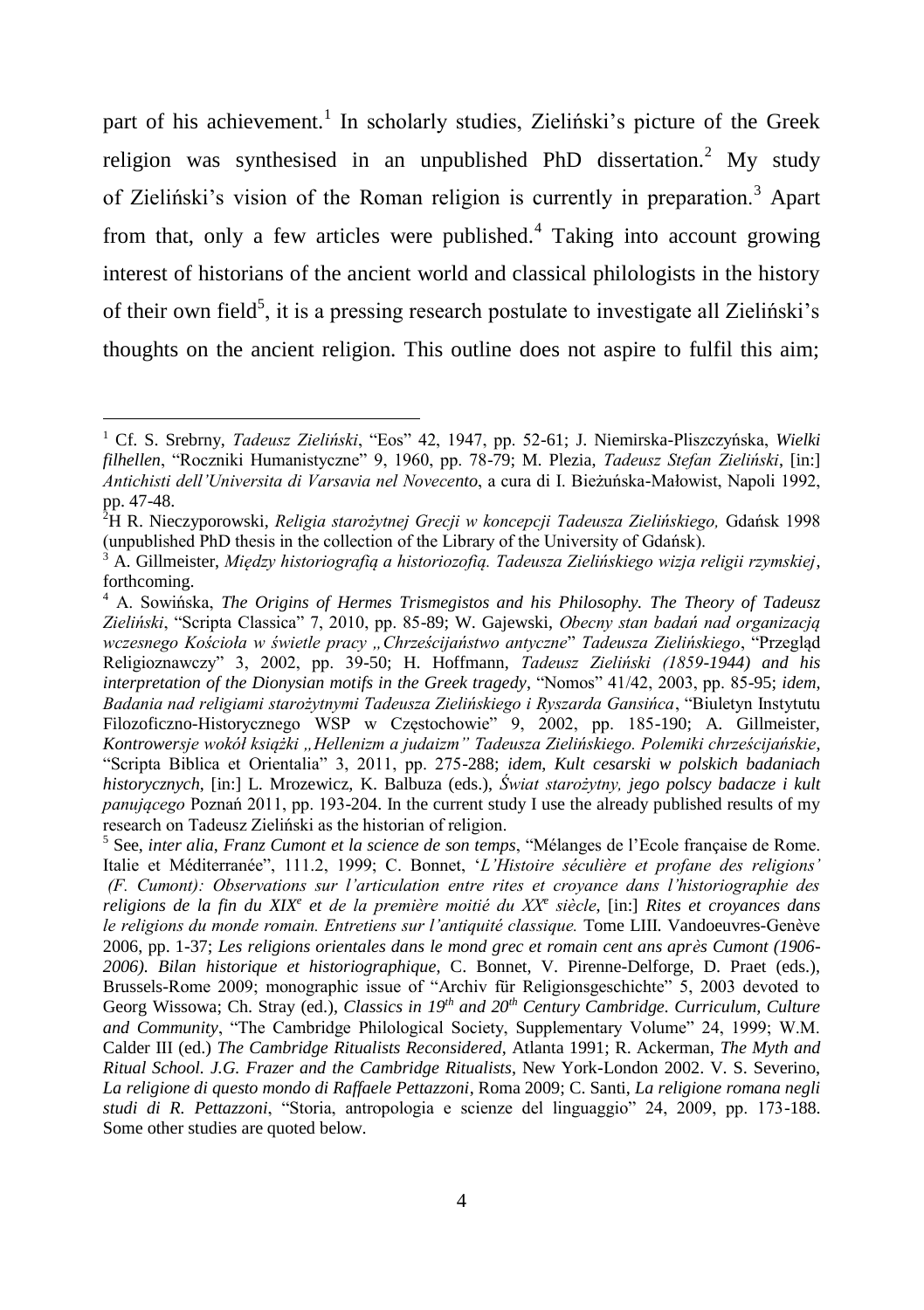it is merely an attempt to present selected motifs of his vision of the Greek and Roman religion.

On the one hand, many features of Tadeusz Zieliński"s biography are characteristic of Poles descended from impecunious landed gentry, as well as of those who were born in the middle of the  $19<sup>th</sup>$  century in the regions annexed by Russia during the partitions. Their life choices were divided into serving the occupant (even by undertaking office work) or preserving and maintaining patriotic traditions. On the other hand, his biography becomes (in the later period) a part of the model of scholarly education typical for the disciples of German science.<sup>6</sup> In the case of Zieliński, this influence was reinforced by the intense contacts with a German-speaking University of Tartu (then Dorpat). Taking into account that Zieliński has been to a large extent forgotten by the scholarly world, at the outset I would like to briefly relate the basic biographical data of this outstanding scholar.

Tadeusz Zieliński was born on 14th September 1859 in Skrzypczyńce (Kiev district).<sup>7</sup> Orphaned by his mother at a young age, he moved with his

<sup>6</sup> See also G. Iggers, *Deutsche Geschichtwissenschaft. Eine Kritik der traditionellen Geschichtsauffassung von Herder bis zur Gegenwart*, München 1971 (chapters 4 and 5). Another interesting work in this perspective is D. Sdvižkov, *Zeitalter der Intelligenz: zur vergleichenden Geschichte der Gebildeten in Europa bis zum Ersten Weltkrieg*, Göttingen 2006 (I used the Polish translation, Warszawa 2011).

<sup>&</sup>lt;sup>7</sup> The biography of Tadeusz Zieliński is relatively well known, although no full study is yet in existence. Detailed information on Tadeusz Zieliński"s life is found in the Polish edition of his *Autobiografia* (*Autobiography*), which is frequently referred to in my study: *Autobiografia. Dziennik 1939-1944*, H. Geremek, P. Mitzner (eds.), Warszawa 2005. See also T. Zieliński, *Jak zostałem filologiem*, "Filomata" 2, 1929, pp. 70-78 and "Filomata" 4, 1929, pp. 156-163; *idem*, *Walka o autonomię szkół wyższych*, [in:] *W obronie wolności szkół akademickich*, Kraków 1933, pp. 157-166, and K. Zielińska-Kanakogi, *Mein Vater Tadeusz Zieliński. Eine biografische Skizze*, "Paleologia" 1, 1952, pp. 220-233 (*non vidi*). Regarding studies on Zieliński, see "Meander" 14, 8-9, 1959, for the fullest but still not complete bibliography of Zieliński. See also "Kwartalnik Klasyczny" 4.3, 1930. Regarding Zieliński"s private life and career, see the very interesting text by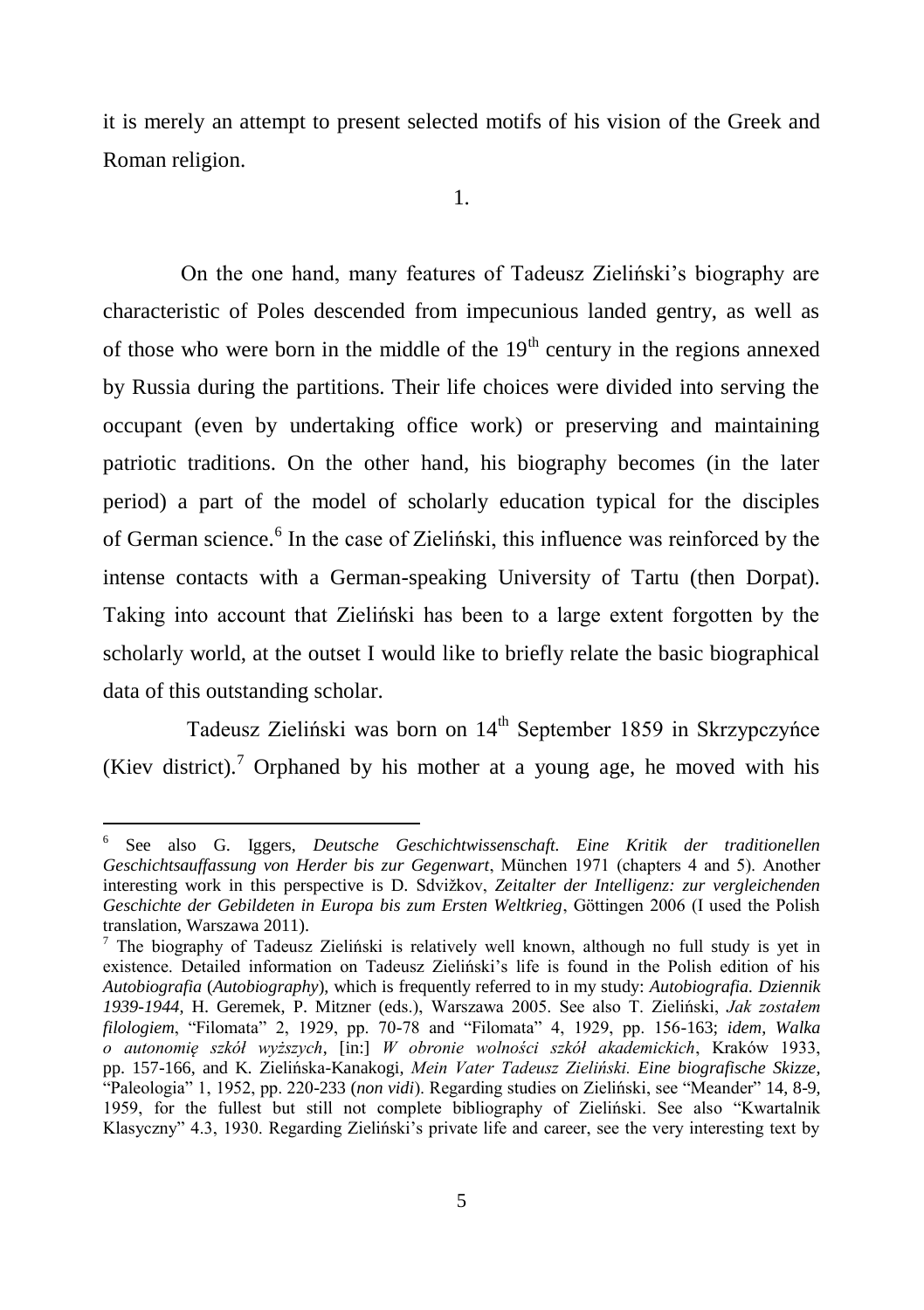father to Saint Petersburg, where he was educated until he turned ten. He studied under the supervision of his father, who instilled in him the passion for Latin and French and the cult of the poet Adam Mickiewicz. At that time he also developed the trait of emotional, slightly affected piousness, which was also characteristic of his scientific activities.<sup>8</sup> In 1869 young Tadeusz was enrolled to the German Saint Ann"s Gymnasium. The choice of the school was connected with his father's disinclination to send him to a Russian school.<sup>9</sup> In 1873 Zieliński's father died after a serious illness. The father"s loss of his job and costs connected with his illness drove the family into considerable financial trouble. Zieliński later recalled that the situation was so bad that they could not afford even the most important school books and his basic source of knowledge were the answers of his school friends, who had been asked before him.<sup>10</sup> After his father"s death, Tadeusz"s uncle became his custodial parent, but their contact was not very good, and the custody terminated in  $1875<sup>11</sup>$  Since then Zieliński had to earn his living by giving private lessons.<sup>12</sup> A year later, after passing the exam for a secondary school certificate, Tadeusz was granted a government scholarship, and in October he went to Leipzig to study classical philology. Those months spent at German universities became the basis of his scientific approach. The studies in Leipzig were crowned with a Ph.D. in classical philology based on the paper about the last period of the Second Punic War, soon

R. Zaborowski *Tadeusz Zieliński (1859-1944) i Wincenty Lutosławski (1863-1954). Próba porównania biografii*, "Prace Komisji Historii Nauk. Polska Akademia Umiejętności" 8, 2007, pp. 33-86, with further literature; *idem*, *Tadeusz Zieliński (1859-1944) – sa vie et son oeuvre*, [in:] *Annales du Centre Scientifique à Paris de l'Académie Polonaise des Sciences* 12, 2009, pp. 207-222. <sup>8</sup> M. Plezia, *Z młodzieńczych lat Tadeusza Zielińskiego*, [in:] *idem*, *Z dziejów filologii klasycznej w Polsce*, Warszawa 1993, p. 171.

<sup>9</sup> T. Zieliński, *Autobiografia…*, pp. 21-22.

<sup>10</sup> T. Zieliński, *Jak zostałem…*, p. 78.

<sup>11</sup> T. Zieliński, *Autobiografia…*, pp. 35-36, cf. M. Plezia, *Z młodzieńczych lat*…, p. 174.

<sup>12</sup> W. Klinger, *Tadeusz Zieliński*, "Pamiętnik Literacki" 30, 1946, p. 436.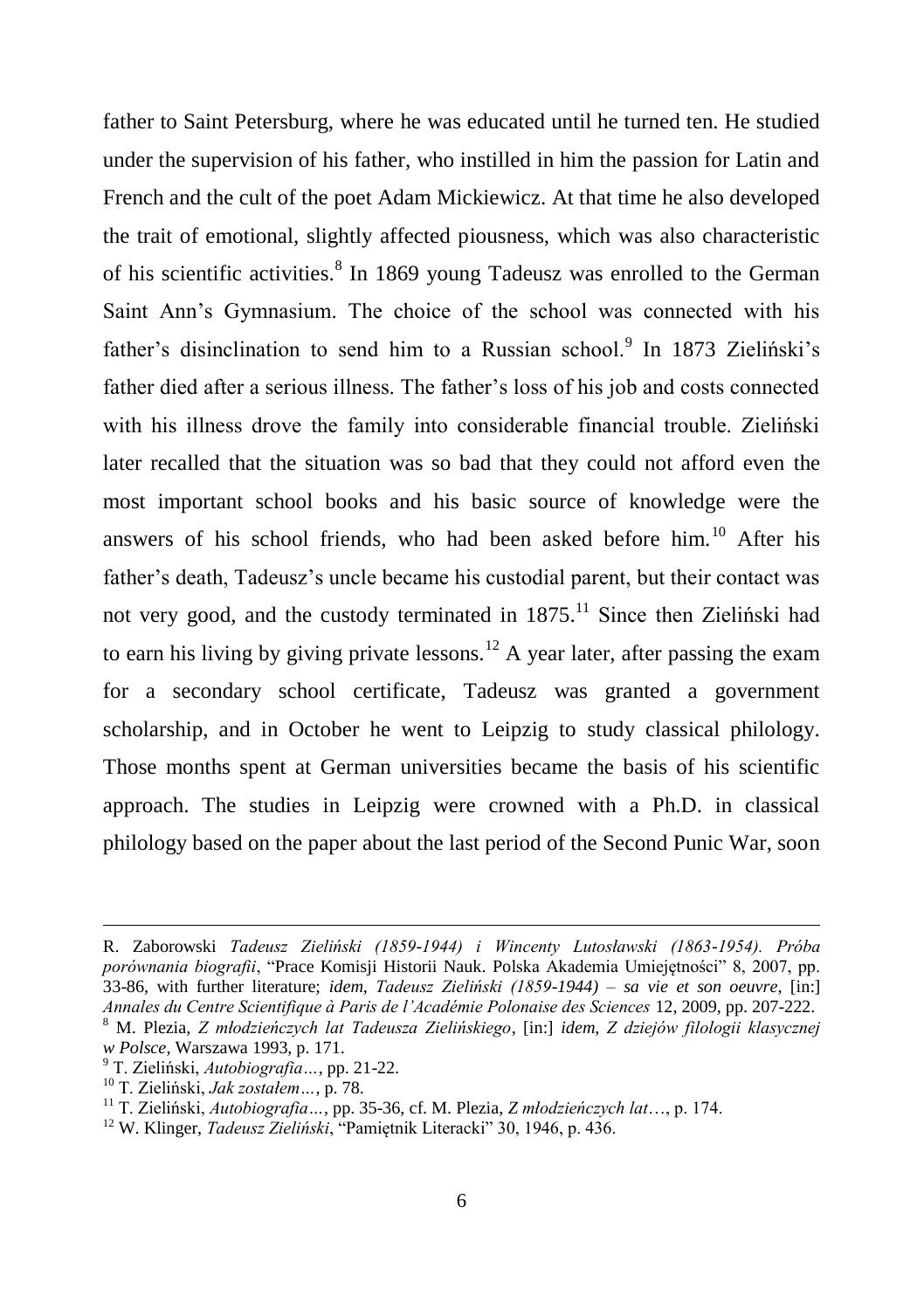published by Teubner.<sup>13</sup> This paper, later considered by its author to be a "youthful work", got a positive grade from Theodor Mommsen himself, which in an obvious way contributed to its reception. $^{14}$ 

Afterwards, Zieliński obtained a two-year professorial scholarship, which was later prolonged by one year. During that time he was completing his education, among others, in Munich, Vienna, Rome and Naples. An interesting fact is that in the last of those cities he created his only strictly archaeological work.<sup>15</sup> He returned to Russia in 1882 and a year later he passed an M.A. examination, which in the Russian education system corresponded to the academic degree of doctor.<sup>16</sup> Subsequently, he started to lecture at the university in Saint Petersburg, simultaneously keeping his post at Saint Ann"s Gymnasium, which he obtained through his old friends. Soon he started his attempts to earn the Russian Ph.D., which in today"s world would correspond to the "habilitation" degree.<sup>17</sup> Based on the study of the structure of the old Attic comedy, the work was also published at Teubner's<sup>18</sup> It was, however, rejected by his maternal university in Saint Petersburg and, in 1886, Tadeusz Zieliński finally obtained this degree at the German-speaking university in Tartu (then Dorpat). A year later, Zieliński became an associate professor at Saint Petersburg and took over

<sup>13</sup> T. Zieliński, *Die letzten Jahre des zweiten punischen Kriegs*, Leipzig 1880.

<sup>14</sup> Th. Mommsen, *Zama*, "Hermes" 20, 1885, p. 151. Cf. T. Zieliński, *Autobiografia…*, pp. 65-66.

<sup>15</sup> T. Zieliński, *Der Feueranbläser und der Dornauszieher*, "Rheinisches Museum" 39, 1884, pp. 73-117.

<sup>16</sup> Z. Opacki, *Relacje Tadeusza Zielińskiego z rosyjskimi uczonymi w Petersburgu w świetle jego "Autobiografii"*, [in:] *Studia z dziejów Europy Wschodniej. Księga pamiątkowa dedykowana Profesorowi Arturowi Kijasowi w 70. rocznicę urodzin*, G. Błaszczyk, P. Kraszewski (eds.), Poznań 2010, p. 242.

<sup>17</sup> *Ibidem*, p. 243.

<sup>18</sup> T. Zieliński, *Die Gliederung der altattischen Komödie*, Leipzig 1885. Cf. T. Zieliński, *Autobiografia…*, pp. 120-122, about its initially unfavourable opinions and later, much more favourable ones, which followed G. Kaibel"s enthusiastic remarks ("Hermes", 24, 1889, pp. 35-66) and positive opinion of U. Wilamowitz-Möllendorf. Zieliński mentions the fact that the study provoked controversies among the scholars. Being aware of the department"s decision, F. Hörschelmann, one of the Tartu (Dorpat) scholars, secretly sent the paper for another review to E. Rhode. The positive review enabled Zieliński to complete the Ph.D. programme at Tartu (Dorpat).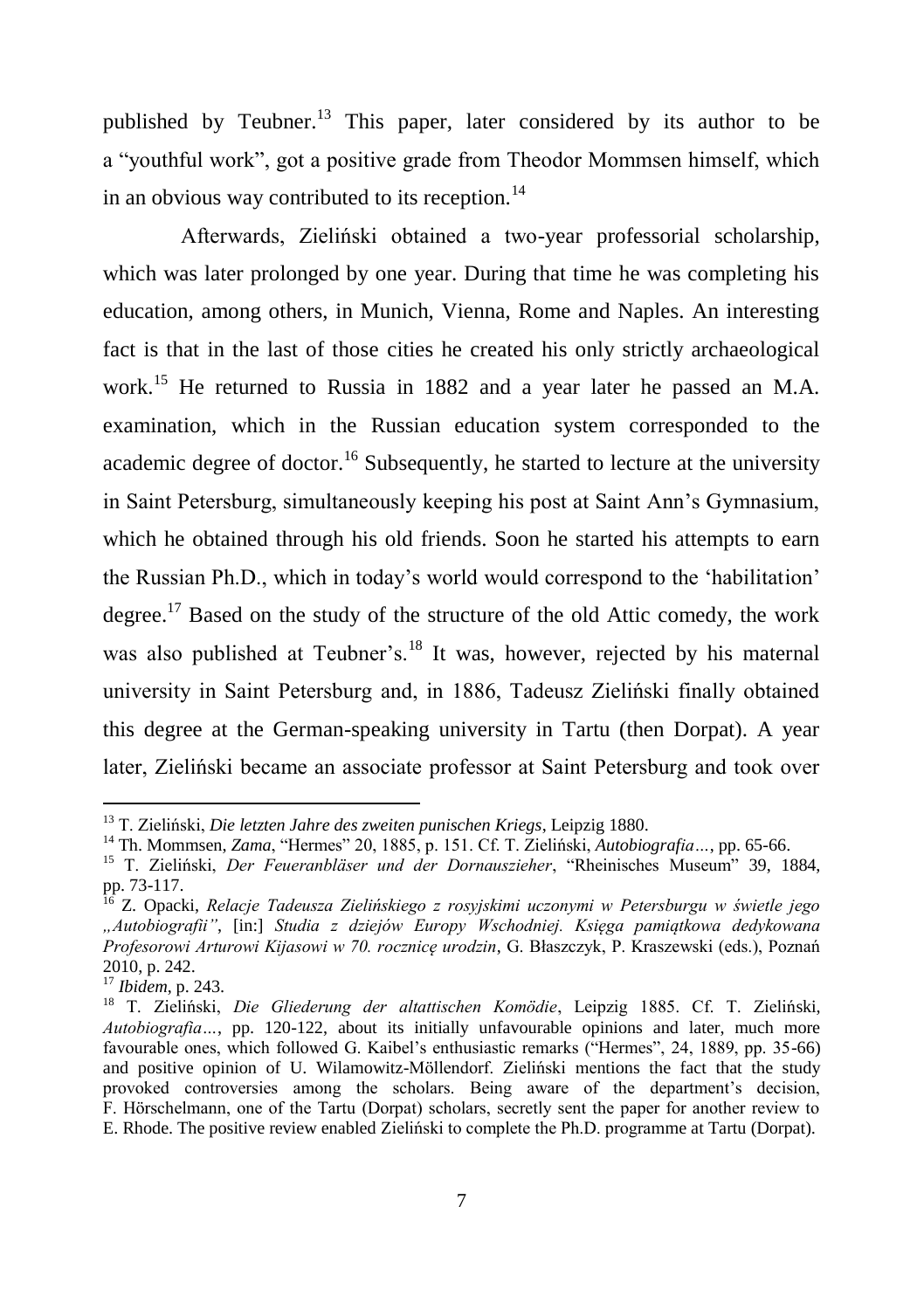the department of Greek literature. He ascended all steps of the academic and administrative career (he was also, among others, the dean of the Department of History and Philosophy), and played a certain role in the discussions about the shape of the Russian higher education system.<sup>19</sup> He retired in 1916.

After Poland regained independence, the University of Warsaw offered Zieliński the position of the head of the Classical Philology department. The offer was accepted eagerly. In his autobiography, Zieliński recalled that this position had been offered to him long before, already in 1918, and it was one of the first official decisions of the newly created university in the reborn country.<sup>20</sup> The nomination took place on the  $23<sup>rd</sup>$  January 1920, but Zieliński moved to Warsaw permanently two years later.<sup>21</sup> In his inauguration lecture, given on 22nd April 1920, he pompously stated that "if Warsaw calls, no Pole can be deaf to this call".  $22$ 

Tadeusz Zieliński quickly became an unquestioned authority of the Polish humanities of the interwar period. Frequent travels abroad and his presentation of Polish science during international conventions made Zieliński one of the most recognizable Polish researchers of the ancient world. His high rank was reflected in a number of honours granted to him by the Polish and foreign academic institutions. *Honoris causa* doctorates were awarded to him by the universities in Moscow (on the  $25<sup>th</sup>$  anniversary of his academic career), in Athens, Groningen, Oxford, Vilnius, Warsaw, Cracow, Poznań, Lviv, Brno, Paris and Brussels. He was a member of many academies of science, in Bavaria

<sup>19</sup> See J. Schiller, *Tadeusza Zielińskiego koncepcja reformy rosyjskich uniwersytetów*, "Kwartalnik Historii Nauki i Techniki" 51.3-4, 2006, pp. 57-89.

<sup>20</sup> T. Zieliński, *Autobiografia…*, p. 191.

<sup>21</sup> R. Zaborowski, *Tadeusz Zieliński (1859-1944) i Wincenty Lutosławski (1863-1954)…*, p. 35.

<sup>22</sup> T. Zieliński, *Autobiografia…*, p. 191.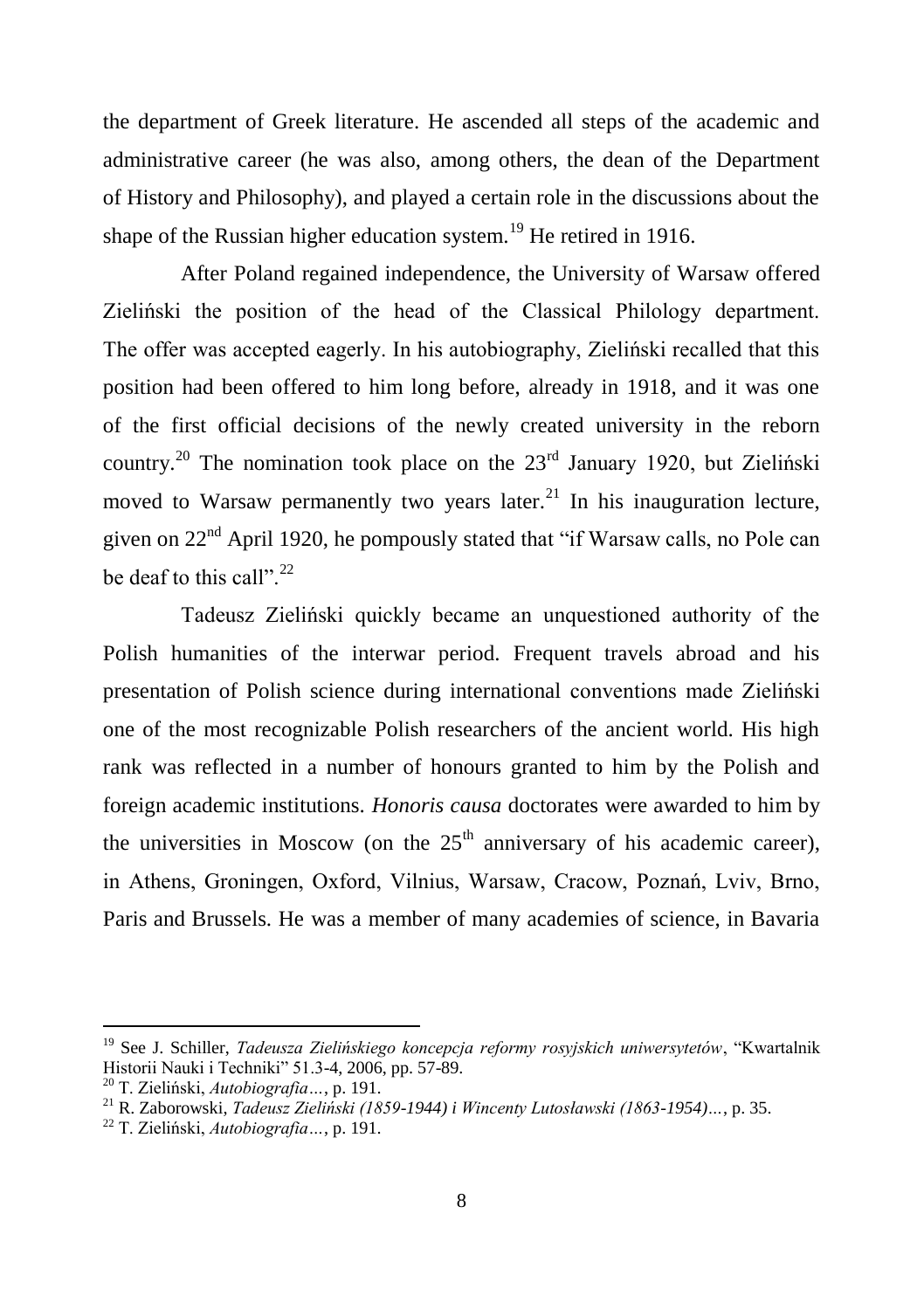and Great Britain among others, as well as the Accademia dei Lincei in Rome.<sup>23</sup> He also received honorary citizenship of Delphi in Greece.

In 1935, Zieliński went into Polish retirement, but since he received a degree of the honorary professor at the University of Warsaw he continued lecturing.<sup>24</sup> After the outbreak of the Second World War, during the German siege of Warsaw, Zieliński lost his flat, library and the manuscripts of the completed works. He left on  $11<sup>th</sup>$  November 1939 for the Bavarian town Schondorf am Ammersee, where his son Feliks lived. The initial aim of his journey was Italy, neutral at the time, and more precisely Rome and Saint Stanislaus"s Hospice, where Zieliński and his daughter Weronika were going to stay. Reaching Rome turned out to be impossible.<sup>25</sup> During his stay in Schondorf, Zieliński finished the work of his life, i.e. the last two volumes of the cycle *Religions of the Ancient World* concerning religion in the Roman Empire and the ancient Christianity.

Tadeusz Zieliński died on 8<sup>th</sup> May 1944 and was buried in Schondorf.

## $\mathcal{L}$

The six-volume cycle *Religions of the Ancient World* became to Tadeusz Zieliński a peculiar *opus magnum*, the crowning of his academic path. His attitude resulted partly from the specific conditions in which the scholar completed his work, which will be further analysed below. It also became an ultimate proof of a certain synthesis of science and life, which was the humanist's pursuit for his whole life, unrealised at the beginning, but later

<sup>23</sup> R. Zaborowski, *Tadeusz Zieliński (1859-1944) i Wincenty Lutosławski (1863-1954)…*, pp. 36-37.

<sup>24</sup> W. Klinger, *Tadeusz Zieliński…*, p. 441.

<sup>&</sup>lt;sup>25</sup> An excellent source of information about this period of Zieliński's life are his diaries from the years 1939-1944, written in Polish and published together with the *Autobiografia*. See H. Geremek, *Wstęp (Introduction)*, [in:] *Autobiografia…*, pp. 201-244.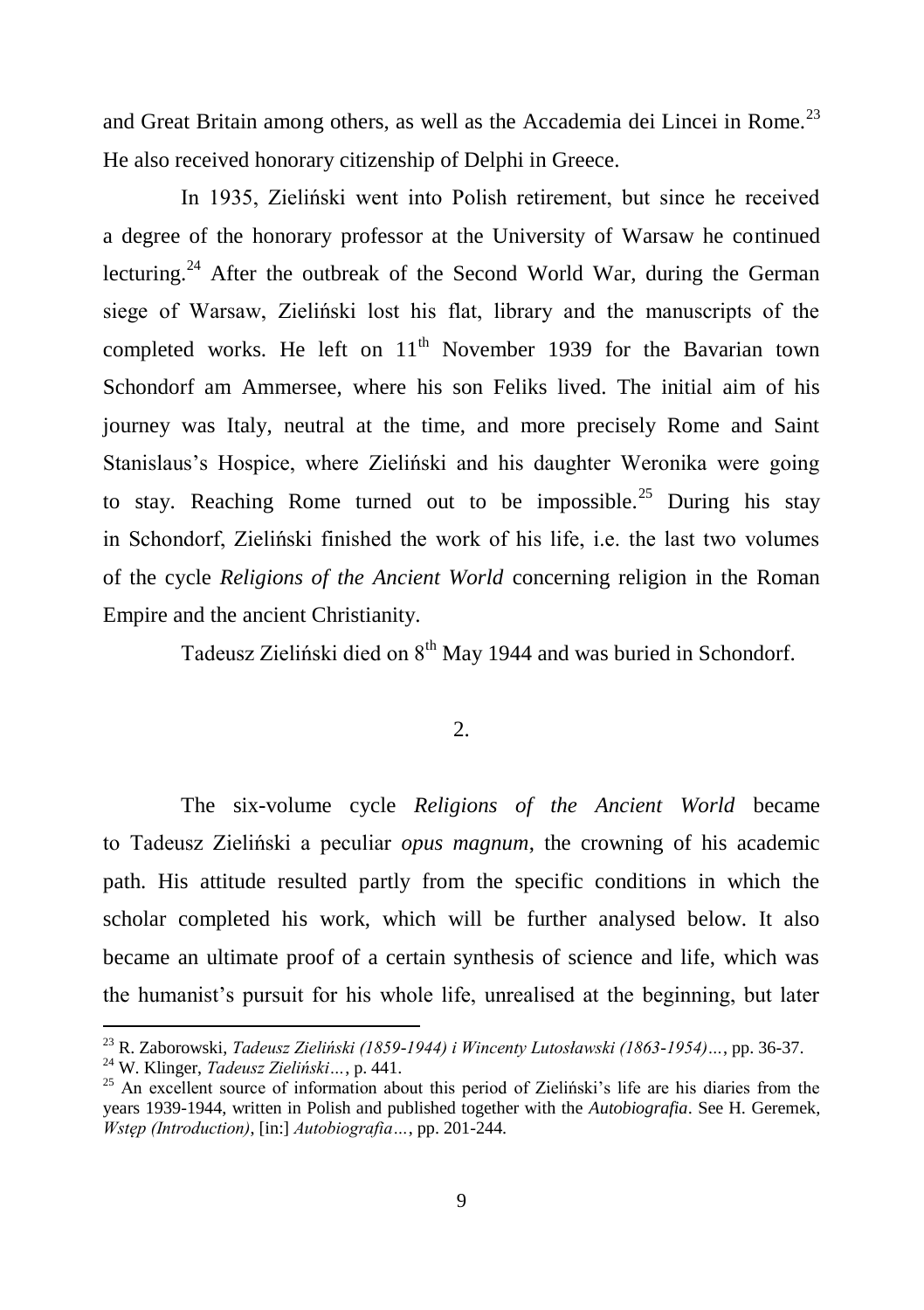increasingly intentional.<sup>26</sup> The authors of Zieliński's biographies repeatedly drew attention to the commitment accompanying his scientific work, which with time did not turn into an identification with his own creation, contrary to what is claimed by some scholars<sup>27</sup>, but certainly became an element of the persistently realised life"s path, characterised by a missionary character. This is how I understand the opinion of Stefan Srebrny, Zieliński"s student at Saint Petersburg, and later a professor of classical philology at the universities in Vilnius and Toruń, who once said that to his teacher there had been no boundary between life and science.<sup>28</sup>

Tadeusz Zieliński divided his achievements into three periods: his German, Russian and Polish period<sup>29</sup>, although in fact these periods overlapped (especially the first two). In the letter addressed to Witold Klinger dated to  $9<sup>th</sup>$ January 1942 (that is approximately two years before his death), he wrote that he considered *Sophocles and His Tragic Works* to be his major text in Russian, *Cicero im Wandel der Jahrhunderte* – in German and *Religions of the Ancient World* – in Polish (the last one was being written for 30 years<sup>30</sup>).

Zieliński was doing research on the ancient religion from the very beginning of his scientific path. The first larger studies date from the end of the  $19<sup>th</sup>$  century and the beginning of the  $20<sup>th</sup>$  century. During that time Zieliński was lecturing on the history of Greek tragedy at the Bestuzhev"s Higher Courses for Women.<sup>31</sup> The first independent monographic study was published in 1917

<sup>26</sup> T. Zieliński, *Autobiografia…*, p. 198. Cf. R. Zaborowski, *Tadeusz Zieliński (1859-1944) i Wincenty Lutosławski (1863-1954)…*, pp. 44-48.

<sup>27</sup> *Ibidem*, p. 47.

<sup>28</sup> S. Srebrny, *Tadeusz Zieliński…*, p. 16.

<sup>29</sup> T. Zieliński, *Autobiografia…*, pp. 191-192.

<sup>&</sup>lt;sup>30</sup> The text of the letter is in: M. Plezia, *"Dziecie niedoli". Ostatnie dzieło Tadeusza Zielińskiego*, [in:] *idem*, *Z dziejów filologii klasycznej w Polsce*, Warszawa 1993, pp. 219-220.

<sup>31</sup> T. Zieliński, *Autobiografia…*, p. 146.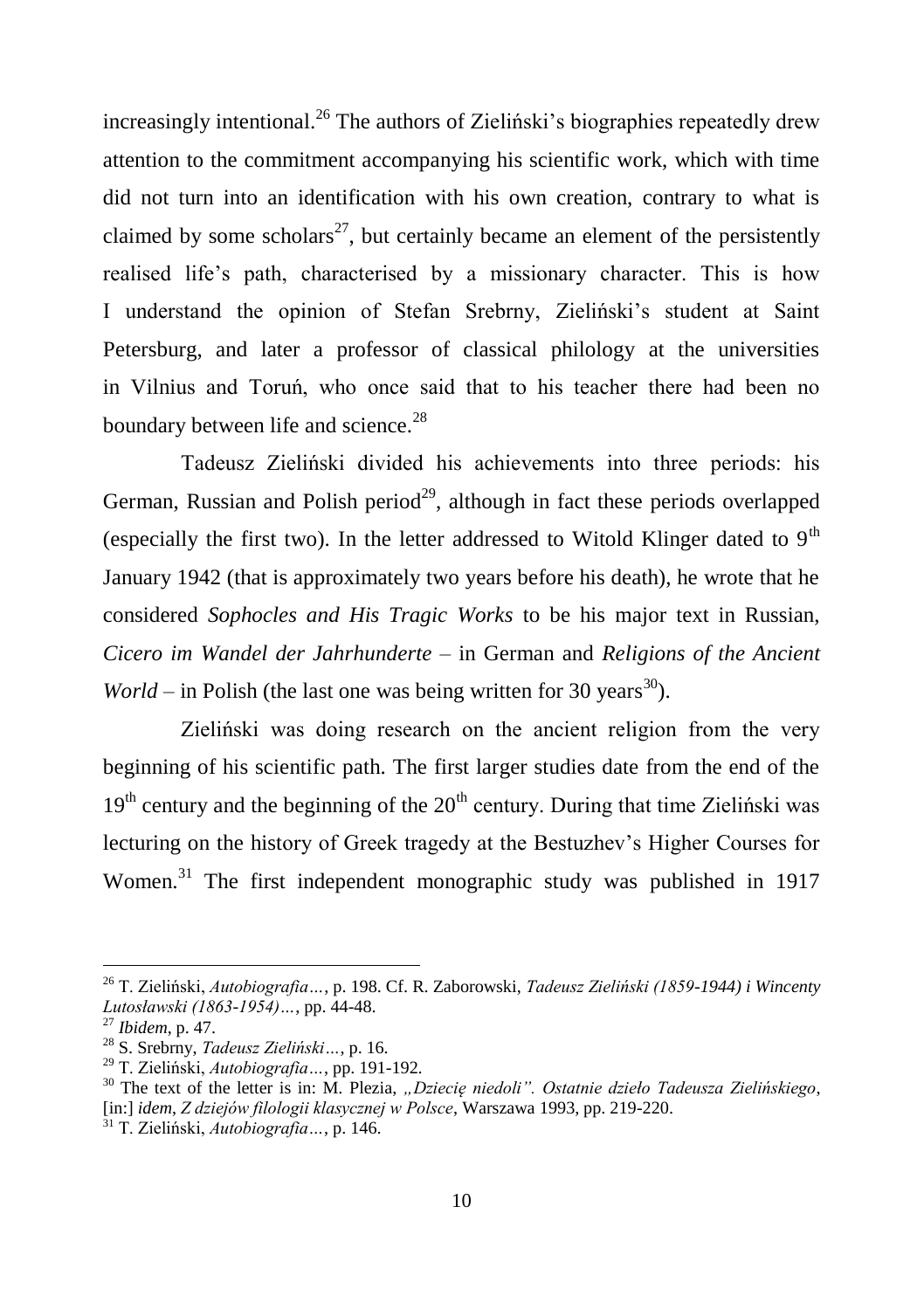in Petrograd.<sup>32</sup> It was a small work of popular character, published as a parts of a whole cycle of papers on world religions. The character of the series most probably imposed on Zieliński the format of his work, which served as a blueprint for his next paper on the Hellenic religion, also published in Russian.<sup>33</sup> Both volumes were relatively quickly translated into Polish by Zieliński's students.<sup>34</sup> Soon after, in 1926, the first of them was published in French and English.<sup>35</sup>

Soon after *Religion of Ancient Greece* appeared in print, the "Gnomon" published a negative review of this work written by Kurt Latte.<sup>36</sup> The young scholar heavily criticised Zieliński and did not assign much value to his work. This out-and-out criticism hurt Zieliński, who was actually angry with the editorial staff for publishing it. He felt offended especially by the depreciating tone assumed by a young disciple of science towards an older and distinguished fellow scholar. According to Marian Plezia, this experience had contributed to his resignation from any attempts to translate the further parts of the cycle, which was a typical work in progress. The decision was considered to have been reinforced by the appearance of another negative mention in  $1930$ .<sup>37</sup> Those reviews, coming from the German scientific circle, which was particularly close to Zieliński but at the same time very critical of him, influenced the changes in the structure of the following volumes and even doubled their size

<sup>32</sup> T. Zieliński, *Rieligija driewniej Grecii*, Pietrograd 1917.

<sup>33</sup> T. Zieliński, *Rieligija ellinizma*, Pietrograd 1922.

<sup>34</sup> T. Zieliński, *Religia starożytnej Grecji. Zarys ogólny (Religion of Ancient Greece. An Overview)*, transl. by Stefan Srebrny, Warszawa 1922; *idem*, *Religia hellenizmu (Religion of Hellenism)*, transl. by Gabriela Piankówna, Warszawa 1925. Polish edition of *Religia hellenizmu* was, as other volumes from the series including *Religia starożytnej Grecji* of 1937, issued under the common title *Religie świata antycznego (Religions of the Ancient World)*.

<sup>35</sup> T. Zieliński, *La religion de la Grèce antique*, trad. par A. Fischelle, Paris 1926; *idem*, *The Religion of Ancient Greece. An Outline*, trans. by G. Rapall Noyes, Oxford 1926.

 $36$  "Gnomon" 2, 1926, pp. 650-653.

<sup>&</sup>lt;sup>37</sup> M. Plezia, "Dziecię niedoli"..., pp. 201-202.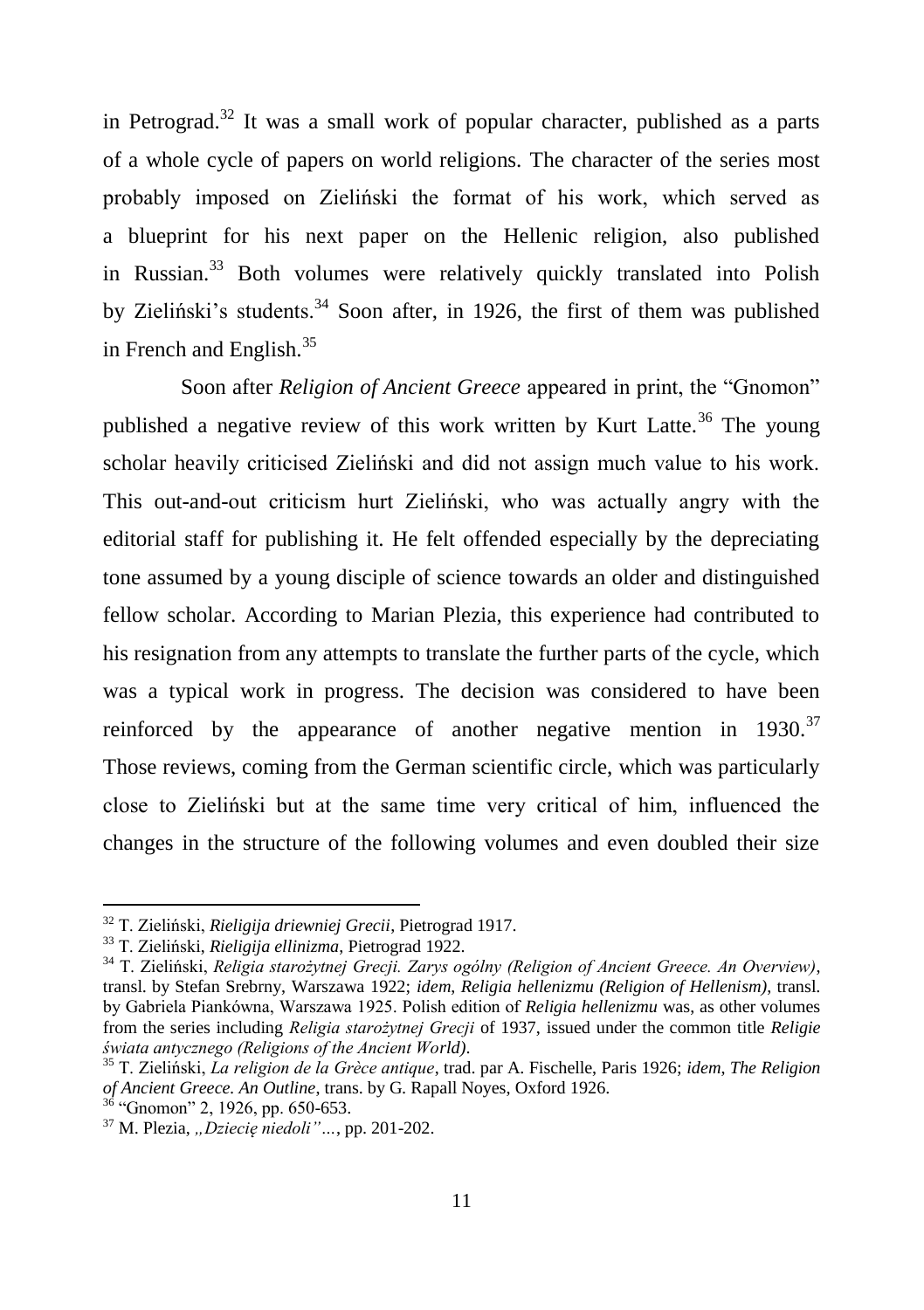due to a more detailed lecture and additional scientific methods. I do not think that Plezia is entirely correct as far as the extent of negative influence on Zieliński is concerned, as much more positive opinions were also published<sup>38</sup> (although they expressed a kind of embarrassment with the author"s ideas and the overtone of the work). Undoubtedly, they contributed to Zieliński"s decision to hold the translations and focus on finishing the cycle, as he thought that only after reading the whole series would his aims and ideas become clear.<sup>39</sup> In fact, the outline of the history of Greek religion was also published in Estonian (1923) and Czech (1930). An interesting detail is the fact that a post-war version of the book was published in Jerusalem in Hebrew.<sup>40</sup> It should not be forgotten that *Religion of Hellenism* also existed in its original language version, i.e. in Russian $41$ 

Published in 1927, *Hellenism and Judaism* brings, as it has already been mentioned above, a new quality to the series.<sup> $42$ </sup> Apart from the increased size and additional footnotes, which include a vast scientific discussion, there are also the Axioms – Zieliński"s methodological credo and perhaps his life credo as well; the format was finally formed. Afterward, the other volumes had a comparable size and consisted of ten chapters. The introductory ones included information about the natural environment and basic historical data. Perhaps this structure of the work originated from the popular character of the first volumes of the

<sup>38</sup> See W.R. Halliday, review *La Religion de la Grèce antique by Th. Zielinski*, "The Classical Review" 40, 6, 1926, pp. 215-126; J.M. Linforth, *A New Interpretation of Greek Religion*, "The Journal of Religion" 7, 5-6, 1926, pp. 622-624; E.S. MacCartney, review *Religion of Ancient Greece. An Outline*, "The Classical Journal" 23, 4, 1928, pp. 306-310.

<sup>39</sup> Cf. T. Zieliński, *Przedmowa do wydania drugiego*, [in:] *Religia starożytnej Grecji. Zarys ogólny*, Warszawa-Kraków 1937, p. V.

<sup>40</sup> T. Zielinski, *Dat Yavan. Moreh derekh be-dat Yavan ha-atikah***,** Yerushalayim 1951.

<sup>&</sup>lt;sup>41</sup> Some theses from this work were included in the lecture at the International Congress of History of Religions (H. Hofmann, *Badania*, p. 187) and then published in French, see T. Zieliński, *Les origines de la religion hellénistique*, "Revue de l"Histoire des Religions" 44, 1923, pp. 1-20. <sup>42</sup> T. Zieliński, *Hellenizm a judaizm (Hellenism and Judaism)*, vol.1-2, Warszawa–Kraków 1927.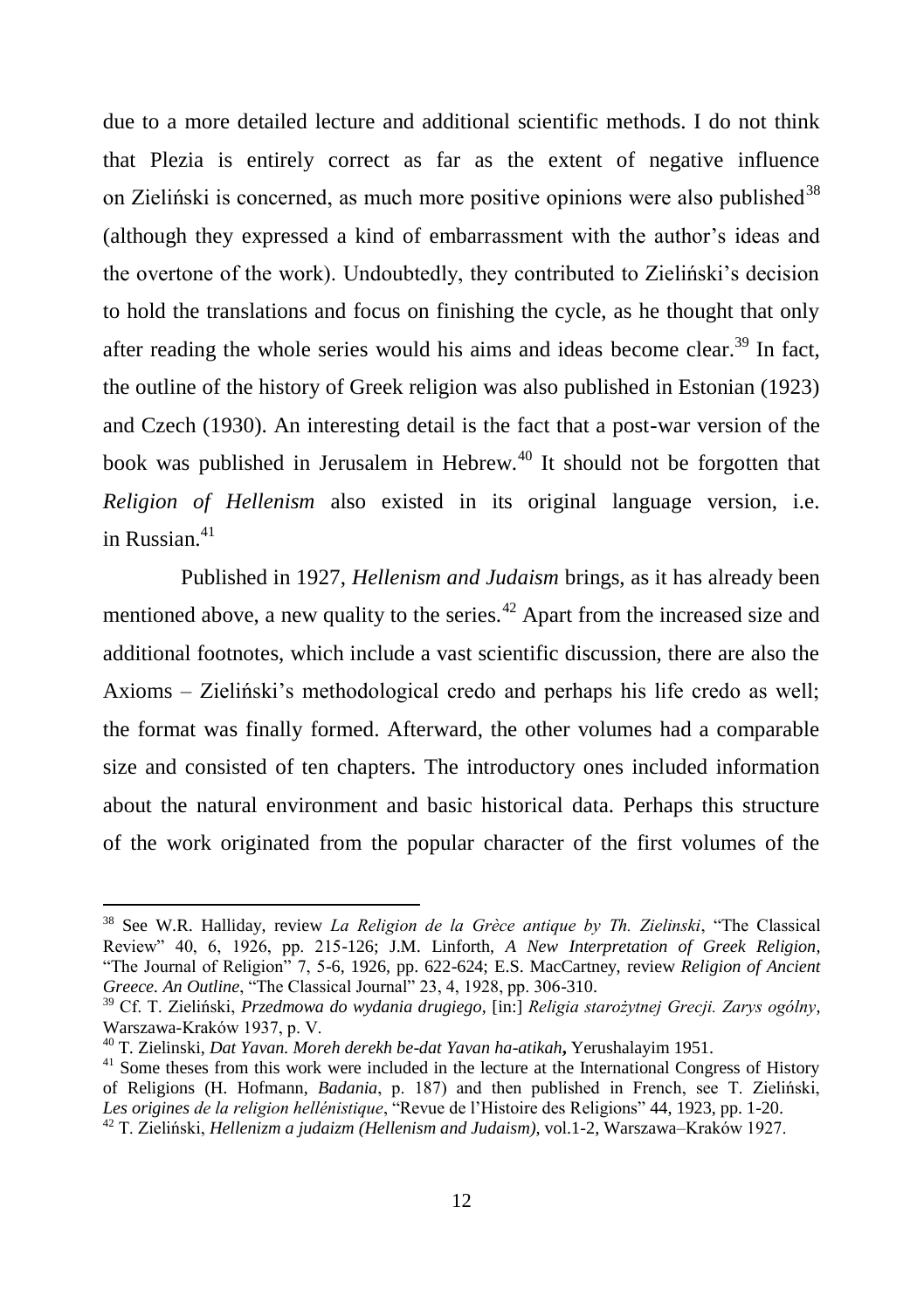series. Next parts, devoted to the religion of the Roman Republic, appeared in the first half of the  $1930s<sup>43</sup>$  Later he focused on the preparation of the two final volumes, ones about the Empire period and early Christianity. By September 1939, the study of Imperial Rome had already been written. Unfortunately, on  $16<sup>th</sup>$  September 1939, as a result of Warsaw being bombarded by the Germans, Tadeusz Zieliński"s flat, located within the area of the academic campus, burnt down. His whole library, his archives, and the already-completed parts of *Religions of the Ancient World*, as well as his research tools, were lost. I have already mentioned the war episode in Zieliński"s life and his final stay in the Upper Bavaria. Soon after his son"s arrival, having recovered from hardships, the aged humanist started to recreate the previously written passages. On the basis of his notes and correspondence, it can be concluded that he started to treat his work as his only aim or even a justification of his existence. He brought basic reference books from the Munich library, and after it was closed, from Leipzig and later from Göttingen. Written in such specific conditions and almost in a race with time, his works had to have another, non-scientific overtone; they included more autobiographical motifs and personal reflections.<sup>44</sup> Tadeusz Zieliński's metamorphosis was clearly visible<sup>45</sup>: he was moving from historiography to the philosophy of history. The last two volumes were not published until the end of the  $20<sup>th</sup>$  century.<sup>46</sup>

<sup>43</sup> T. Zieliński, *Religia rzeczypospolitej rzymskiej (Religion of the Roman Republic)*, vol. 1-2, Warszawa–Kraków 1933-34.

<sup>44</sup> A deep and most insightful analysis of the last two volumes of the cycle can be found in M. Plezia's article *"Dziecie niedoli*"..., *passim.* 

<sup>&</sup>lt;sup>45</sup> In this context, see the very interesting remarks on the last opus of Franz Cumont, B. Rochette, *Rééditer* Lux perpetua*: pour qui, pourquoi?*, "Supplemento a Mythos, Rivista di storia delle religioni" 1 n.s. 2010, pp. 9-20. See M. Philonenko, *Lux perpetua. Un dossier*, "Revue d"Histoire et de Philolosophie Religieuses" 91, 2011, pp. 145-156.

<sup>46</sup> T. Zieliński, *Religia cesarstwa rzymskiego (Religion of the Roman Empire)*, Toruń 1999; *idem*, *Chrześcijaństwo antyczne (Ancient Christianity)*, Toruń 1999.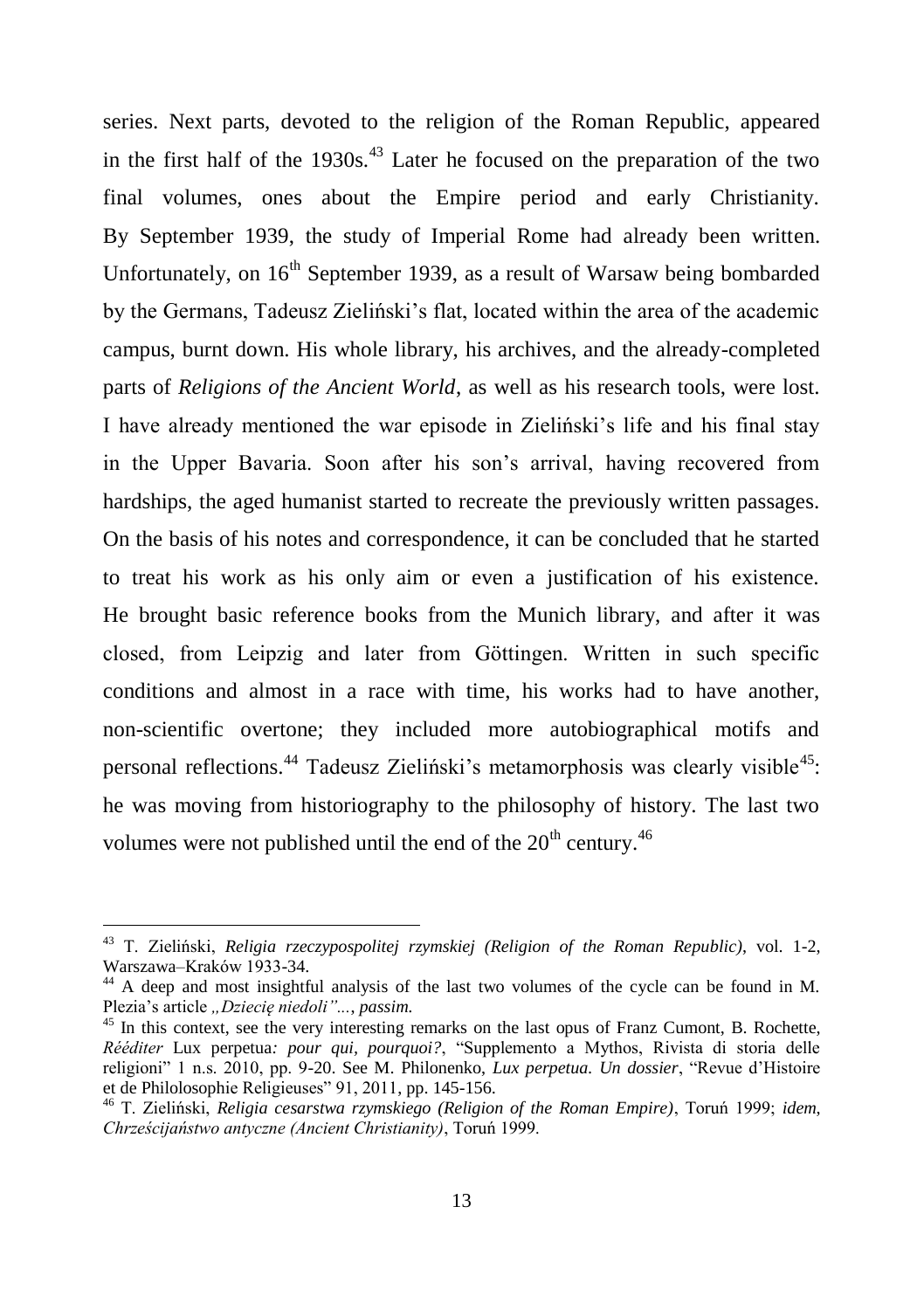While discussing the structure of the cycle, Marian Plezia noticed that the second and third, as well as the fifth and sixth volumes are analogous to each other. The volume about Judaism begins in one of the chapters of *Religion of Hellenism.* Ancient Christianity, on the other hand, was treated as one of the religions of the Roman Empire that deserved a separate study due to the role it had played. Plezia notices that thanks to that measure the antithesis of Judaism and Christianity, typical of Zieliński, gained clarity.<sup>47</sup>

## 4.

Tadeusz Zieliński set the ancient religion in a broadly defined cultural system. The very titles of each volume are a methodological declaration. Tadeusz Zieliński clearly states that the centre of his scientific interests is "religion", not "cult" or "mythology". He considers "experience" to be a basic research category. As he wrote, "Religious feeling is a magic wand that trembles every time we pass by pure gold of religious faith, but is not stirred by lead or tinsel".<sup>48</sup> The category to a similar extent referred to the scholar himself as to the subject of his research. It was fully expressed in the assumptions, from 1927 onward announced at the beginning of every volume. They were also added in the second edition of *Religion of Ancient Greece* published in 1937. The assumptions can be considered as a scientific credo of the great scholar, or even his life credo, to which he remained faithful.

I. Scientific research on the origin of religion, similarly to the scientific research on the origin of life, is beforehand condemned to pointlessness: *ignoramus et ignorabimus*.

<sup>&</sup>lt;sup>47</sup> M. Plezia, "Dziecię niedoli"..., p. 202.

<sup>48</sup> T. Zieliński, *The Religion…*, p. 13 (cf. footnote 34).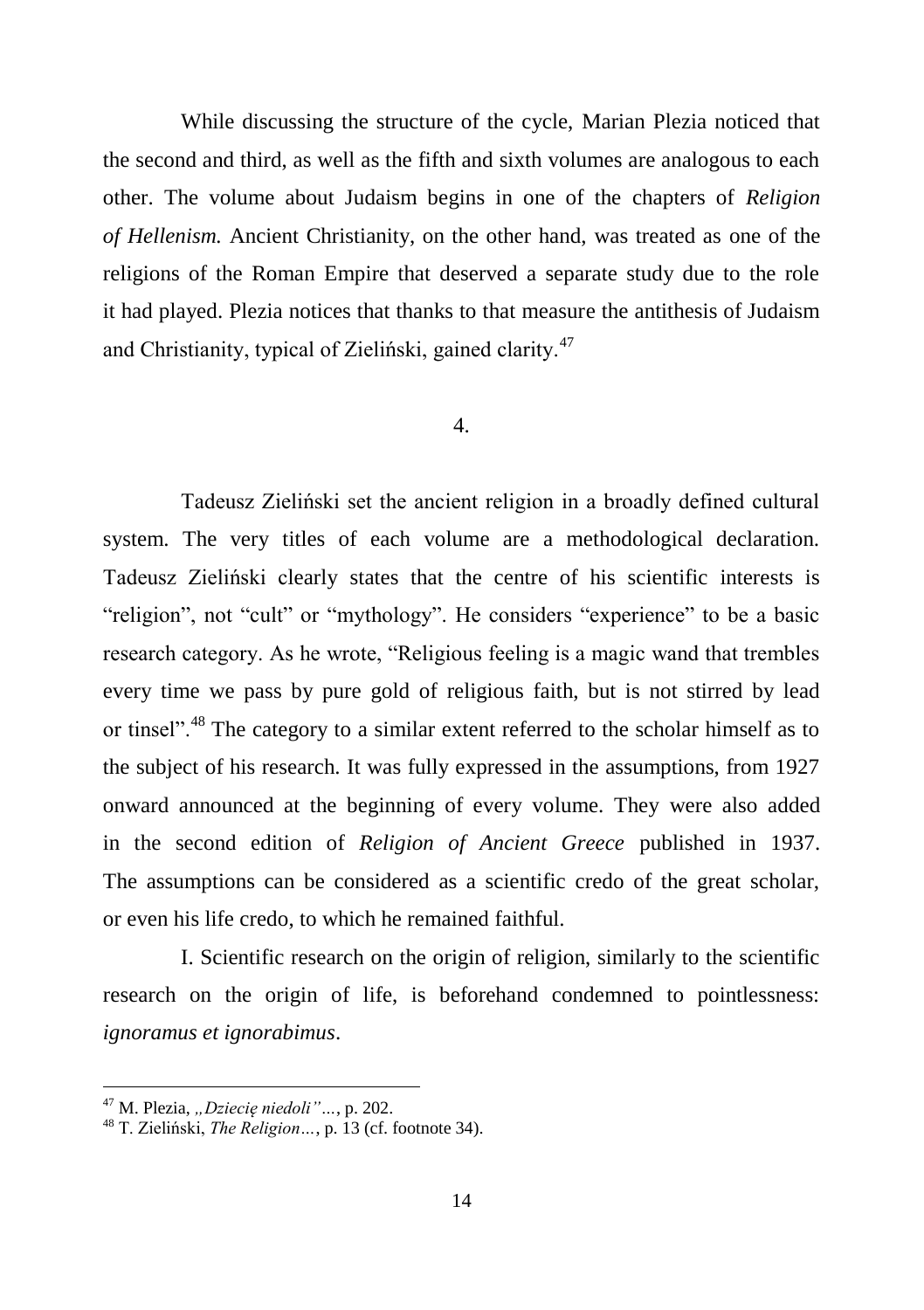II. As a man who has no artistic sense cannot understand ancient art, one who has no religious feeling will not understand ancient religion.

III. Ignite a bright torch of religious feeling in your heart, but leave a dim oil lamp of denomination at home if you want the temple of ancient religion to show you its wonders.

IV. God reveals Himself in beauty, in truth and in goodness; the only perfect religion is the one that takes into account those three revelations in their wholeness.

V. The height of the religious pursuits of mankind is Christianity in its most developed form.

VI. The ancient religion is the true Old Testament of this Christianity. In fact, those assumptions, especially point no. 6 concerning Christianity originating from the ancient religion, are risky from the point of view of research practice, and permit us to set Zieliński"s work in the perspective of the philosophy of history or even of theology. It is worth noticing that the second Axiom appeared already in the study of the Greek religion. However, the term "Greek" that appeared there in reference to art and religion was later changed to a more comprehensive term "ancient".

Zieliński"s aim was to portray the "essence of Greek religion in the flourishing epoch of the Greek people".<sup>49</sup> To the question of where that core of the Greek thinking about gods was, Zieliński answered that it was everywhere, especially in the whole literature and epigraphic testimonies that permit us to recognise their authors" subjective literary messages, but also in the artistic tradition, extremely important due to the lack of holy books in the structure of the Greek religion. To the question of how the Greeks recognised

<sup>49</sup> T. Zieliński, *The Religion…*, p. 6.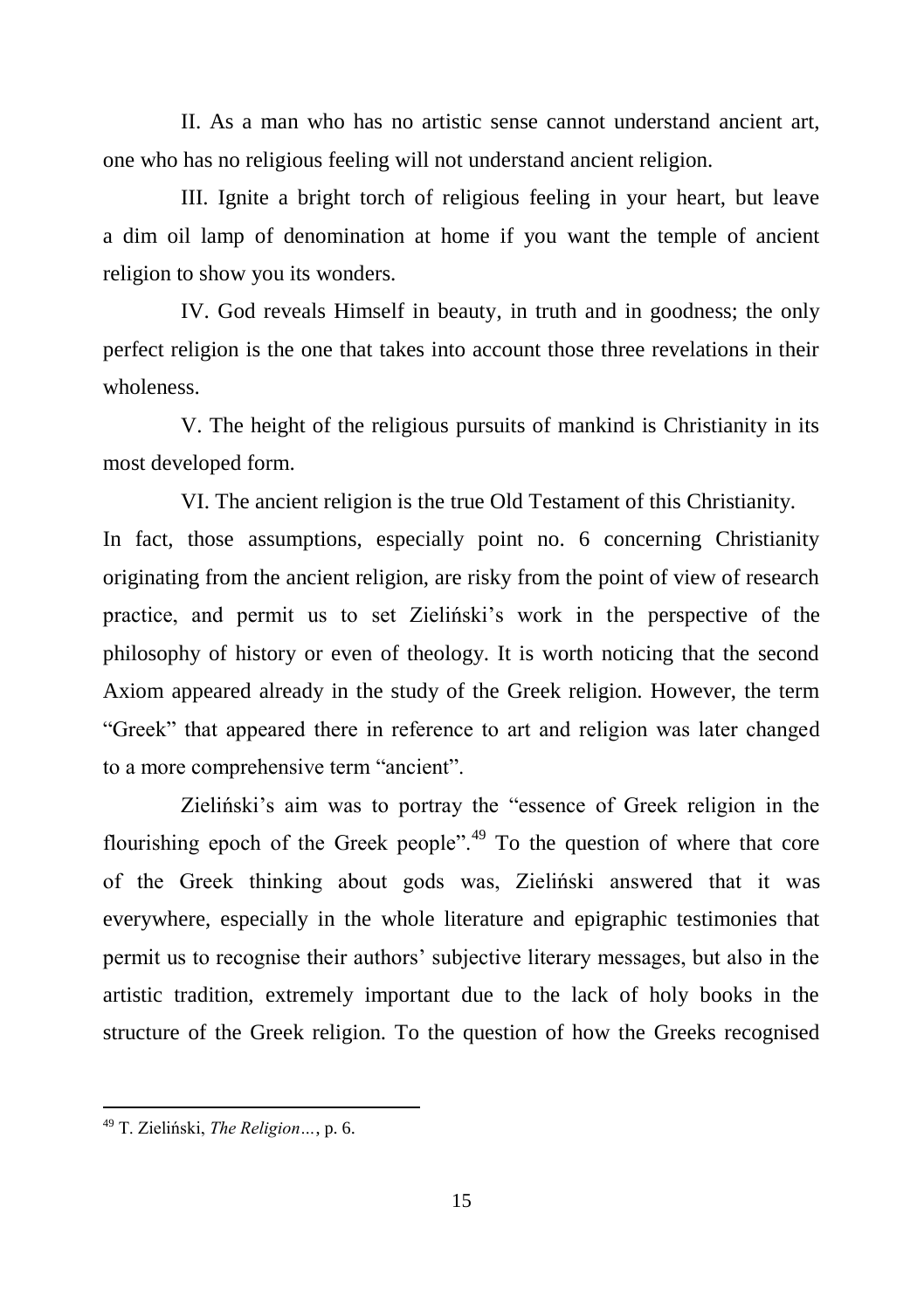real religious messages<sup>50</sup>, Zieliński answered: "Yet the point is that neither the "Theogony" nor any other ancient book was canonical. We possess religious feeling: what it does hesitate to accept is true, the rest is non-existent for us".<sup>51</sup> He explained this lack of the orthodox tradition with the coexistence of three different religions which did not have an equal force. Those were the "poetic religion", "philosophical religion" and "citizen"s religion". This classification is a clear attempt to apply Varro's nomenclature to the Greek religion<sup>52</sup>, although with a slightly different aim. According to Zieliński, "these three religions answer more or less to what we now call the narrative, dogmatic, and ceremonial aspects of a single religion".<sup>53</sup> Therefore, they will be considered together, as omitting any of them or focusing only on the best known and undoubtedly most important one, the citizen"s religion, would distort the picture. This is because the Greek religion is not only about making an offering to the gods but also about watching tragic actors at the Great Dionysia. It is also about listening to the philosophical reasoning of the students of Plato, Aristotle and Zeno, as well as being initiated in the Mysteries of Demeter in Eleusis.<sup>54</sup> It is obvious that Zieliński sets the Greek religion in the cultural system, claiming that it is one of its most significant emanations.

In the case of the Greek religion, Zieliński thought that it was most clearly manifested in beauty, truth and goodness, and those three terms became a basis for the analysis. The first category, beauty, allowed Zieliński to create and apply a new term. A number of times he noticed that there were no holy

<sup>50</sup> *Ibidem*, p. 9.

<sup>51</sup> *Ibidem*, p. 161.

<sup>&</sup>lt;sup>52</sup> Cf. Aug., *de civ. Dei*, 4.27. This indirectly proves that, in spite of the fact that he took into account all the differences between the Greek and the Roman religion, Zielinski treated them as one ideological entity.

<sup>53</sup> T. Zieliński, *The Religion…*, p. 11.

<sup>54</sup> *Ibidem*, p. 12.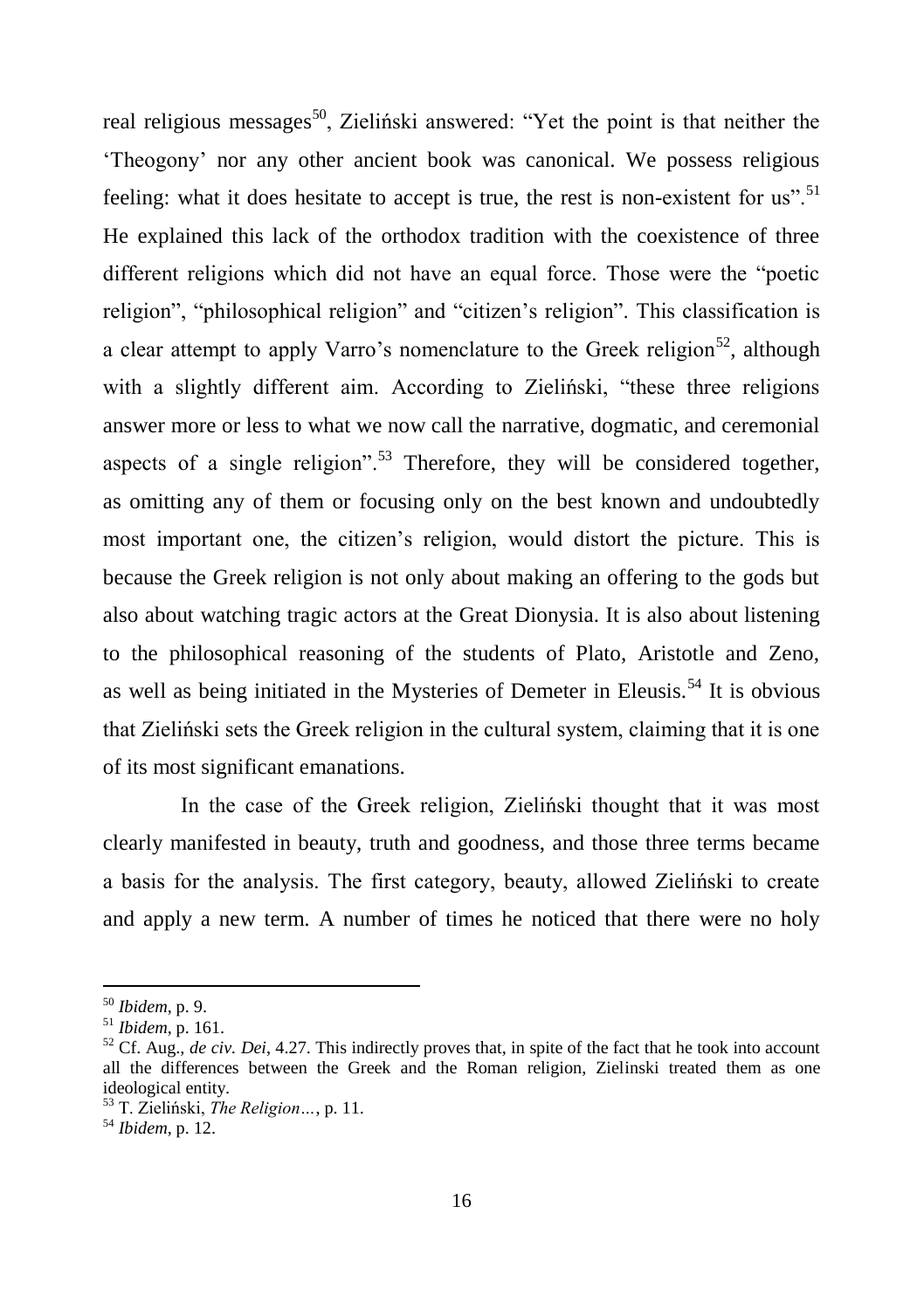books in the Greek religion. He did not, however, assume that there was a total freedom of picturing a deity. He assumed that most Greeks pictured them similarly, thanks to the work of artists, more precisely sculptors, to whom he gave a noble appellation of the "prophets of the chisel".<sup>55</sup> He claimed that Phidias, Alcamenes or Praxiteles accomplished a similar task for the Greeks as the Old Testament prophets did for ancient Israel, i.e. they created a coherent and in a sense orthodox representation of a deity. Since Phidias created the Olympic statue of Zeus, people have imagined the highest deity exactly as it had been represented by the sculptor. This entailed certain implications of theological and civic nature, e.g. the representation of Athena Parthenos reminded the Athenians of their duties towards a polis. Zieliński had a terminological tendency to make the Greek religion similar to the Biblical religion. He went even further, naming the sculptors working after the Peloponnesian War the "younger prophets".<sup>56</sup>

The work of those "prophets of the chisel" was so meaningful to Zieliński that any changes in style over time he treated as "justified metamorphoses in the spirit of the religio-artistic needs of the fourth century".<sup>57</sup> It is worthwhile to pay attention to the interesting differences between the first Polish edition of *Religion of Ancient Greece* and its English version authorised by Zieliński. Describing the transformation of Phidias's image of Zeus into the representation of Asclepius, which was a broadly accepted process in the late  $1<sup>st</sup>$  c. BC and early  $1<sup>st</sup>$  c. AD, Zieliński emphasised that the image had been used by Christians and in this way "the inspired thought of the greatest prophet of the deity among people –

<sup>55</sup> *Ibidem*, p. 67.

<sup>&</sup>lt;sup>56</sup> *Ibidem*, p. 69. Zieliński's thesis may be considered controversial; yet it should be noted that it is widely considered that such a unifying role in Greek culture was played by Homer"s epics; see E. Havelock, *Preface to Plato*, Cambridge 1963.

<sup>57</sup> T. Zieliński, *The Religion…*, p. 71.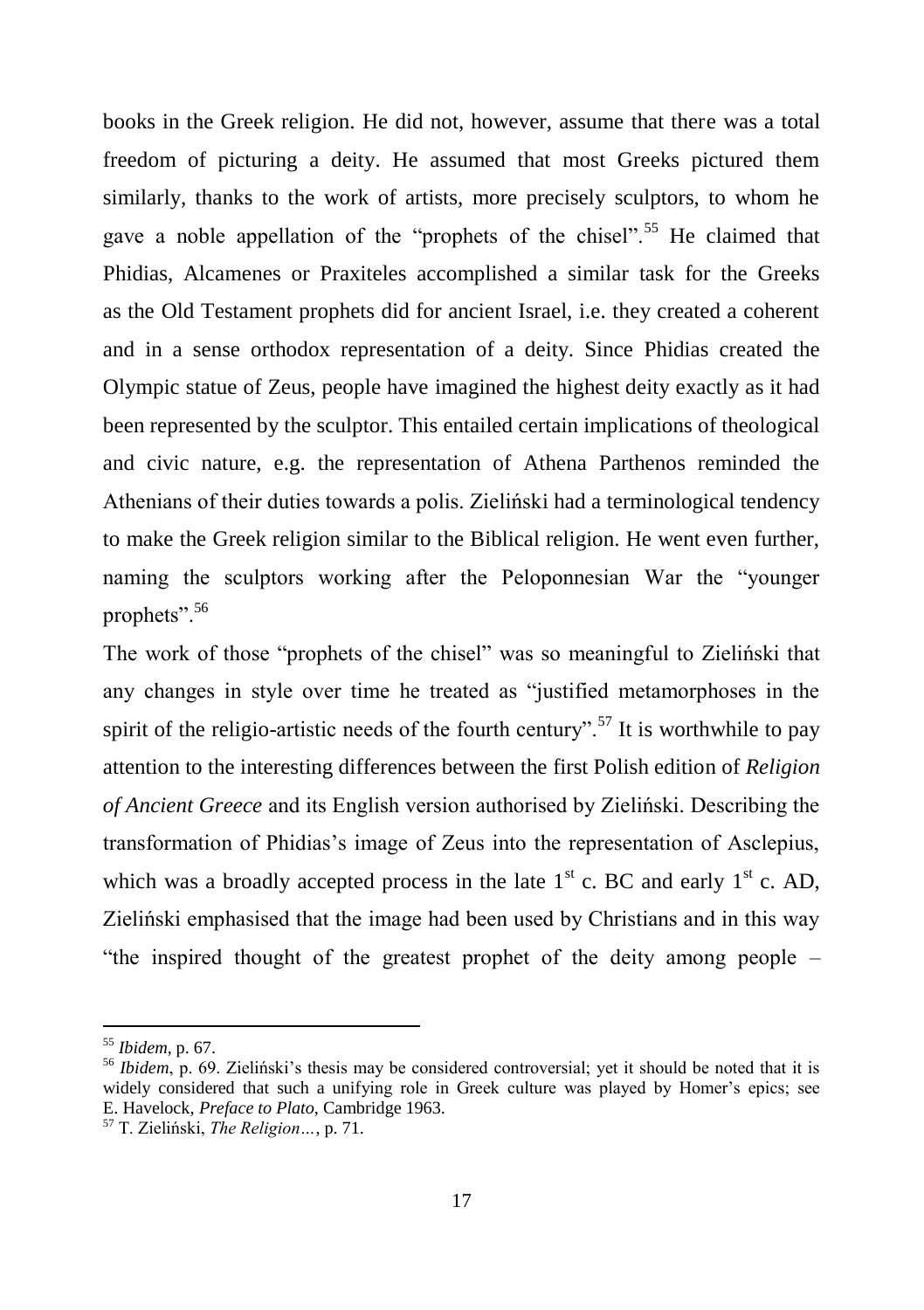Phidias"<sup>58</sup> was still alive. This sentence is absent in the Oxford edition. The term "prophet" was also used by Zieliński in reference to other creators of the Greek culture, e.g. Aeschylus was to him the "prophet of Eleusis" and Pindar was the "prophet of Apollo". Transferring the elements of the Biblical language into the Greek religious reality was characteristic to Zieliński, but it met with severe criticism, especially after the publication of *Hellenism and Judaism*. It was, of course, an intentional act, but it stemmed from the tradition of treating the authors as prophets rather than from manipulating the language.

Zieliński disposed also of the alleged fetishism in the Greek religion. He pointed out that despite worshipping statues, the Greeks were perfectly aware of the fact that an image was not a deity itself but only its representation. For a greater clarification of his thesis, he compared it with the cult of images in Christianity and said that " $($ ...) the analogy is complete, nor is there anything strange in the fact, for here we are dealing with the ancient foundation of Christianity".<sup>59</sup> That comment precedes some spiteful remarks directed at Protestants, who according to Zieliński were guilty of re-Judaisation of Christianity.

The Polish scholar several times emphasised the role of nature in the life of the ancient people. According to him, in Greece there "was an appropriate mingling of nature with art in general harmony of religious feeling such as Mother Earth has seen but once in her long life".<sup>60</sup> The revelation of God in beauty was also manifested in the Greek *choreia*, which had a sacred, but also an educational and cultural meaning.

Another way of manifesting the deity was a revelation in goodness. Zieliński claims that in the pre-Homeric epoch, the deity manifested itself

<sup>58</sup> As cited in the first issue, published in 1921 (p. 47).

<sup>59</sup> T. Zieliński, *The Religion…*, p. 76.

<sup>60</sup> *Ibidem*, p. 83, cf. pp. 15-37.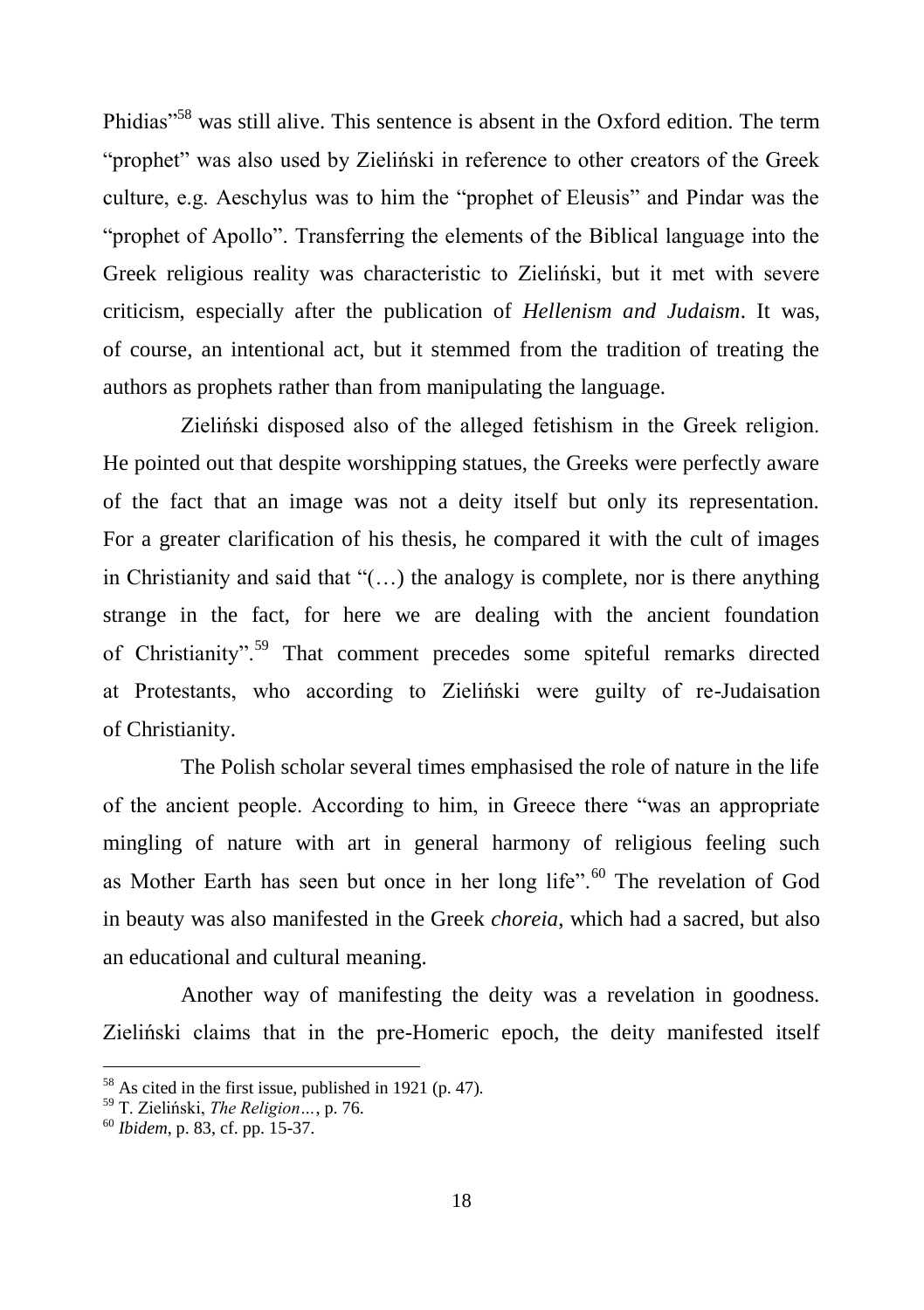in strength rather than in anything else, and that Homer's poems nevertheless make it possible to observe the process of the "gradual moralization of the Greek religion".<sup>61</sup> According to Zieliński, the development of the religion of Apollo played a significant role in shaping the moral aspects of the Greek religion. It contributed to an ultimate victory of the moral value – with a considerable help from the Pythagoreans, who saved it from an excessive ritualism and from focusing too much attention on the notion of *miasma.*<sup>62</sup>

The revelation of the deity in goodness by definition made it impossible to be scared of that deity. The fear of god was associated with superstition strictly because of the religion of Apollo. In Zieliński"s view, "a man of normal faith did not fear his gods but loved them". The definition the Greek religion as the "religion of happiness" and the full identification of "god-fearing" with superstition<sup>63</sup> took on an additional meaning when this religion was contrasted with Judaism, portrayed by the Polish scholar as the "religion of fear". On that grounds Zieliński was criticised by one of his opponents, Szczepan Szydelski, the author of an extensive critical commentary on the first three parts of the cycle.<sup>64</sup> Szydelski contrasted Zieliński"s thoughts pertaining to religious studies with the opinions of Rudolf Otto, fully expressed in the work *The Idea of the Holy*. While determining Judaism as the "religion of fear" Zieliński indeed did not take into account what he was probably familiar with, that is the numinous theory. Famous at that time and promoted by Rudolf Otto, the theory was constructed to a great extent on the basis of the material derived from the Old Testament. It might seem peculiar, but James"s category of the "religious

<sup>61</sup> *Ibidem*, p. 123. Zieliński wrote about this in another paper, T. Zieliński, *Kultura moralna starożytnej Grecji*, Warszawa 1932.

<sup>62</sup> T. Zieliński, *The Religion…*, p. 126.

<sup>63</sup> *Ibidem*, p. 127.

<sup>64</sup> S. Szydelski, *Religia helleńska, Stary Testament i chrześcijaństwo*, "Ateneum Kapłańskie" 21, 1928, pp. 1-16. Detailed analysis A. Gillmeister, *Kontrowersje…*, pp. 278-283.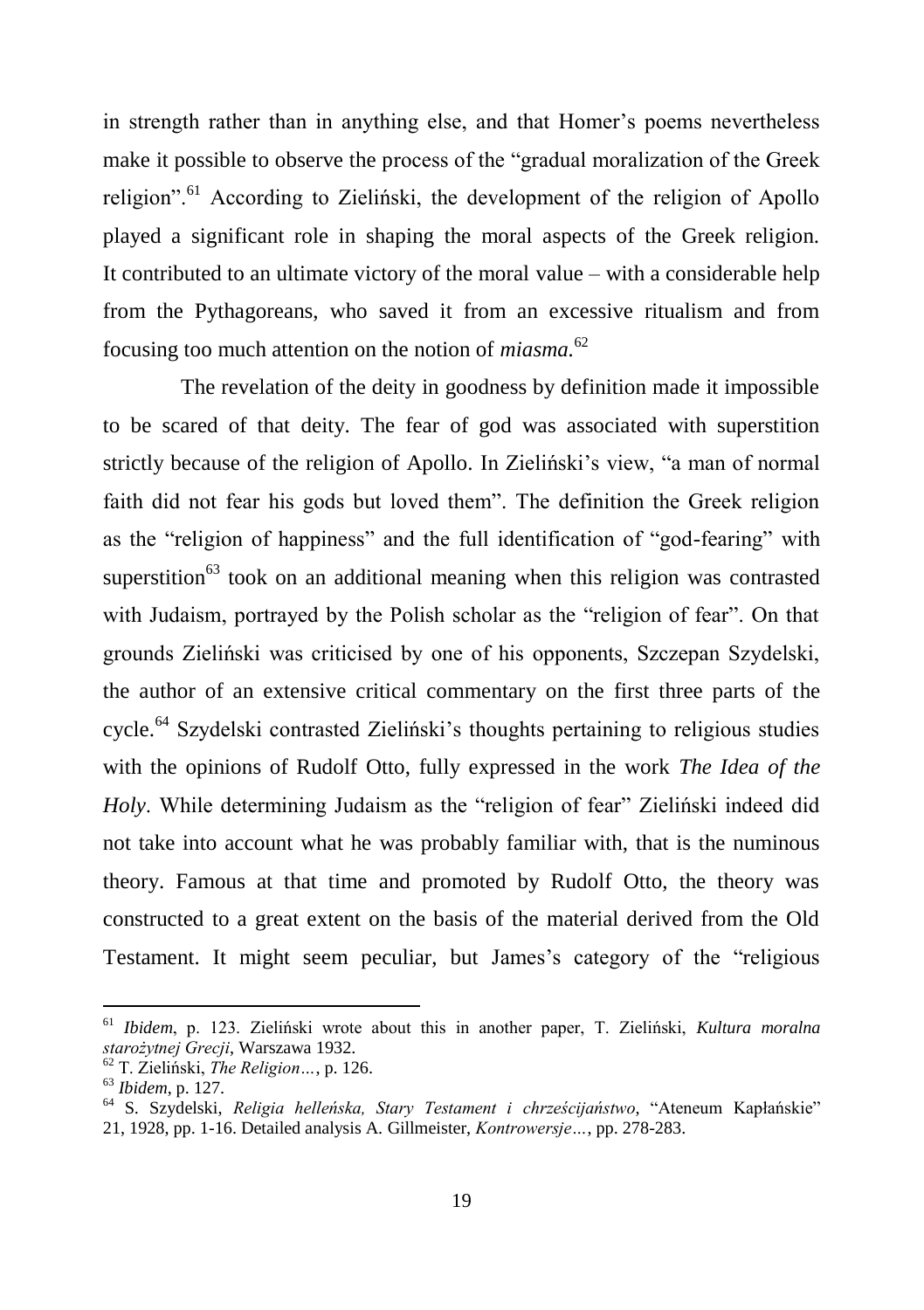experience", which was known to Zieliński and used by him, was consistent with the views of Otto.<sup>65</sup> Szydelski protested against contrasting Judaistic "religion" of fear" with the Greek "religion of happiness", claiming that Zieliński confused "god-fearing", Otto's *numinosum*, with a regular fear and anxiety.<sup>66</sup>

Tadeusz Zieliński interpreted the issue of making offerings and praying in the Greek religion as the evolution from the material character of religious ceremonies to evoking in the believers feelings accompanying the offering. In the Greek idea of the scapegoat, he saw a harbinger of "the most mysterious sacrament of the Christian religion".<sup>67</sup>

The comments on the revelation of the deity are a conclusion of Zieliński"s thesis, finally included in the fourth Axiom. Also this aspect the Polish scholar saw as an influence of the religion of Apollo, in which the ability to prevaricate was excluded from the gods" attributes, although it had been earlier assumed by Homer.

By analysing the issue of divination in that scope, Zieliński consistently tried to observe only positive aspects of those practices, so characteristic of the ancient times. In this way, for instance, he supposed the activity of the Delphic oracle to have been based on giving good advice and offering support to the person asking for it, while the cases of Oedipus and Croesus should be set in a sphere of legends. A believer was not cheated; he was possibly under an illusion that was cheering him up and enabled him to perform acts the effects of which he attempted to predict.<sup>68</sup>

<sup>65</sup> T. Zieliński, *Autobiografia…*, p. 163. On the relations and interconnection between W. James and R. Otto, see R.A. Rappaport, *Ritual and religion in the making of humanity*, Cambridge 1999 (I used the Polish translation, Kraków 2007, pp. 492-501).

<sup>66</sup> S. Szydelski, *Religia helleńska…*, pp. 10-11.

<sup>67</sup> T. Zieliński, *The Religion…*, pp. 131-133.

<sup>68</sup> *Ibidem*, pp. 195-196.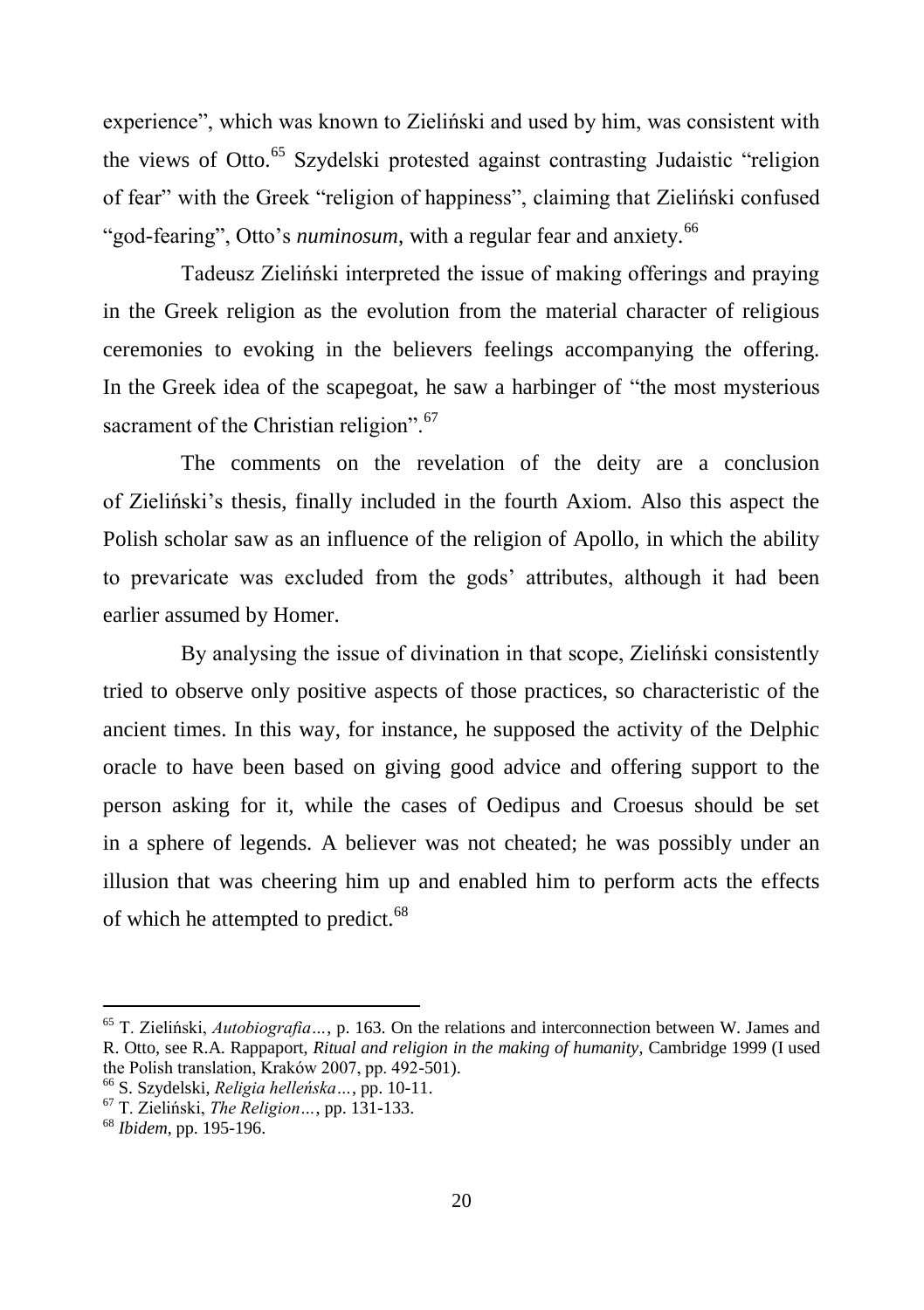If it was assumed that "in god is the truth", and "in the truth is god", naturally also science had to come from it. Not surprisingly, Hippocrates came from a priestly family that was assigned to the service of Asclepius on the island of Kos.<sup>69</sup> After all, according to Zieliński, an important Christian conception of the Logos stemmed not from philosophy but from the Greek religion.<sup>70</sup>

This short overview of the selected passages of Zieliński"s theology makes it possible to establish the basic category of the deity which in full harmony unites in itself truth, beauty and goodness. In my opinion, some areas of the achievements of this distinguished humanist have to be determined in this way.<sup>71</sup> This ascertainment was so important to Zieliński since the assumption of the unity of those three elements finally led to acknowledging the deity"s unity; this took place in the following parts of the cycle. Another important remark is that to Zieliński, the whole Greek nature was full of deities. In his opinion, an inhabitant of the ancient Peloponnese, apart from sensing the deity in the sea, woods or the air, had a particular respect for the earth, which was to him "more than the people, for it is the source of the life of all the descendants of people living".<sup>72</sup> Therefore, Zieliński, as a scholar, considered it important to "feel" the Greek (and Italic) nature, to become intimate with it and consequently to have the possibility of taking part in the dialogue between the past and the present.<sup>73</sup>

<sup>69</sup> *Ibidem*, p. 203.

<sup>70</sup> *Ibidem*, p. 205.

<sup>&</sup>lt;sup>71</sup> The theological aspect of Tadeusz Zieliński work was for the first time recognised by S. Szydelski, *Hellenizm a judaizm*, [in:] *Pamiętnik VI Powszechnego Zjazdu Historyków Polskich w Wilnie 17-20 września 1935 r.* t. 1 *Referaty*, Wilno 1935, pp. 519-534.

<sup>72</sup> T. Zieliński, *The Religion...*, p. 34.

<sup>73</sup> Cf. W. Wrzosek, *Źródło historyczne jako alibi realistyczne historyka*, [in:] J. Kolbuszewska, R. Stobiecki (eds.), *Historyk wobec źródeł. Historiografia klasyczna i nowe propozycje metodologiczne*, Łódź 2010, p. 37. It is worth noticing that at the same time, or slightly later, similar opinions were expressed by, among others, Dilthey and Collingwood.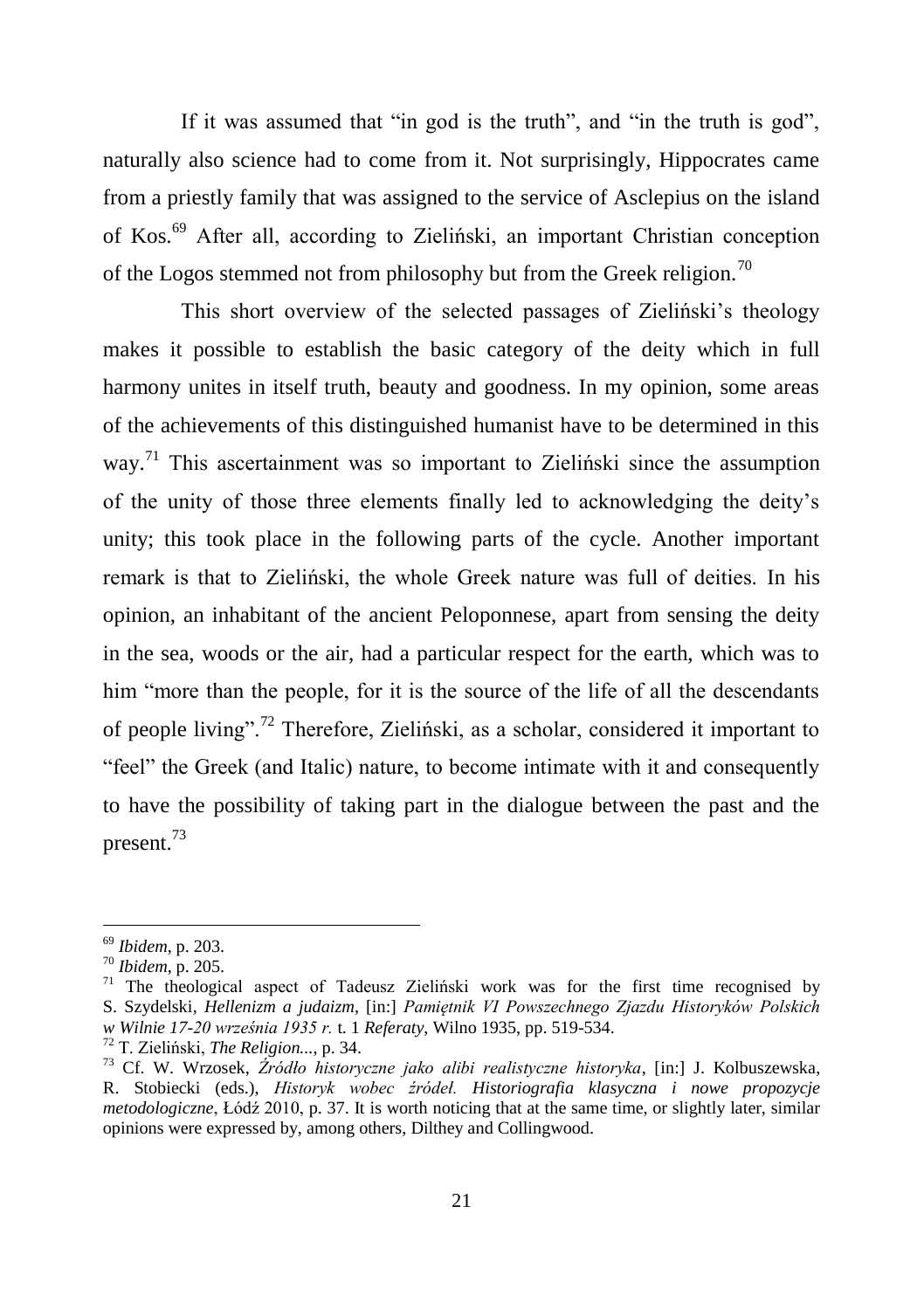In the afterword to the first edition of *Religion of Ancient Greece* to be published after the war, Maria Dzielska placed Zieliński"s paper in a wide historiographic context.<sup>74</sup> While discussing the above-mentioned review by Kurt Latte, she pointed out that the German scholar on the verge of his scientific career had focused on accusations of interpretative character, correct in their majority, but not on the specificity of Zieliński"s work. Within that scope, his comments were hardly sophisticated epithets, such as the remark regarding "Catholicism", which to Latte was a synonym for backwardness.<sup>75</sup> Latte also drew the attention to the fact that the emotional analysis conducted by Zieliński was not well set in the "materialistic" methods of those times.<sup>76</sup> It is worth mentioning that the affection towards Catholicism, which was visibly manifested by Zieliński, could have offended the German philologists of the time whose *coryphaei* originated from Protestant background; Droysen and Mommsen were even the sons of pastors. Alexander Demandt pointed out that the process of limiting the cultural and religious history of Rome in order to highlight the Greek cultural heritage, characteristic since the time of Luther, originated from associating the Imperial Rome with the Papal Rome.<sup>77</sup> This probably had an impact also on the perception of Zieliński"s writing as being confessional.

Zieliński"s work seems to be interesting in comparison with the achievements of the British scholars centred around the University of Cambridge. The so-called "Cambridge School" did not create, as it is frequently thought, one research method and one methodology, even the very

<sup>74</sup> M. Dzielska, *Kierunki badań nad historią religii greckiej i hellenizmu oraz nowsza literatura przedmiotu*, [in:] T. Zieliński, *Religia starożytnej Grecji. Zarys ogólny. Religia hellenizmu*, Wrocław–Warszawa–Kraków 1991, pp. 277-296.

<sup>75</sup> *Ibidem*, p. 278.

<sup>76</sup> *Ibidem*.

<sup>77</sup> A. Demandt, *Theodor Mommsen (30 November 1817 – 1 November 1903)*, [in:] *Classical Scholarship. A Biographical Encyclopedia*, W.W. Briggs, W.M. Calder III (eds.), New York-London 1990, p. 287.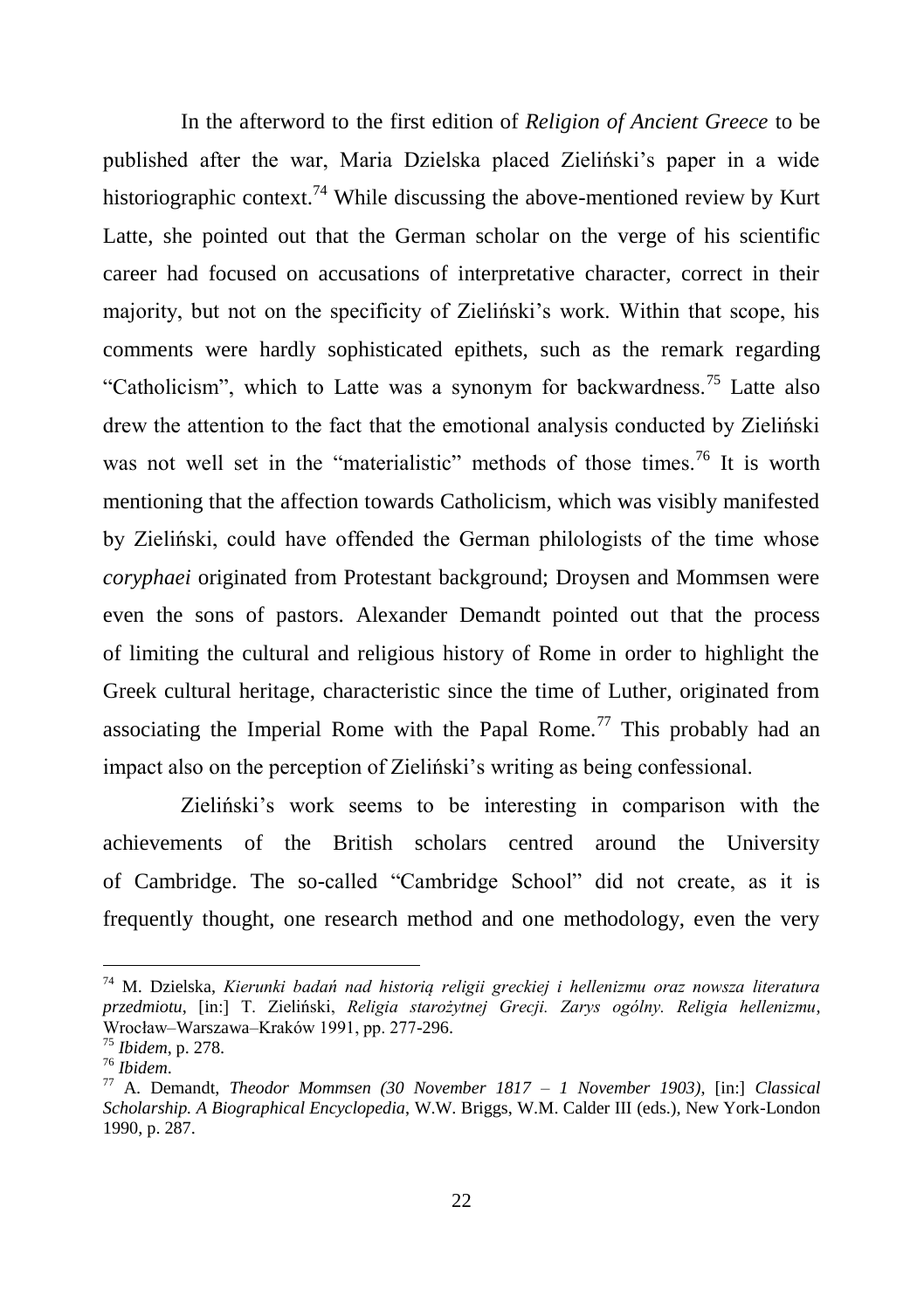definition is only a convenient mental shortcut.<sup>78</sup> Nevertheless, some joint assumptions of all scholars can be distinguished, the main one being the application of the idea of progress to the research on the Greek religion. In that case, the idea was based on the progress in religious development from animism, through the veneration of the dead, fetishism and polytheism to monotheism. The division used by Edward B. Taylor was simplified by James G. Frazer to a three-step magic–polytheism–monotheism scheme.<sup>79</sup> Zieliński did not follow a common cult of genesis of that time and postulated a "horizontal", not a "vertical" research of religion.<sup>80</sup> At the same time, he was an ardent advocate of the idea of progress in religious transformations. The fact that in his research Zieliński did not refer directly to the achievements of that methodological school is worth mentioning. In *Religion of Ancient Greece* he cited extensively the work of L.R. Farnell<sup>81</sup>, who despite being inspired by the achievements of the "ritualists" was not one himself. $82$  It is interesting to observe what the representatives of "Cambridge School", especially Jane Harrison, had in common with the Polish scholar: this shared point was valuing the role and recognizing the possibility of experiencing the past in the research on the cultural reality of ancient Greeks.<sup>83</sup>

At the end of these brief comments about the historiographic background to Zieliński"s work, I would like to focus on one more point. At the first sight, the image of the Greek religion, depicted with such an involvement by

<sup>78</sup> As it is rightly mentioned in M. Beard, *The Invention of Jane Harrison*, Cambridge 2002, pp. 109-128.

<sup>79</sup> M. Dzielska, *Badania nad historią…*, p. 281.

<sup>&</sup>lt;sup>80</sup> E.g. the subject matter of the first study in the cycle was "the essence of Greek religion in the flourishing epoch of the Greek people" (T. Zieliński, *The Religion…*, p. 6). Other volumes were constructed in a similar way: religion was investigated and described at a particular moment in history.

<sup>81</sup> L.R. Farnell, *The Higher Aspects of Greek Religion*, Oxford 1912.

<sup>82</sup> Cf. M. Beard, *The Invention…*, p. 118.

<sup>83</sup> *Ibidem*, p. 50.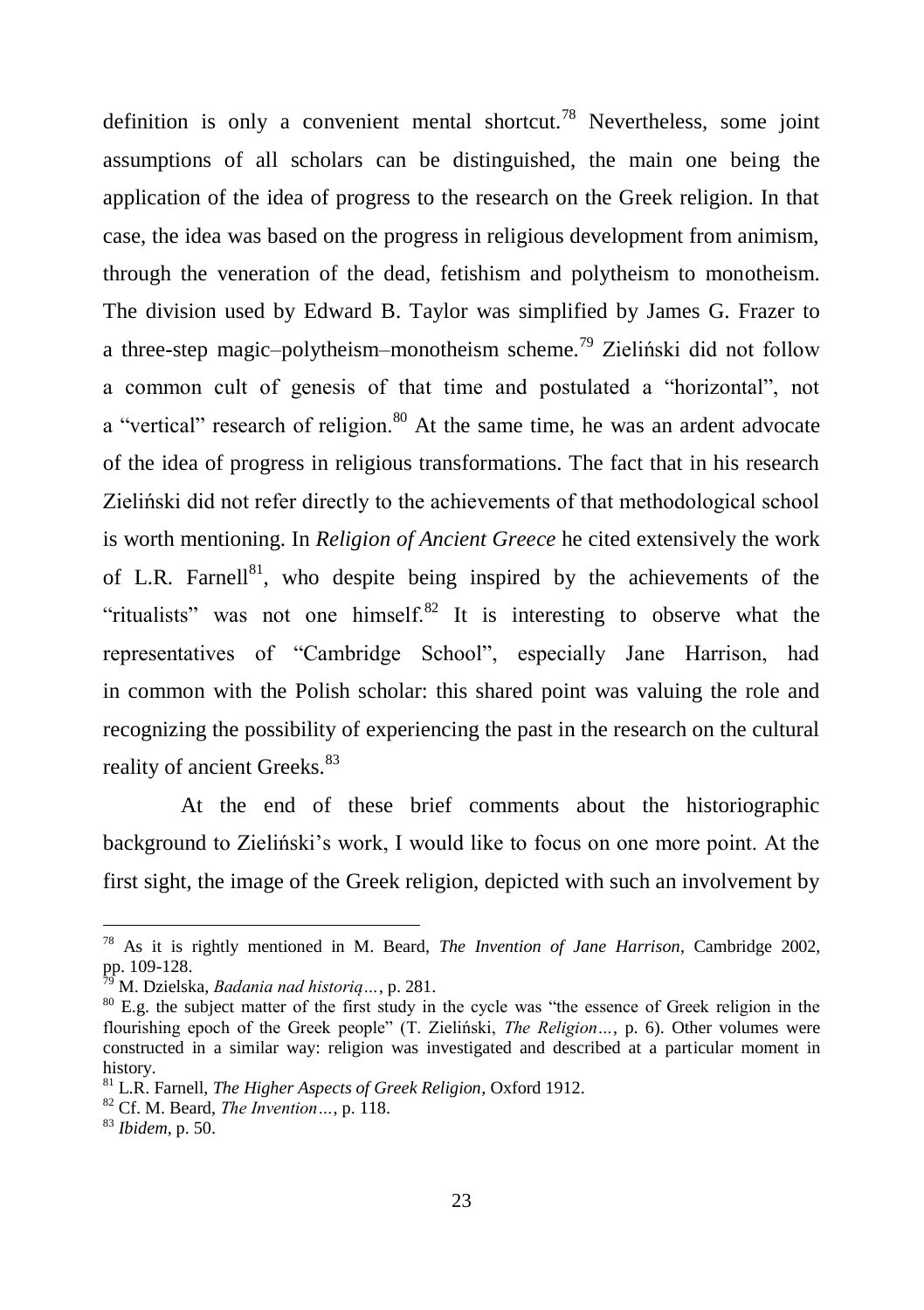Zieliński, shows many similarities to an equally emotional vision presented by a German philologist Walter F. Otto; suffice it to recall the role that both scholars attributed to the goddess Demeter. To the Polish scholar, Demeter and her Roman counterpart Ceres were prefigurations of the Christian "Mater Dolorosa". He dedicated quite a lot of attention to this goddess, also in the context of the Mysteries. Moreover, he paid attention to the moral aspect of the Eleusinian Mysteries, and claimed that the very act of initiation, which corresponded to the Christian sacrament of baptism, was not sufficient for the future joy in Demeter"s paradise; what was needed was also a just and virtuous life. Only by fulfilling those two conditions could one expect joy in the future world.<sup>84</sup> Zieliński developed his comments on Demeter in the second volume of the cycle, *Religion of Hellenism*. He focused there on portraying the "proselytism" of the phenomenon of the mysterious religion of Demeter<sup>85</sup>, which resulted from two characteristics of that theology. One of those was the ease with which it adapted to other cults, and the other was the energy in establishing "branches" of the Eleusinian cult.<sup>86</sup> "Proselvtism" assumed also the existence of "apostles". In the case of the cult of Demeter, it was supposed to have been Metapos, and in the case of the cult of Cybele, another goddess that played a great role in shaping a universalistic Hellenic religion<sup>87</sup>, it was Timotheus from the Eumolpus family, a priest of the Eleusinian Demeter.<sup>88</sup> He reformed the cult of Cybele in the Eleusinian spirit in Pessinus, pushing aside the orgiastic aspects in favour of moralism, in which the myth of Attis was interpreted. The role

<sup>84</sup> T. Zieliński, *The Religion…*, p. 149-150.

<sup>&</sup>lt;sup>85</sup> Similar term was used by Zieliński in reference to the religion of Apollo and Dionysus. Although these terms are basic in Zieliński"s conceptual framework, it is difficult to decide why he differentiated between various ancient religious practices since later he treated them as one.

<sup>86</sup> T. Zieliński, *Religia hellenizmu…*, p. 23.

<sup>87</sup> *Ibidem*, p. 249.

<sup>88</sup> *Ibidem*, pp. 64-71; see also *idem*, *The Religion…*, pp. 120-121.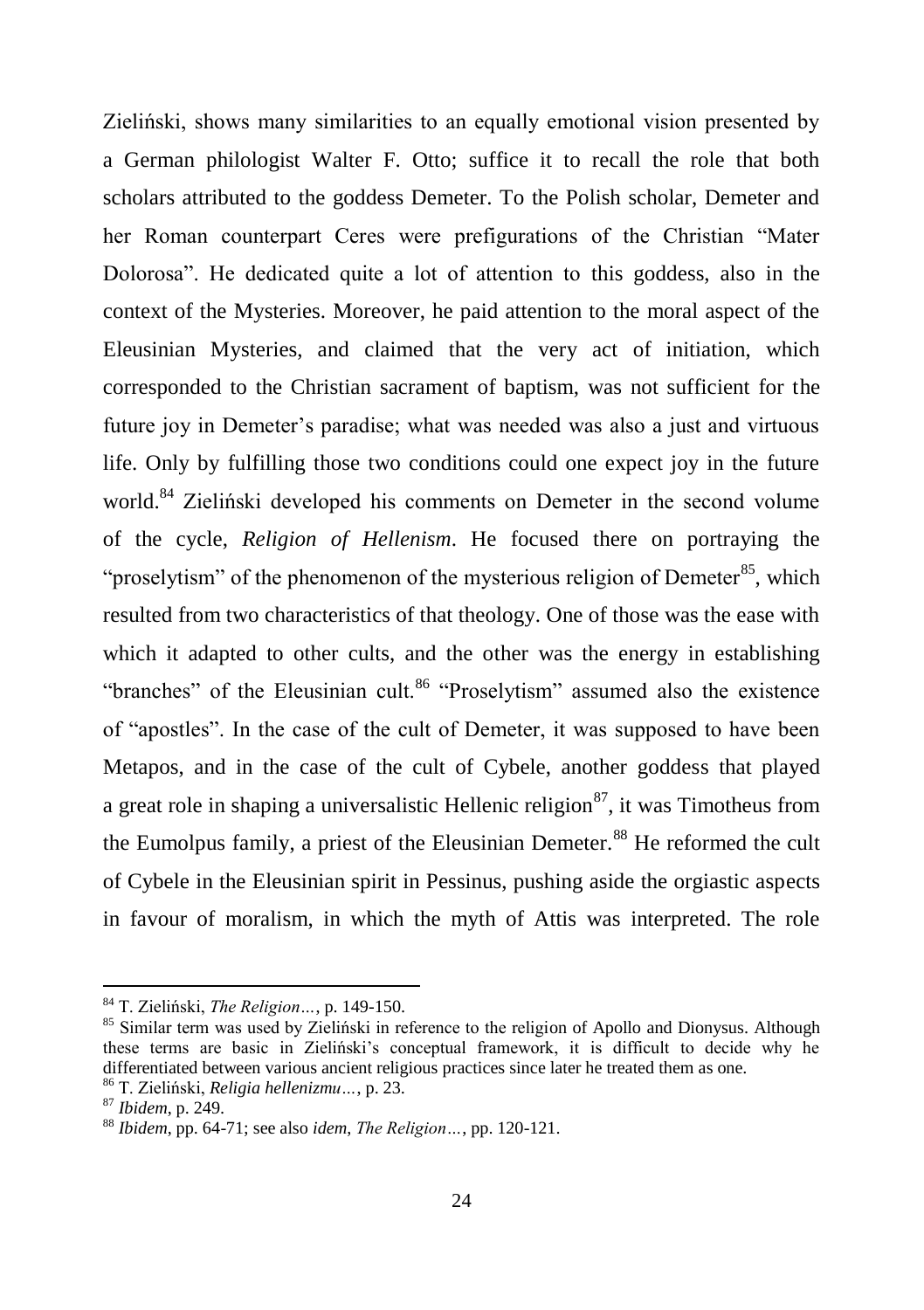of Timotheus was supposedly so meaningful that Zieliński described him as "the founder of the Hellenistic religion".<sup>89</sup> Zieliński showed, as if by chance, that he was in favour of identifying Aphrodite with the Great Goddess. "Agdistis" allegedly was not an individual character but an cognomen of a god, and Attis was supposed to be a prefiguration of Anchises.

Another universalistic deity, in Zieliński"s conception, was Isis. Zieliński (influenced by the record of Tacitus, *Hist.* IV, 83) assigned the reformation of her cult and creation of the new god, Serapis, to Ptolemy I and a Greek and Egyptian committee appointed by him, headed by Timotheus and Manetho.<sup>90</sup> As a consequence of their actions, the Egyptian goddess was transformed into a Hellenistic goddess, another version of Eleusinian Demeter. Zieliński noticed the differences between the Hellenistic and Egyptian Isis. It was mainly the absence of the animal representation, characteristic of the Egyptian religion, and elimination of the whole complex afterlife magic. He also drew the attention to the fact that the Greeks could have treated the new goddess like the familiar Demeter, and the character of Serapis was just another stage of shaping the monotheist thought.<sup>91</sup> Also, in a developed cult personnel of Isis, Zieliński saw a possibility of personal contact between the priest and the faithful, and consequently the emergence of the idea of the priest being a spiritual father.<sup>92</sup> To Zieliński. Egyptian motifs in the cult of Isis were nothing more than decorations. This ascertainment is worth remembering, as in the contemporary literature Isis was often seen as an Ancient Egyptian goddess.

<sup>89</sup> *Ibidem*, p. 71.

<sup>90</sup> *Ibidem*, pp. 87-90.

<sup>91</sup> *Ibidem*, p. 100.

<sup>92</sup> *Ibidem*, p. 101.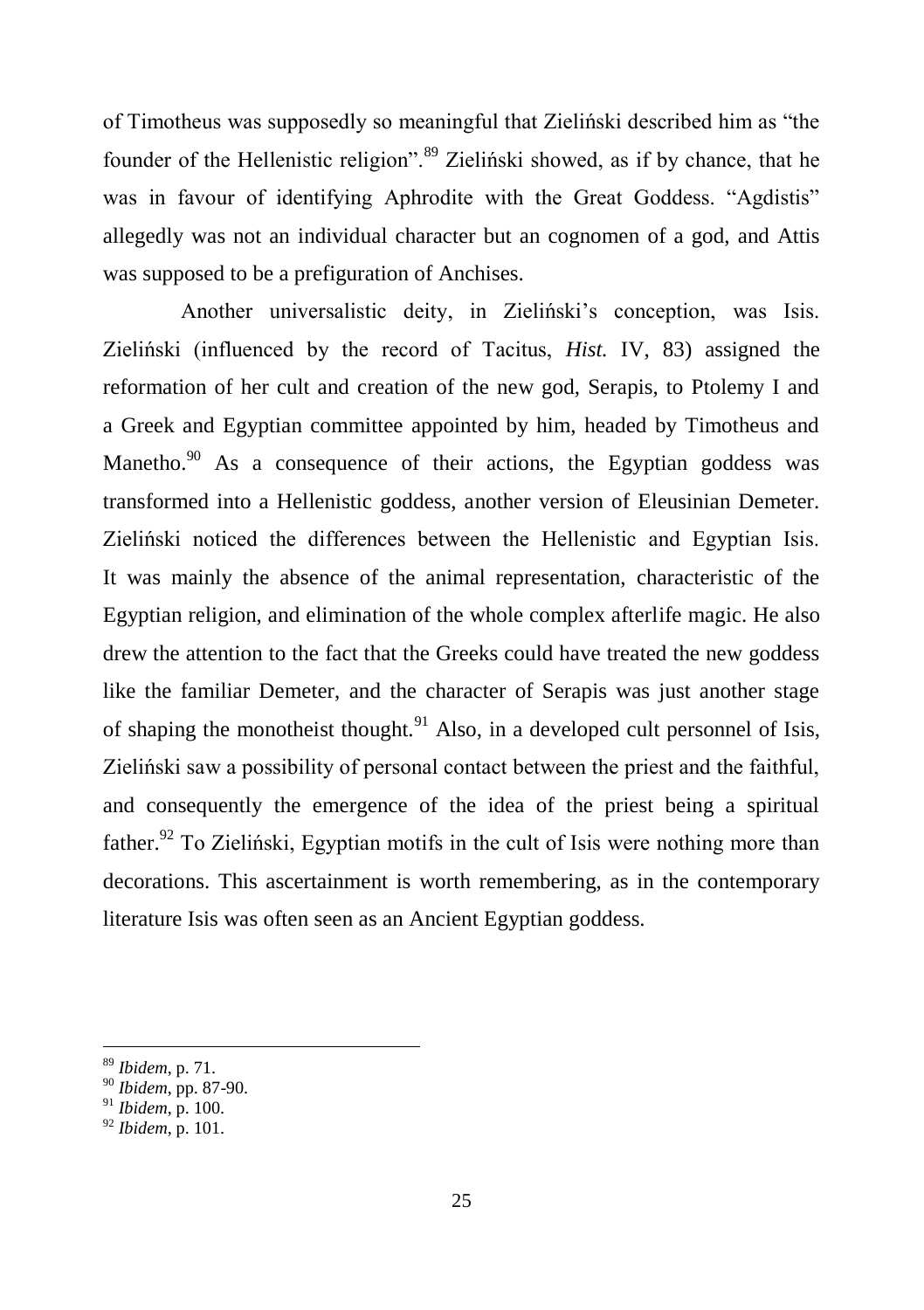Can it, however, be claimed that, in Zieliński"s vision, Cybele and Isis were merely emanations of Demeter? It seems that all three goddesses were rather the emanations of one, so to speak, superior goddess – the Mother.

Zieliński attributes another important achievement to the cult of Isis and Serapis. Isis was a goddess with a strongly emphasised eschatological aspect, and the same situation appeared in the mythology connected with Serapis, who was equally a chthonic and a supernal god. It broke the dichotomy characteristic of the Greek pantheon. To the Polish scholar, this was another symptom of the Christian image of the Saviour.<sup>93</sup>

The last chapter of *Religion of Ancient Greece* Tadeusz Zieliński devoted to the notion which a few years later he expanded to a considerable volume. Conclusions presented there contributed to Zieliński"s work being placed in the archives of the history of idea, at least in the Polish historiography. He wanted to answer the question why the Greek religion disappeared even though it had been the most perfect outcome of the human feeling and intellect of its time. Zieliński"s response was that, in fact, the Greek religion was still alive in Christianity. Not denying ancient Judaism many moral and cultural values, Zieliński noticed that, in contrast to the Greek religion, which was very tolerant and based on heresy, i.e. free choice, it brought in a huge amount of intolerance through an exclusive treatment of the god and its believers. Later this was to turn against the Jews themselves. "This intolerance – let us say so at once – was the most fatal gift that Christianity received from Judaism," Zieliński wrote. "(…) One thing more I must remark at once: the fatal gift of intolerance, which Christianity had received from Judaism, proved to be a two-edged sword; the Christians turned it against their own masters. Herein there is a great and terrible lesson: all the persecutions of the Jews that defile the history of the

<sup>93</sup> T. Zieliński, *Religia hellenizmu…*, p. 105.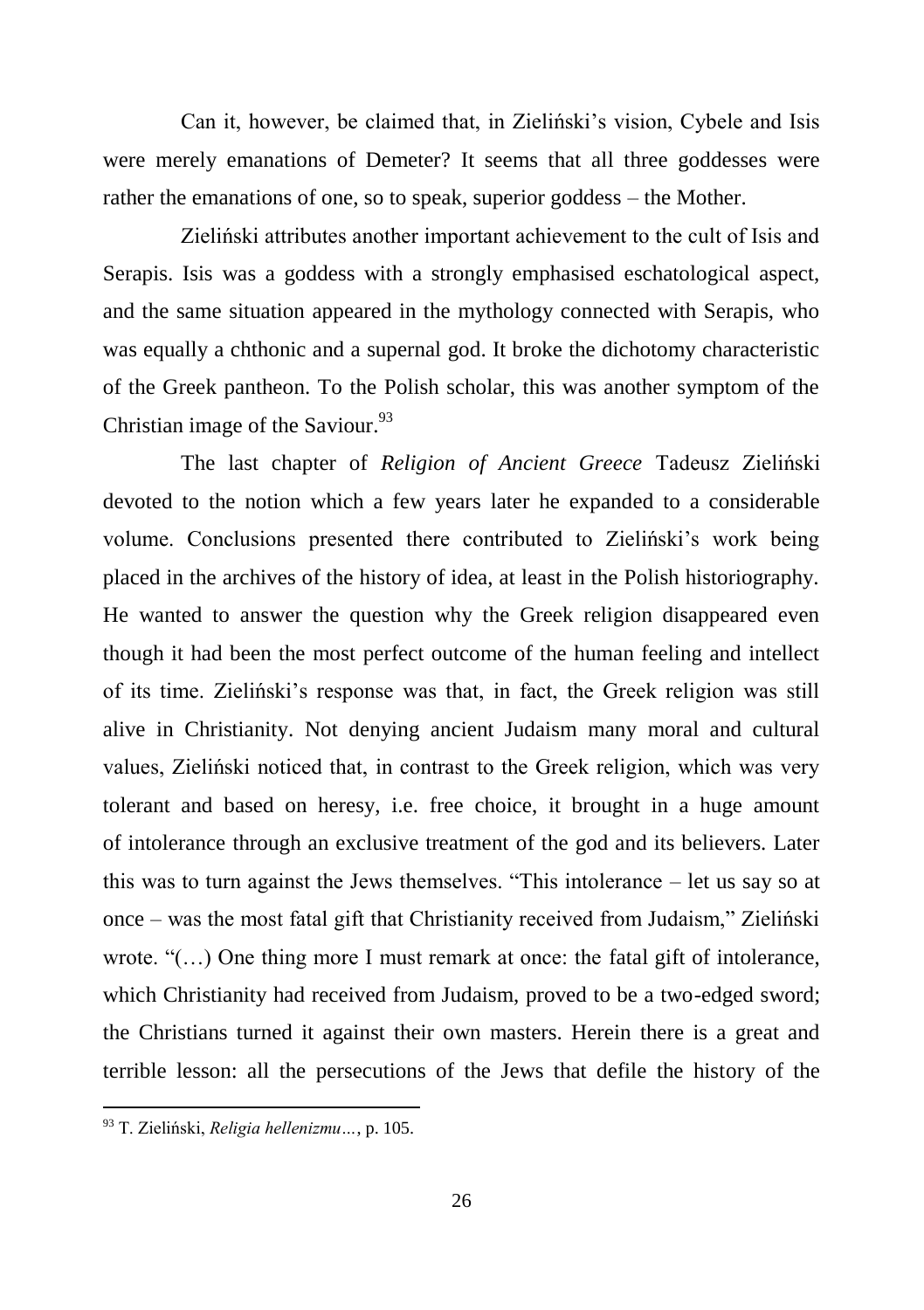Christian religion have their source in the Old Testament. And conversely, words of tolerance in regard to them were spread abroad under the influence of a revival of the ancient view of the world".<sup>94</sup>

Zieliński noticed that at the turn of the eras Galilee, in contrast to Judea, was under the influence of the Hellenic tendencies, and the teaching of Christ was a protest against the Judaistic understanding of the god and religion. It was consistent with the Hellenic spirit of freedom, humanitarianism and a filial attitude towards the beloved deity.<sup>95</sup> Nevertheless, originally, Galilee was turned to Jerusalem, and that is what Zieliński considered to be an initial "fatal Judaisation of Christianity". Only after Christianity came out of its cradle and spread to the neighbouring regions could the "Hellenisation of Christianity" take place again. It was not, however, devoid of the Judaistic traces. At this point, I would like to cite a longer excerpt from the "Conclusion" of *Religion of Ancient Greece*:

> In truth, Hellenized Christianity, unfortunately for itself, could not rid itself of the erroneous identification of its God with the God of Abraham, could not free itself from the Old Testament, that great and remarkable book, which, however can only gain in value in the eyes of a Christian if he ceases to regard it as a book of revelation. The blame was due to the Judeo-Christian delusion that coming of Christ had been foretold by the prophets of the Old Testament – a delusion so thoroughly and so mercilessly overthrown by the common labour of both Jewish and Christian investigators of modern times. The medieval Church, perceiving the danger, did all that in it lay to avoid it:

<sup>94</sup> T. Zieliński, *The Religion…*, p. 216.

<sup>95</sup> *Ibidem*, p. 217,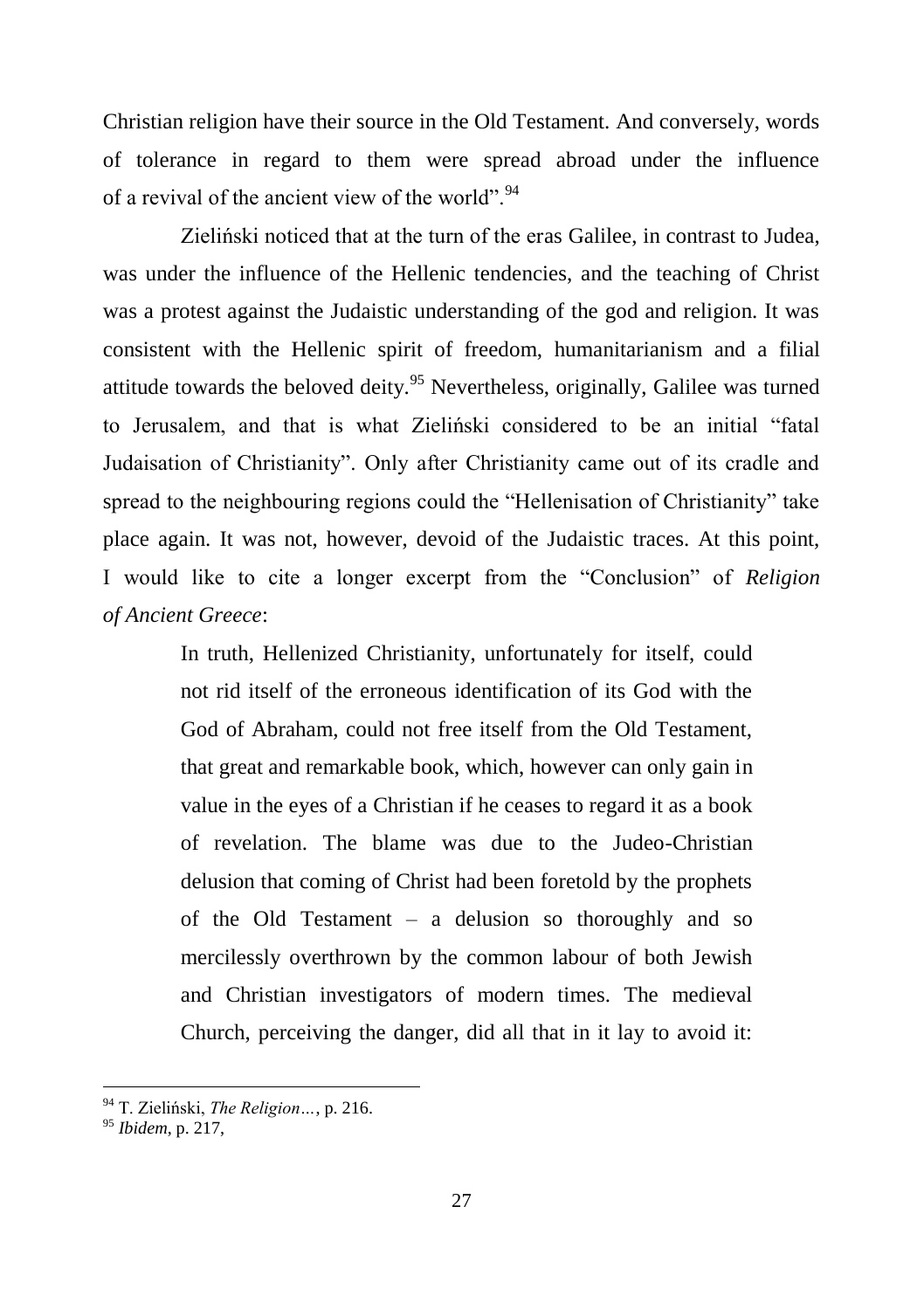on the one hand, it developed the Hellenic elements of Christianity in ritual and theology, developed them successfully, at time even surpassing its model (…) and on the other hand, it tried so far as possible to make harmless the other source of its teachings. Yet it could not expel it altogether; its preservation threatened mankind, sooner or later, with the *re-Judaization of Christianity*.

This came in the sixteenth century; its name is  $-$  the Reformation.

For a second time the revelation of God in beauty was set aside  $(...)$ . (A)gainst psychology, but in the spirit of the synagogue, worship was reduced to nothing but the word. Nature was once more stripped of the deity. (…) The neohumanism of the eighteenth century brought in a reaction in this field as well as in others; its approach to antiquity inevitably involved an approach to Hellenic Christianity as well. (…) The inexorable circle of evolution has been concluded, Judaized Christianity has overthrown itself in the last phase of evolution, in the school of Harnack. It has admitted the justice of the prophetic words of Goethe: "Gefühl is alles". *Religious feeling is the kernel of religion*; the rest is but a parable.<sup>96</sup>

In fact, the above citation is an abbreviation of the main theses of *Hellenism and Judaism*, another part of Zieliński"s cycle after *Religion of Hellenism*.

I have already written about the third part of the cycle. It is worth adding to these comments that this volume had a totally different construction

<sup>96</sup> *Ibidem*, pp. 221-223.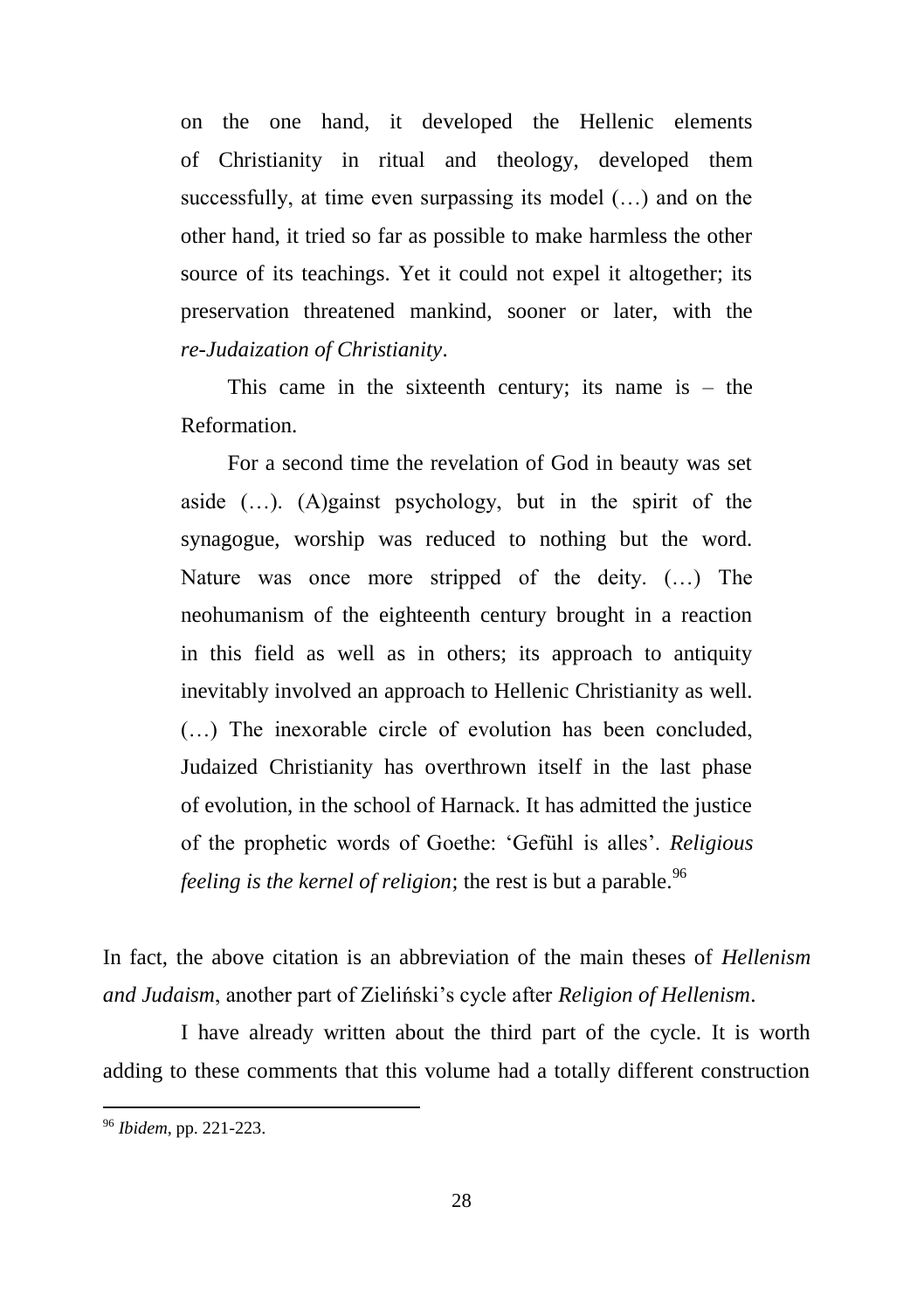than the previous two. Apart from the developed scientific methods, Zieliński also changed his point of view on the described issue; he decided not to devote a separate work to the Jewish religion but rather to portray it in parallel to the Greek religion.<sup>97</sup>

The main thesis of Tadeusz Zieliński"s work was the assumption, stated in the sixth Axiom, that the proper root of Christianity was not Judaism, but the religion of ancient Greece. That thesis had already appeared in his work on the Greek religion, but it was thoroughly discussed in *Hellenism and Judaism*. Zieliński explained the thesis through the introduction of the basic term of his religious thinking – the "psychological continuity". This continuity, according to Zieliński, existed between the Hellenic religion and Christianity and did not link Christianity with Judaism. In his opinion, Christianity was the coping stone of the ethical development of an ancient soul. The Greek religion prepared minds for adopting Christianity. Comparing Judaism to Hellenism was supposed to confirm this assumption. Tadeusz Zieliński pointed out that he looked at the phenomenon not from the theological, but from the historical and cultural point of view.<sup>98</sup> Not denying that the early Christians were Jewish, he stated that the rejection of Christianity by Judaism and the adoption of it by the "Hellenic and Hellenised souls" was a radiant proof of the fact that there was no "psychological continuity" between Judaism and Christianity, which was present in the relations with Hellenism. Therefore, it was justified to say that the religion of ancient Greece was better than Judaism in preparing the minds of the contemporary people for the adoption of Christianity, which was not at all different from the "height and wreath" of the development of an ancient soul.<sup>99</sup> It is worth pointing out that Tadeusz Zieliński did not look for the roots

<sup>97</sup> In discussing Zieliński"s *Hellenism and Judaism* I use sections of my articles, cf. footnote no. 3.

<sup>98</sup> T. Zieliński, *Hellenizm…*, p. 2.

<sup>99</sup> *Ibidem*, pp. 2-3.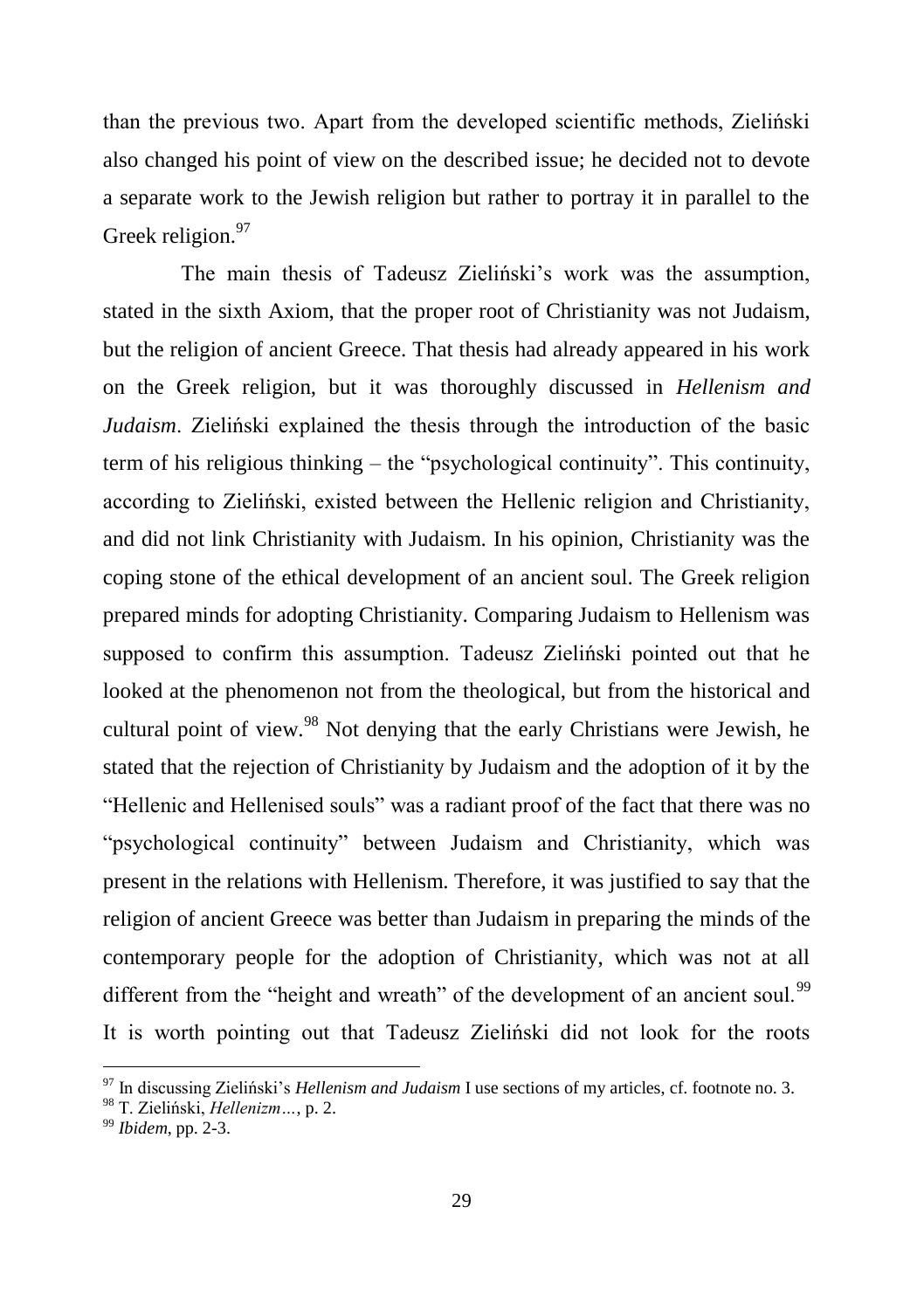of Christianity or any direct sources of it in the ancient religions. He claimed, however, that it was Hellenism and not Judaism that aroused in the spirit of man such religious needs that could only be satisfied by Christianity.<sup>100</sup>

At the very beginning, Tadeusz Zieliński made it clear that his work was written from a cultural and historical point of view and not from a theological one. Moreover, the paper referred to the religion that was already dead. He divided the history of that religion into three periods $101$ :

- 1) Israeli: from patriarchs to the Babylonian captivity;
- 2) Judaic: from coming back from Babylon to the demolition of the temple by Titus;
- 3) Jewish: from the demolition of the temple until the present.

Zieliński considered the middle period, Judaic, to be the most interesting one. He treated it as the most colourful period and the only one during which Judaism and Hellenism were overlapping. It was religion that became a subject of his considerations at that time. He also postulated executing a certain terminological procedure. He announced that in his work he would consistently write about "Judeans and Judaism" and not Jews and the Jewish religion. He justified the choice with his claim that the religion of the inhabitants of Judea at the turn of the eras ceased to exist, and that the Jewish religion of his time was an outcome of Hellenisation of Judaism caused by Maimonides and Moses Mendelssohn, who introduced into it the philosophy of Plato and Aristotle. Despite those reservations, the work of Zieliński was viewed, especially by the Jewish circles, as a "truly anti-Semitic lampoon".<sup>102</sup>

<sup>100</sup> T. Zieliński, *Religia hellenizmu*, Warszawa 1925, p. 238.

<sup>101</sup> T. Zieliński, *Hellenizm…*, pp. 7-8.

<sup>102</sup> AP Kraków (State Archive in Cracow), BB 189, 3.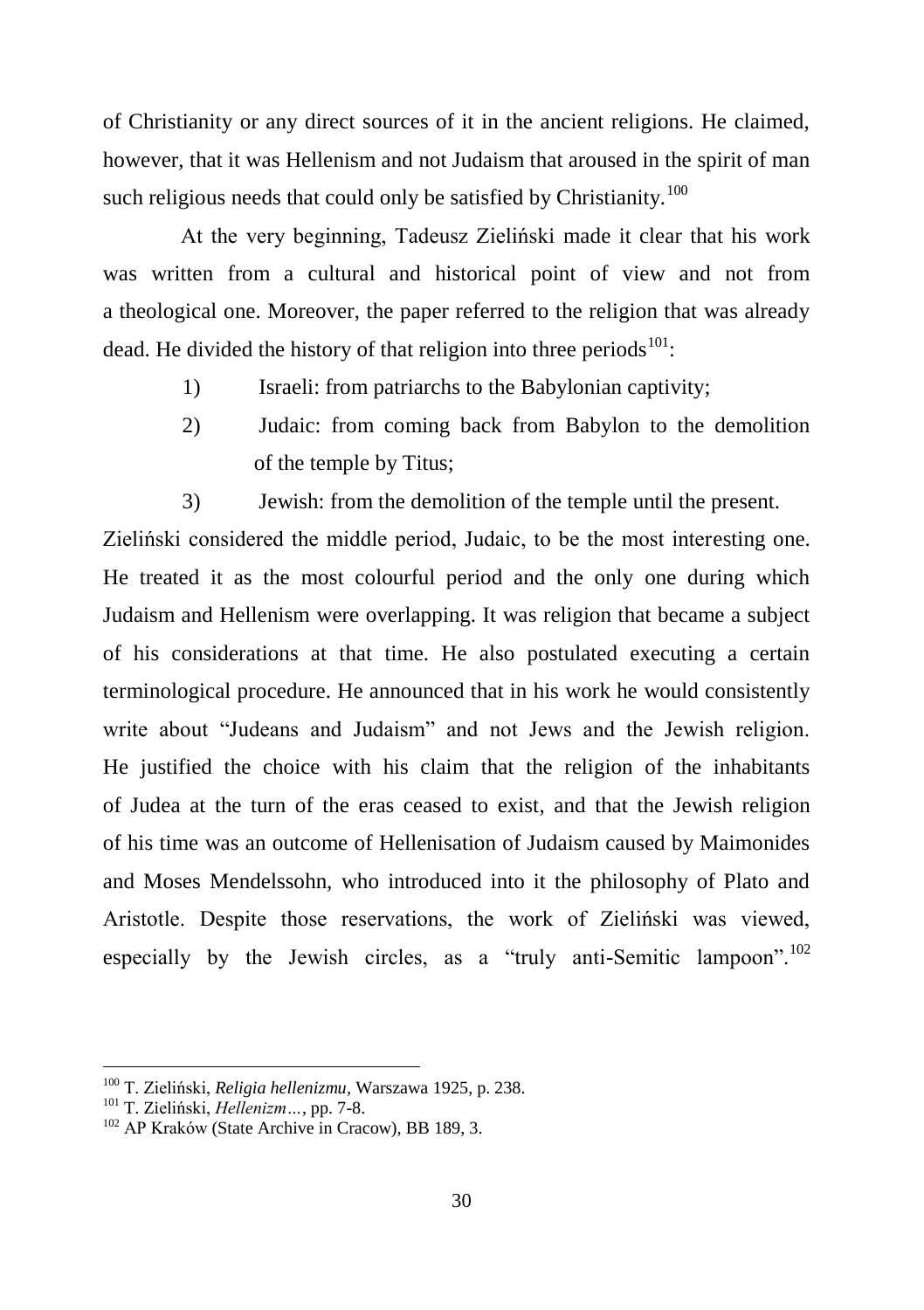This opinion has been haunting *Hellenism and Judaism*, as well as its author, until this day.<sup>103</sup>

The comparison of Judaism and Hellenism worked out unfavourably for the first one of them, and Zieliński"s work became a source of considerable controversy and polemics. It stirred the largest scientific and journalistic discussion in the history of the Ancient studies in Poland. Several brochures were published, and the objection to Zieliński's beliefs provided also a topic for a monograph.

The greatest outrage about the book was expressed by the Jewish circles, especially the representatives of the Association of the Jewish Humanitarian Societies "B"nei B"rith", which received another part of the religious cycle by Tadeusz Zieliński with anxiety.

As early as  $12<sup>th</sup>$  July 1927 Julian Cohn, the president of the Warsaw branch of the Association, wrote a letter to the lodge in Cracow. He expressed there his concern about Zieliński"s book, which he called "a truly Anti-Semitic lampoon", being about to be published. He stated that the rank of the scholar and his authority required a quick and adequate answer to "Hellenism and Judaism". In order to provide that answer, he offered submitting a question to the Berlin lodge of "B"nei B"rith" whether the work of Zieliński had been translated into German, and if any of the German scientists would undertake a polemics, as in Poland there was no one who would be equal to Zieliński in authority.<sup>104</sup> The answer from Berlin came soon. The work had not been translated into German, so the idea of commissioning the polemics from foreign

<sup>103</sup> See L. Kołakowski, *Antysemici. Pięć tez nienowych i przestroga*, [in:] *idem*, *Nasza wesoła apokalipsa. Wybór najważniejszych* esejów, Kraków 2010, p. 28; T. Kubiak, *Tadeusz Zieliński wobec dwóch rewolucji, bolszewickiej i hitlerowskiej*, "Tygodnik Powszechny" No. 10, 5 March 2000, p. 12, *contra* J. Gordziałkowski, *Antyjudaizm Tadeusza Zielińskiego*, "Tygodnik Powszechny" no. 33, 13 August 2000, p. 15.

<sup>104</sup> AP Kraków, BB 189, 3. See n. 102.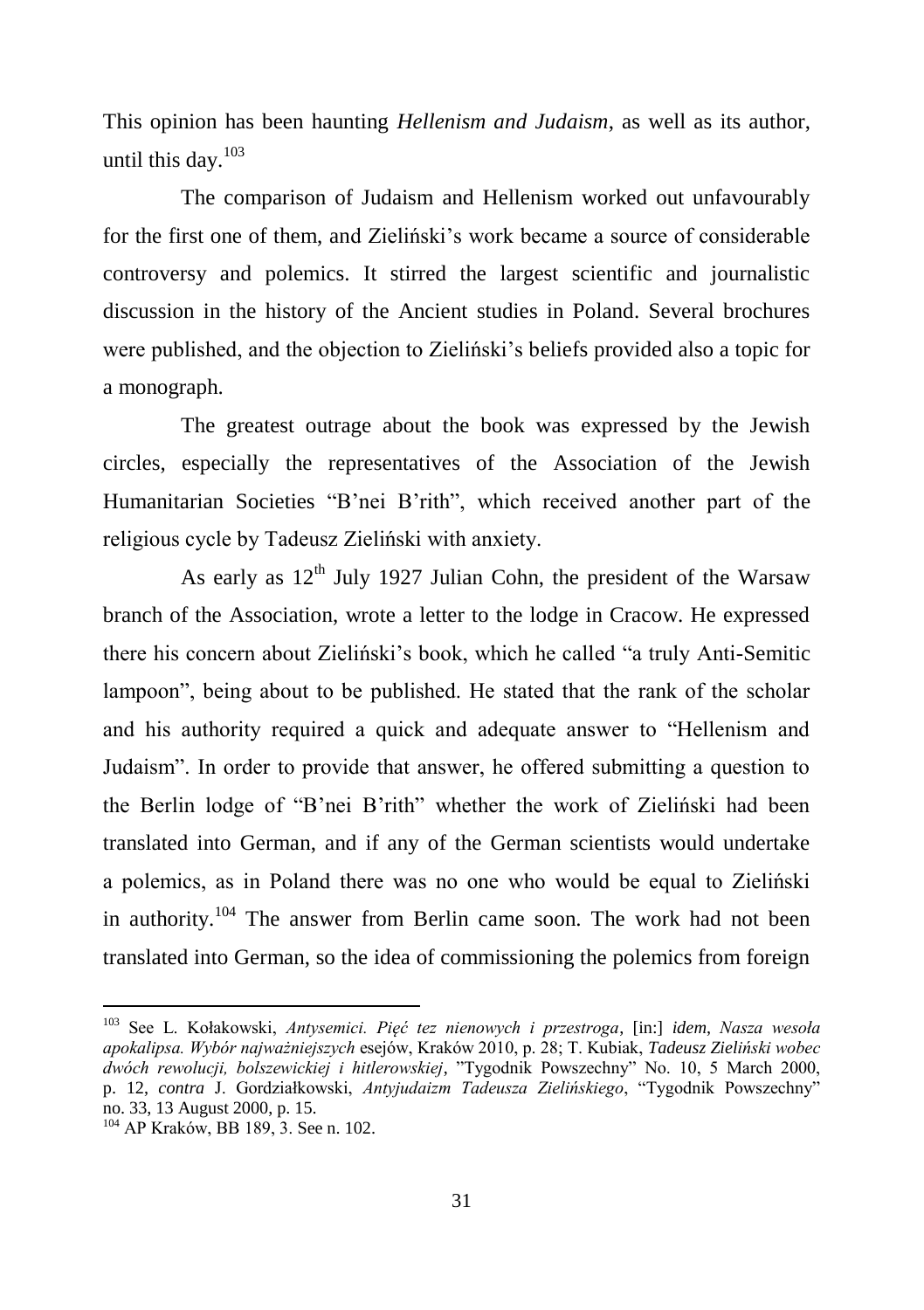scholars failed. Perhaps it was already clear that Zieliński would not decide on translating that part of the cycle.<sup>105</sup>

In this situation, the brochure written by Mateusz Mieses<sup>106</sup> and published by the branch of the Association in Przemyśl, becoming the official voice of "B"nei B"rith". It did not fully satisfy the Jewish circles, however since it was more important to its author to praise the Judaistic religion, simultaneously highlighting the tradition of the Jewish society throughout a few thousand of years, than to attempt to make any corrections to the views of the Polish humanist. It was supposed to debunk a distinction between the ancient and modern Judaism introduced by Zieliński and to portray the reviewed work as an anti-Semical lampoon.

As it has already been mentioned, one of the core terms in Tadeusz Zieliński's philosophy of history was a notion of the "psychological continuity" that enabled the scholar to create the paradox stated in Axiom VI. Mieses noticed that the victory of Christianity in the Greek and Roman world had been a consequence of the fact that Judaism was a few hundred years" old religion of clearly stated rules of faith, based on the holy books and supported by divine authority.<sup>107</sup> Psychology was not relevant to this; only firmly established structure. Elsewhere, he stressed that the trouble with the Christianisation of continental Greece contradicted Zieliński"s thesis about the continuity between the Greek antiquity and Christianity. He also highlighted the fact that Judea was Christianised to a vast extent, contrary to the opinion of Tadeusz Zieliński, who claimed that Christianity was adopted in the area of the whole

<sup>105</sup> In the introduction to the second Polish edition of *Religia starożytnej Grecji* (Warszawa 1937), Zieliński mentioned that he had rejected the translation offer of the third volume of the cycle as he was afraid it might be interpreted incorrectly (p. VI).

<sup>106</sup> M. Mieses, *Hellenizm a judaizm. (Uwagi na marginesie książki Tadeusza Zielińskiego pod powyższym tytułem)*, Nakładem Stow. Humanitas B.B. w Przemyślu, Przemyśl 1928. <sup>107</sup> *Ibidem*, p. 6.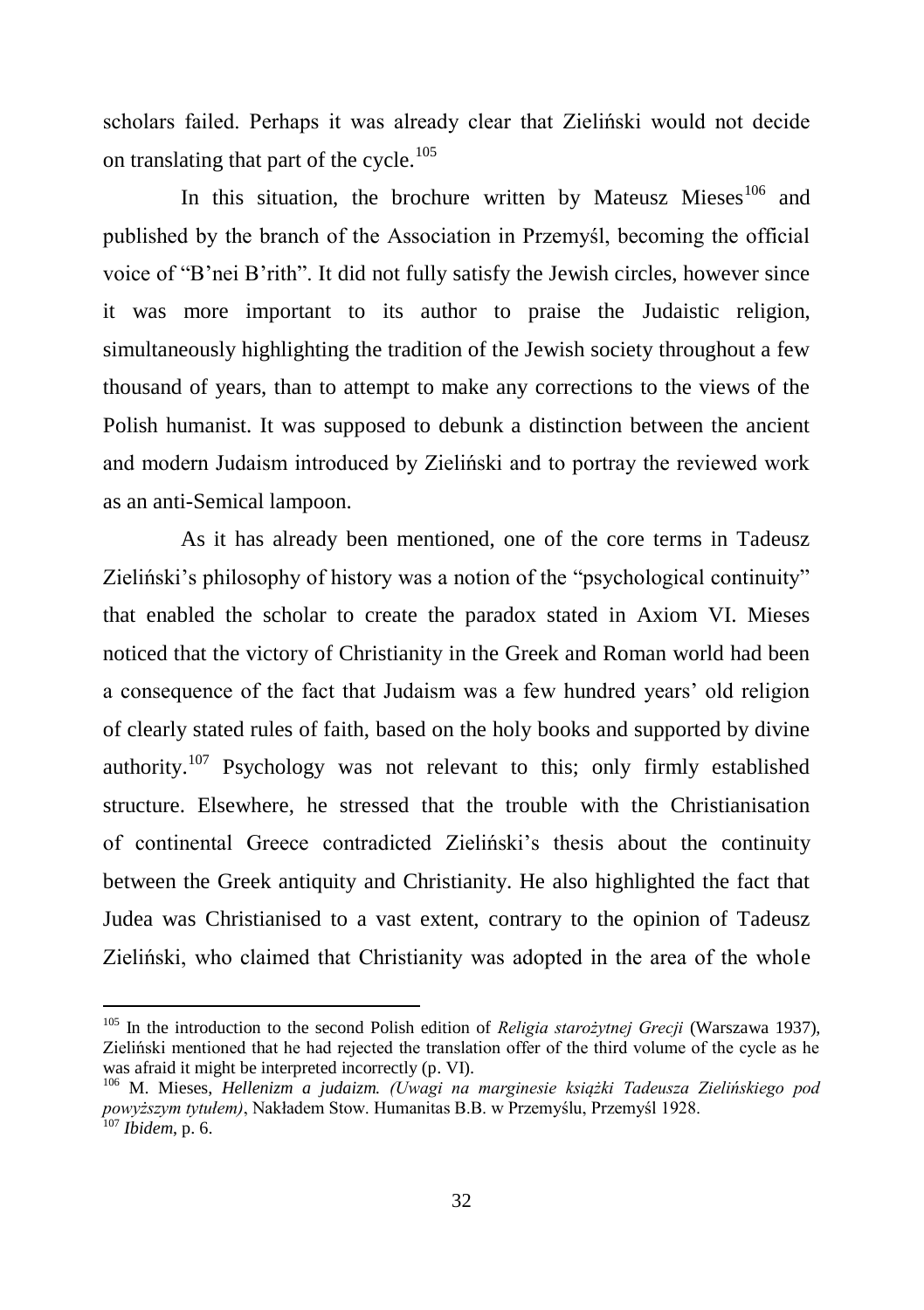Empire excluding Judea.<sup>108</sup> Thus, Mieses contradicted himself, as on the same page he attempted to prove that the Jews did not adopt Christianity because of their religion, which was shaped beforehand. In his colourful narration, the Jewish polemicist contrasted Christian philosophy and ancient thought. From his lecture it could be concluded that every ancient thought placed in the system (vide Julian the Apostate) became an enemy of Christianity. He called it a "resistance of the Old Greek intelligentsia" and highlighted repressions with which the group had met. $109$ 

In the text by Mieses, the defence of Judaism with regard to theology went in three directions: 1) stating the exceptionality of the Jewish religion"s monotheism, in contrast to monolatrism proposed by Zieliński; 2) stressing that Christianity originated from Judaism; and 3) proving that the Hellenic triad of goodness, beauty and truth was also enclosed in Judaism. From the methodological point of view, the criticism of *Hellenism and Judaism* was significantly weaker, in fact, only rhetorical. The main accusation was based on the lack of preparation on the part of Zieliński to undertake and discuss such a topic. As a result, the work that was published was wrongful, full of errors and distortions. Another accusation regarded an excessive use of the Biblical Apocrypha and writings from other sources than the Old Testament canon in the analysis of particular phenomena.

A huge part of Mieses"s comments is not substantial. It cannot be ruled out that apart from the personal temper, this harsh and colourful estimation of Zieliński"s work was influenced by the fact that the latter had negatively assessed an earlier book by Mieses. $110$ 

<sup>108</sup> *Ibidem*, pp. 12-13.

<sup>109</sup> *Ibidem*, pp. 8-9.

<sup>110</sup> T. Zieliński, *Hellenizm…*, vol. 2, p. 240.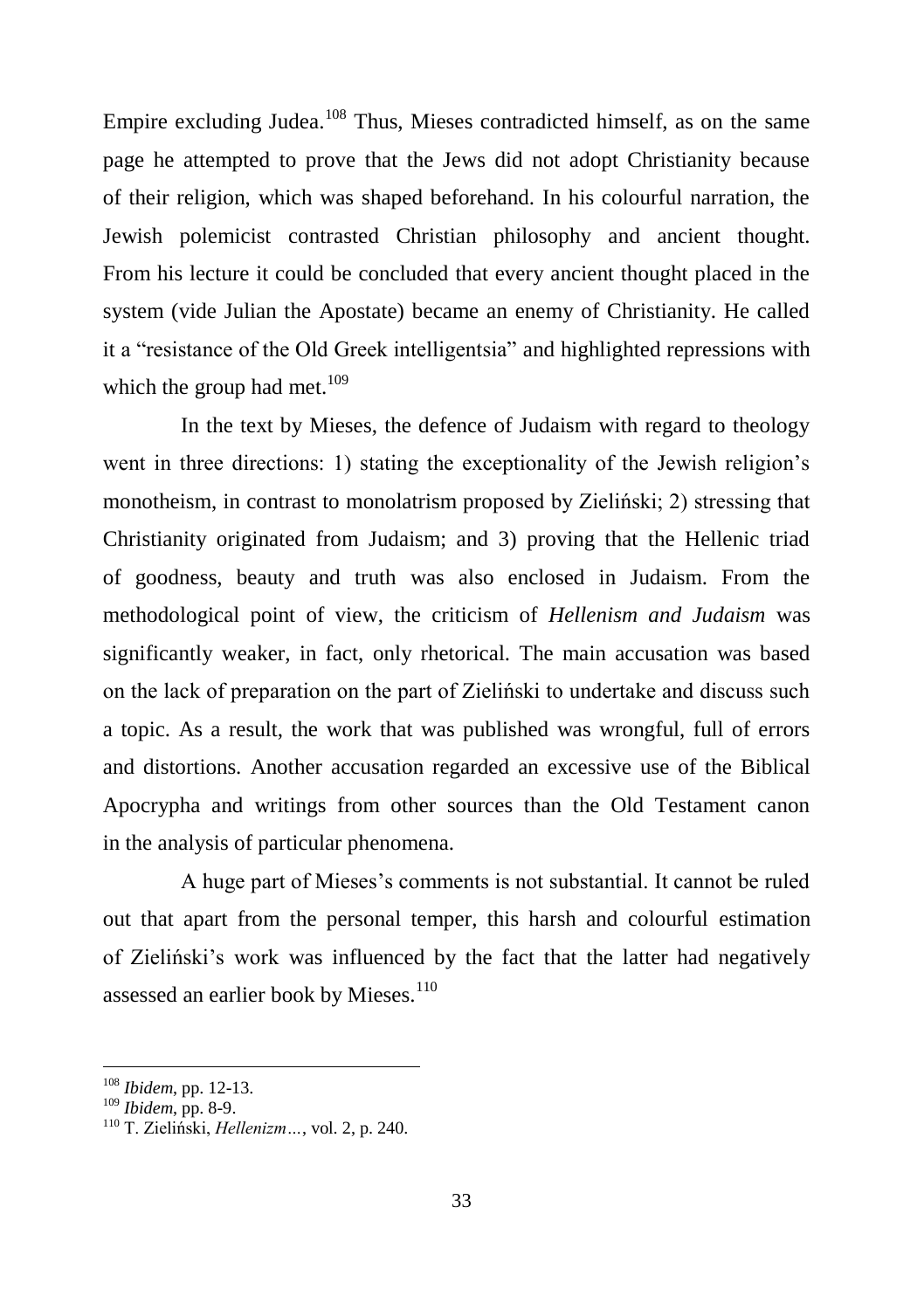"B"nei B"rith" did not resign from searching for other polemical writings, this time of a fully scientific nature. After consultations the Association decided to publish another work, written by Edmund Stein, a distinguished scholar and a lecturer at the Institute of Jewish Studies in Warsaw, who later became a famous translator, who translated the writings of Philo of Alexandria, Titus Flavius Josephus and Cicero into Hebrew. The work presented by this scholar was of higher standard than the preceding one.<sup>111</sup>

Stein started his reasoning with assessing the idea of comparing Hellenism and Judaism itself and the competence of Tadeusz Zieliński to undertake such a topic. He acknowledged the novelty of the Polish scholar"s aim, but drew attention to the fact that this objective was practically impossible to be carried out. According to him, a person working in this field would have to specialise both in classical philology and Judaism. He pointed out that despite the fact that the publication of *Hellenism and Judaism* was a meaningful progress in the research on ancient religions in the Polish science, and proved Zieliński"s great courage, the author nevertheless lacked objectivity and awareness of his own limits.<sup>112</sup> Apart from that, he considered the polemics with Zieliński's opinions, taking place at that time, to be an important and meaningful one from the scientific and social point of view.

Stein accused Zieliński of a lack of consistency in thinking, concealments and selective and dishonest approach to the sources, inaccuracy in citing (Greek literature including) and freedom in introducing alterations in his translations.

<sup>111</sup> E. Stein, *Judaizm a hellenizm. Z powodu książki prof. Tadeusza Zielińskiego p.t. "Hellenizm a*  judaizm"), published by Związek Stowarzyszeń Humanitarnych "B'nei B'rith<sup>"</sup> w Rzeczypospolitej Polskiej, Kraków-Warszawa 1929.

<sup>112</sup> *Ibidem*, p. 8.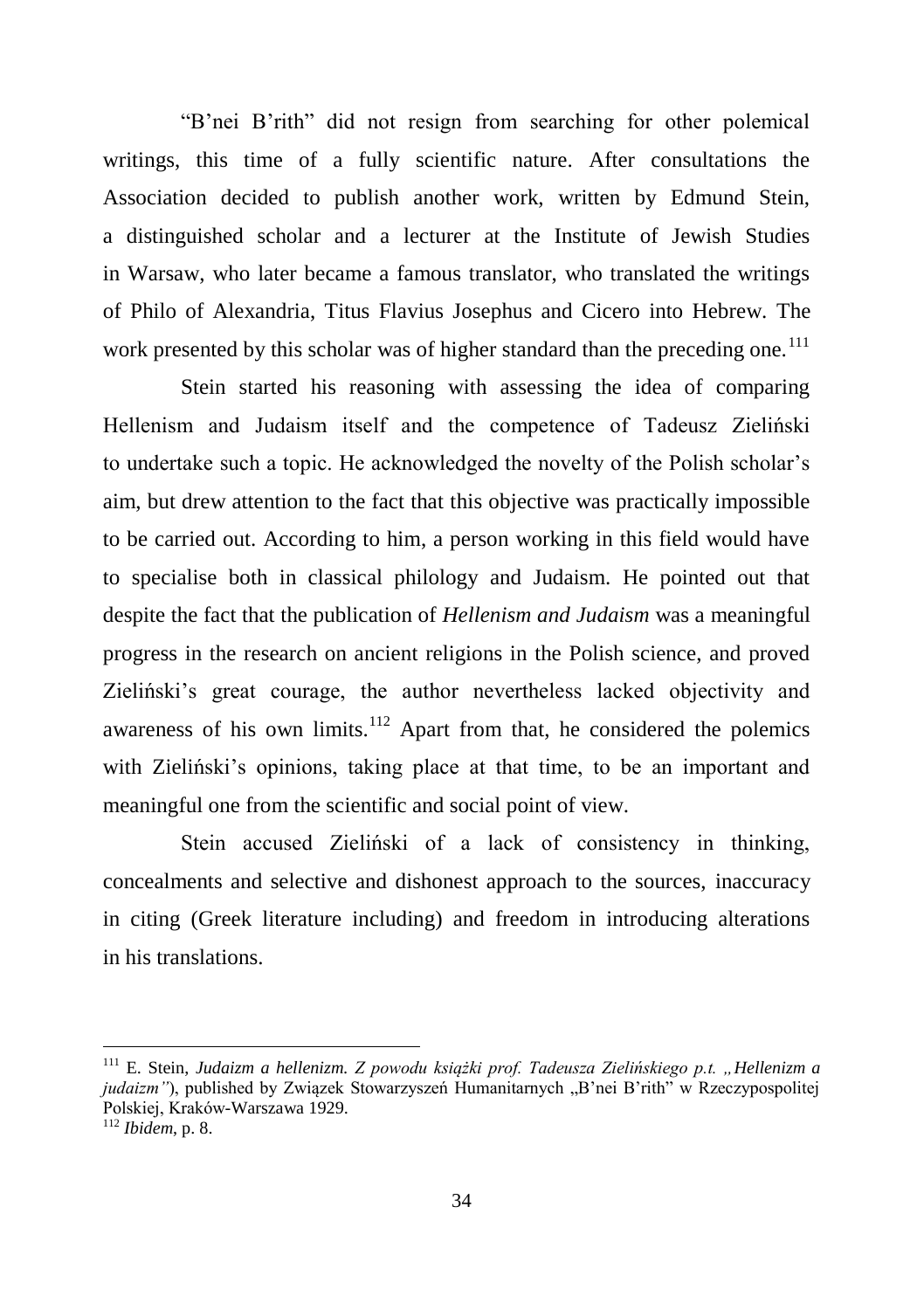Stein stated that from the analysis of the errors made in this regard it was unquestionably clear that Zieliński did not know Hebrew to an extent that would enable scientific work and, consequently, he did not have enough competence to undertake the discussed topic.<sup>113</sup> In fact, the works of Tadeusz Zieliński, also those in the field of philology, frequently met with sceptical, if not straightforwardly negative reception. Stein used this point to highlight that his attitude to the methods of scientific work of Zieliński was not more critical than that of other scholars.

The main difference between the Jewish and Greek religion Zieliński saw in the "heresy", a possibility of choice. Judaism was based on holy books of a revealed character. It obliged its believers to respect "lofty places" in the text and other passages not consistent with the moral feelings of that time. An ancient Greek, in contrast, could choose from his religious tradition whatever suited him and reject the rest as a poetic invention. Therefore, Stein claimed that Zieliński"s work was based on three mistaken assumptions: 1) the Greek "heresy" could not hinder the influence of the disadvantages of religion on the society; 2) the absence of possibility of choice in Judaism; 3) rejecting the role of interpretation, i.e. tradition, which in revealed religions replaced "heresy".<sup>114</sup>

The most severe accusation with which Tadeusz Zieliński was charged was the lack of competence, objectivity and selectiveness in treating source material. The polemicist claimed that almost all citations from the Biblical writings and post-Biblical ones that Zieliński knew to be third-hand news.<sup>115</sup> To Stein, the "psychological continuity" was a vague and therefore elastic term, as it allowed for veering between source materials without facing more serious

<sup>113</sup> *Ibidem*, pp. 12-13.

<sup>114</sup> *Ibidem*, p. 16.

<sup>115</sup> *Ibidem*, p. 32.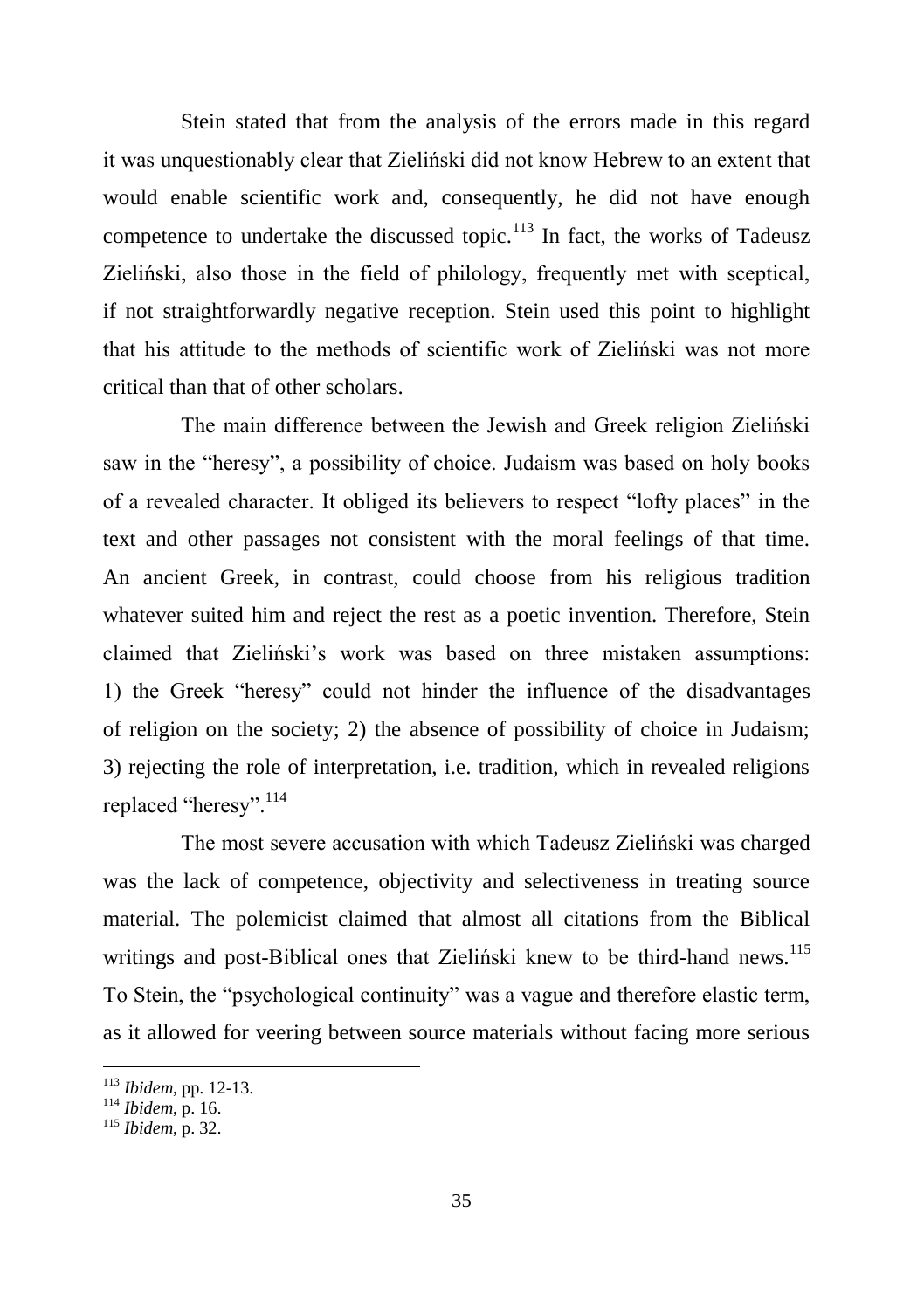objections. The term was created in order to explain the paradoxical situation in which there was a need to answer the question of why the Greek religion was dead if, as Zieliński supposedly claimed, it was still alive in Christianity. As Stein later observed, "psychologism" allowed Zieliński to explain this paradox, and at the same time to demonstrate the formal character of the dependence of Christianity on the Old Greek religion. Stein thought that the author of *Hellenism and Judaism* had fallen into contradiction, as he attempted to prove the formal interrelation between Christianity and Hellenism, and the thesis stated in Axiom VI asserted the genetic relation.<sup>116</sup>

Zieliński"s *Hellenism and Judaism* aroused huge objections also in the Catholic circles. Fully fledged polemics with the work were written by, among others, the already mentioned Szczepan Szydelski, a professor at the Lviv University, or the widely respected Armenian Catholic archbishop, Józef Teodorowicz.

Szczepan Szydelski published a vast study in which he included criticism of all historical and religious views of Tadeusz Zieliński.<sup>117</sup> The direct impulse for the polemics was the publication of the third part of *Religions of the Ancient World*. The assessment of the work took Szydelski the majority of space; however, it was not such a systematic criticism as the one in the above-mentioned brochures. Szydelski paid much attention to "straightening" Zieliński"s views and devoted quite a lot of energy to this issue, considering he had already expressed his opinions on this topic earlier.

Szydelski set Zieliński"s *Hellenism and Judaism* in the current of historical and Biblical writing started by Julius Wellhausen. A characteristic feature of that school was assigning the history of religion to the category

<sup>116</sup> *Ibidem*, p. 52.

<sup>117</sup> S. Szydelski, *Religia helleńska…* (cf. footnote 64).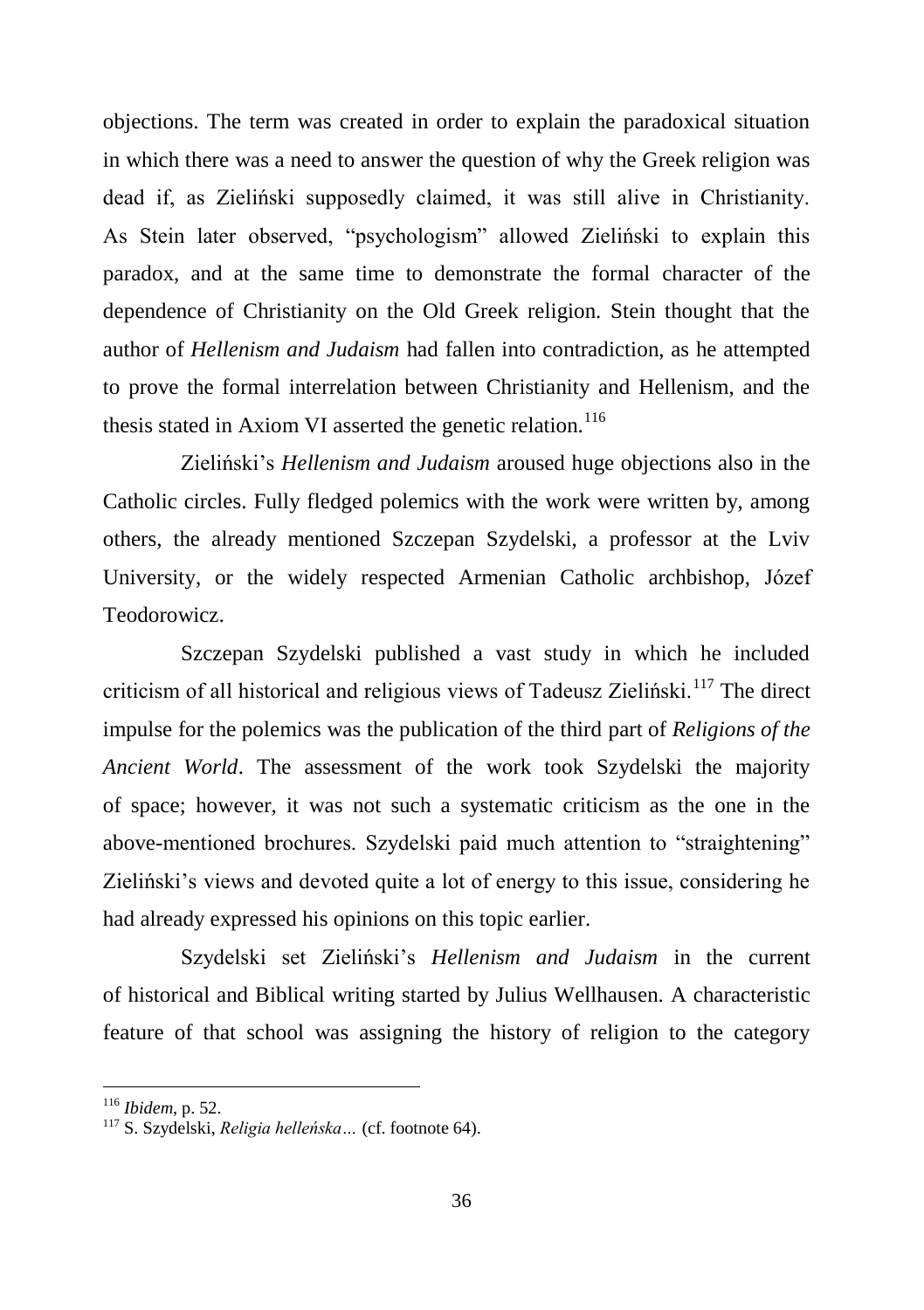of "ideological monism" borrowed from the philosophy of Hegel.<sup>118</sup> It seems that Zieliński took over this rule from the writings of Wilhelm Wundt rather than from Hegel himself.<sup>119</sup> Wundt, whose views had a great impact on thinking of the Polish philologist of "an ancient soul", claimed that two basic views on epistemology: realism and idealism were incorrect, and proposed considering them with the use of monism, i.e. treating the entity and thought as a whole. The basis for Tadeusz Zieliński"s monism was a definition of the deity fully revealing itself in beauty, goodness and truth (see Axiom VI). This starting point of the scientific research was the foundation for one of three basic objections that Szydelski raised against Zieliński and his works. Two other accusations touched upon the issue of partiality and lack of precision in the assessment of the Greek and Judaistic religions, and using terms describing Christianity to characterise the Roman religion, which supposedly led to considering the former to be the "religion of nature".<sup>120</sup> Szydelski's work was focused around those accusations.

The first part concerns the criticism of monist assumptions in the thought of Tadeusz Zieliński. Szydelski considered this starting point to be wrong, as it did not lead to the discussion of a human god but only of a deity that evolved and was immanent, in contrast to the human and transcendent Judeo-Christian God.

Monist assumptions were also the explanation for the more risky intellectual constructions created by Zieliński, which concerned monotheism and polytheism. Zieliński proposed rejecting the dominant treatment of categories in religious studies as oppositions. He assumed that in the folk

<sup>118</sup> *Ibidem*, pp. 3-4.

<sup>119</sup> Cf. T. Zieliński, *Autobiografia…*, pp. 163-164.

<sup>120</sup> S. Szydelski, *Religia helleńska…*, p. 4.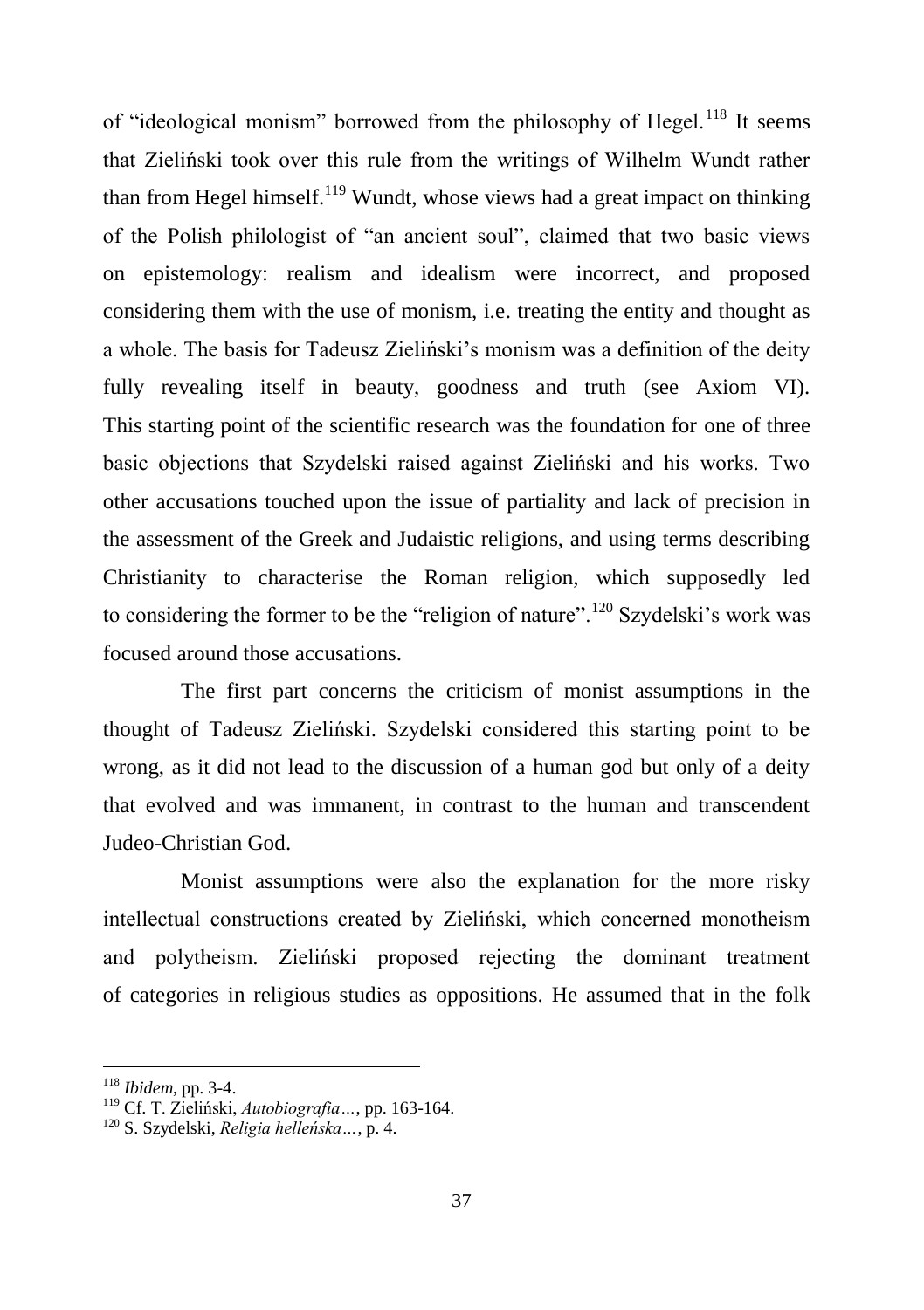Greek religion there was "an equality of the words *god* and *gods*".<sup>121</sup> As the Greek philosophy had supposedly acknowledged the existence of the highest and only  $\gcd^{122}$  long before, the problem of the above-mentioned dichotomy was theoretically solved. Zieliński's presenting the situation in this way met with severe criticism of Szydelski, who accused the former of agnosticism,  $irreligiousness$  and sentimentalism.<sup>123</sup> It was monism that did not permit Zieliński to observe the originality of the Judaistic religion, i.e. monotheism, and not monolatrism, as it was postulated by Zieliński.<sup>124</sup> Meanwhile, according to Szydelski, the transcendentness of God and the idea of monotheism were "the only achievements of Israeli religion".<sup>125</sup> As I have already mentioned, Tadeusz Zieliński saw religion as a part of culture, which in the case of ancient Greece he perceived sometimes in quite a narrow  $way - as$  literature, especially poetry, and philosophy. As he took this view on religion as his starting point, he could not notice the originality of the ancient Judaism (monotheism and transcendent treatment of God). At the same time, such a portrayal of the issue enabled him to describe the religious experience of the Greeks from a different point of view, which was also criticised by Szczepan Szydelski. The problem concerned giving the status of a "prophet" to artists and poets. Zieliński treated other figures of the Hellenic culture similarly, also those ones whose existence was doubted or was simply regarded as mythological, e.g. Musaeus or Orpheus. This point of view on the notion was unacceptable to the Catholic polemicist. That gave rise to accusations concerning the lack of interest in the uniqueness of the prophets" position in ancient Israel and in the exceptionality of their

<sup>121</sup> T. Zieliński, *Hellenizm…*, p. 47.

<sup>122</sup> *Ibidem*, p. 43.

<sup>123</sup> S. Szydelski, *Religia helleńska…*, p. 8.

<sup>124</sup> T. Zieliński, *Hellenizm…*, p. 41.

<sup>125</sup> S. Szydelski, *Religia helleńska…*, p. 14.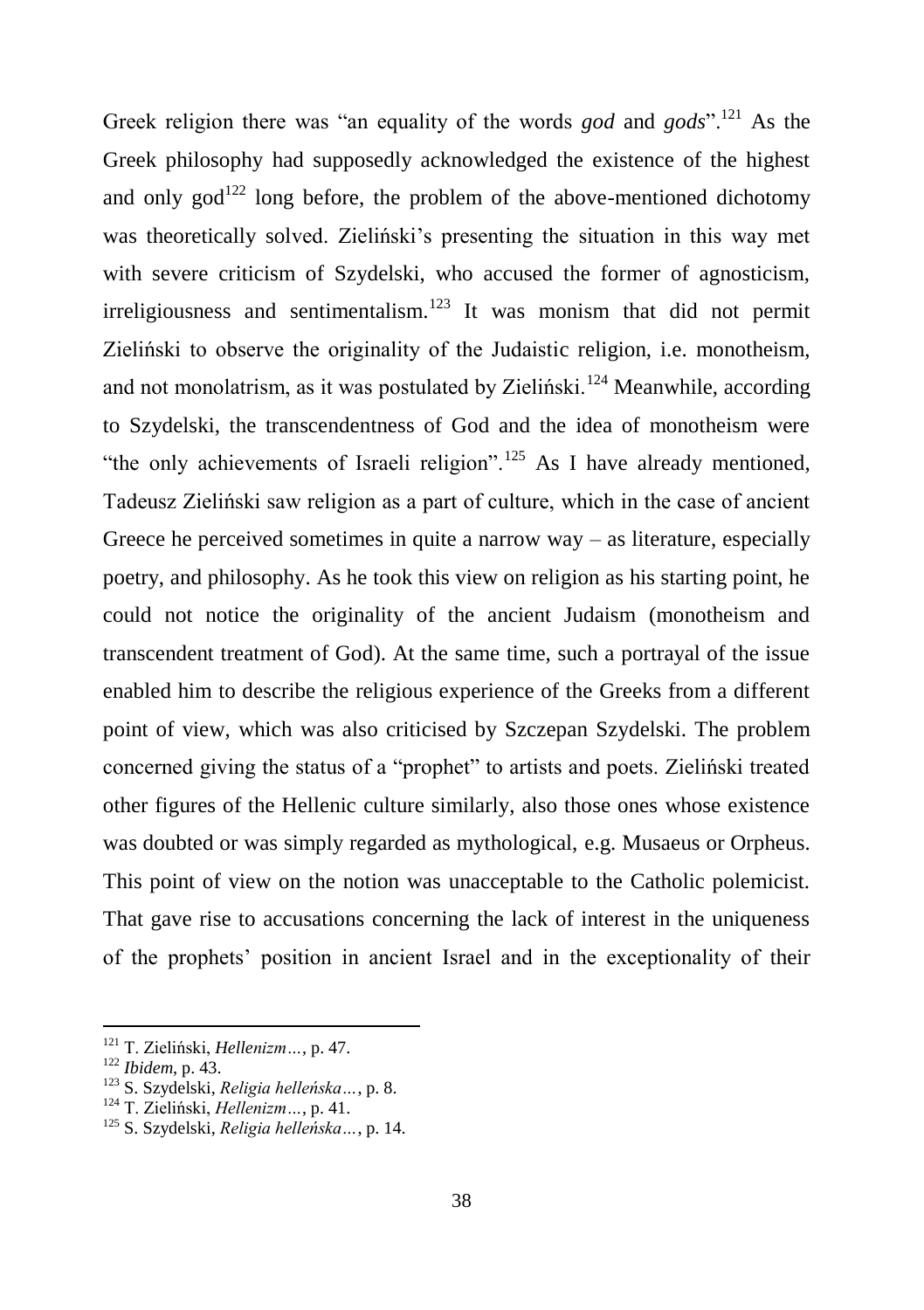function in comparison with the other Semitic nations.<sup>126</sup> According to Szydelski, Messianic prophecies, monotheism and the institution of prophets are three phenomena which proved the dominance of Judaism over Hellenism. "Supernatural revelation of human God"<sup>127</sup> was contrasted with "romantic revelation of the deity in truth, goodness and beauty". The transcendent religion was contrasted with the immanent religion.

Szydelski subjected expressions of important religious and moral significance of mysteries, especially the Eleusinian ones, to tight scrutiny. He drew the attention to the double meaning of the initiation: magical and obscene. He agreed with those scholars who thought that initially mysteries had had a magical character in order to ensure fertility, and had not required a special moral preparation of the participants, which Zieliński stressed. He also criticised naming the rites "sacramental acts".<sup>128</sup> He drew the attention to other instances of Christianisation in Zieliński"s language, among others, to the identification, on the basis of the psychological continuity, of the figure of the Virgin Mary with Demeter through naming the latter "Mater Dolorosa". Szydelski pointed out that in none of the ancient texts is even a trace of such a perception of the goddess mentioned<sup>129</sup>, and that this view of Demeter could be an outcome of an unintended perception of the Greek religion from the Christian angle.

With regard to size and significance, the most serious work of scientific character which came out as a reaction to Zieliński"s *Hellenism and* 

<sup>126</sup> *Ibidem,* pp. 105-107.

<sup>127</sup> *Ibidem*, p. 109.

<sup>128</sup> *Ibidem*, pp. 122-125.

<sup>129</sup> *Ibidem*, pp. 232-233.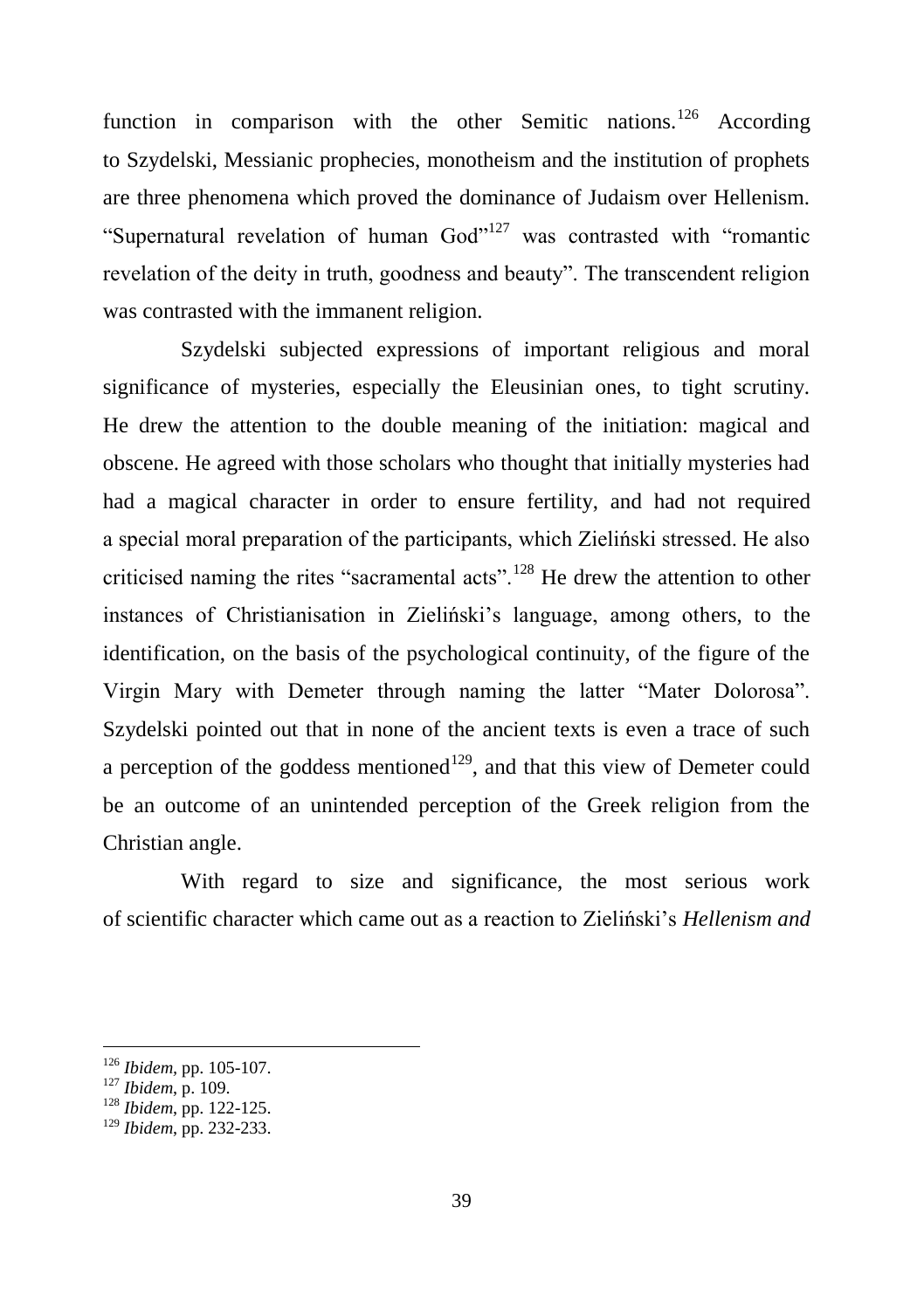*Judaism* was a book written by Archbishop Józef Teodorowicz *Od Jahwy do Mesjasza* (*From Jehovah to Messiah*).<sup>130</sup>

Already at the outset of his reflections Teodorowicz pointed out the greatest danger that resulted from the publication of Zieliński"s work: its convergence in time with the growing anti-semitism in Europe, especially in Germany.<sup>131</sup>.The Armenian archbishop set the discussed study exactly in this current. Compliments to Zieliński, who was assessed by him as a distinguished professor and an excellent Hellenist, did not soften the accusations, of which another one was that the views of the Polish scholar became a part of the current of the Neo-paganism renascent under the auspices of the Nazis. Teodorowicz was probably the only person to notice that *Hellenism and Judaism* started to live its own life, although its author should not be blamed for the ways in which his work could be used a few years after being published.

In his reasoning, Teodorowicz made an important distinction between the Greek religion and the Greek culture. He did not agree to setting the thought on religious studies in the perspective of the cultural studies – an approach that Zieliński postulated and tried to implement in life. According to the hierarch, the artistic richness of a culture greatly contributed to the diminishing of the moral values of religion itself.<sup>132</sup> He also contrasted religion with philosophy, giving a clear priority to the latter. He reproached Zieliński for a lack of criticism during the analysis of source materials and for partiality in their selection. Teodorowicz did not agree to moving from the detail to the whole. He wrote that as a man should not be assessed through the analysis of one or two character traits, but rather on the basis of the "whole picture", so it is not possible to draw conclusions concerning the Greek gods. Teodorowicz wrote

<sup>130</sup> J. Teodorowicz, *Od Jahwy do Mesjasza,* Poznań–Warszawa–Wilno–Lublin 1936.

<sup>131</sup> *Ibidem*, pp. V-VI.

<sup>132</sup> *Ibidem*, p. VIII.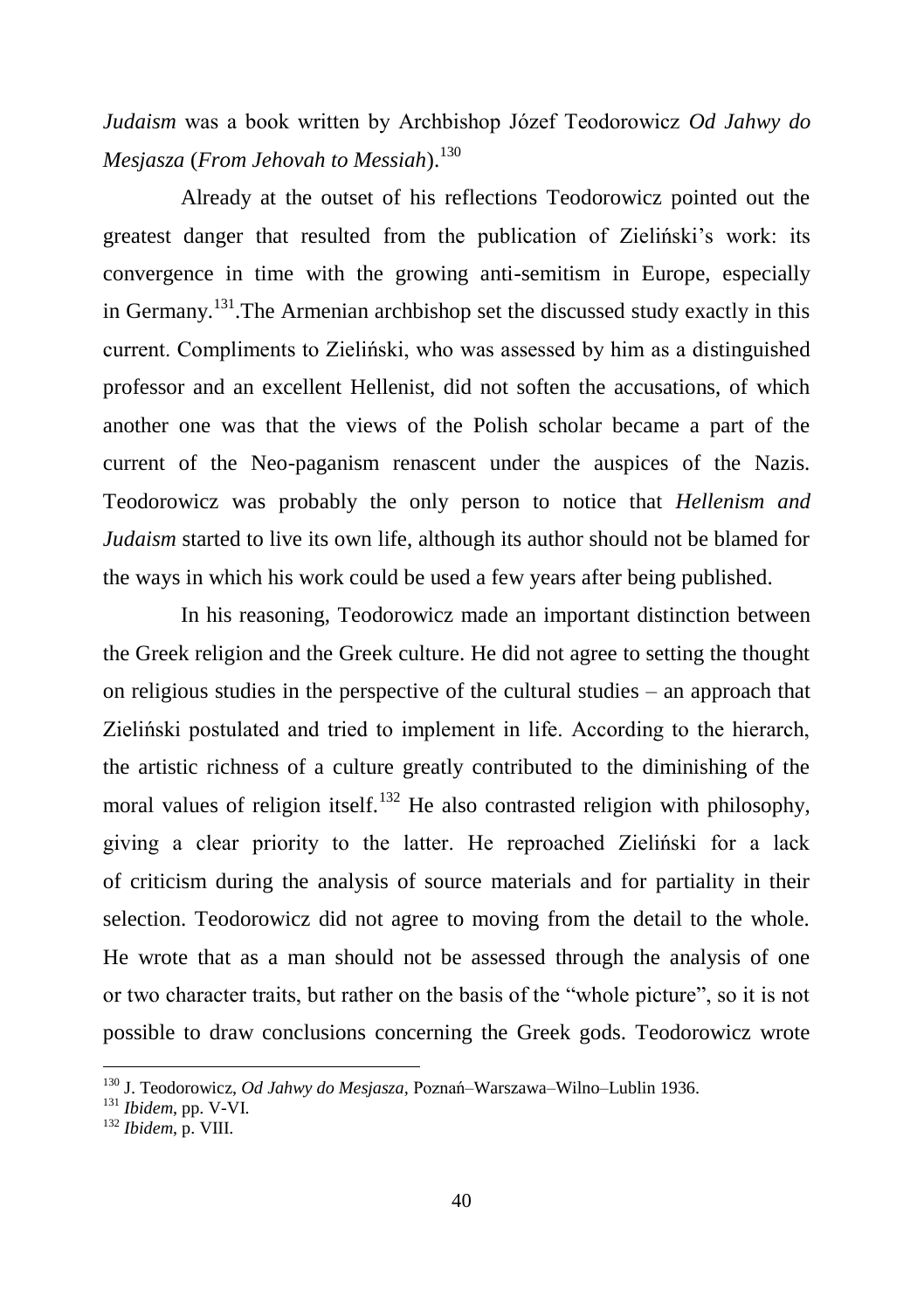his comments from the confessional point of view; he subjected the main thesis of *Hellenism and Judaism*, i.e. the claim that Christianity came from the Old Greek religion, to heavy scrutiny. He ignored the "psychological continuity" postulated by Zieliński. In severe words he stated that the Christian overtones should not be seen where they do not exist and that comparisons of Greek artists or poets to Jewish prophets should not be drawn. According to him, it was an exaggeration to emphasise the role of Hellenism at the expense of the Old Testament, which was "a supernatural introduction to the New Testament". Finally, he stressed that there was no proof that could ever convince anyone that "Christianity originated from Hellenism".<sup>133</sup>

Tadeusz Zieliński did not withdraw from any of his assumptions<sup>134</sup>, especially from the thesis of "psychological continuity" between the Greek (and Roman) religion and Christianity. Contrary to that, he developed this thesis in *Religion of the Roman Republic*. A few times, e.g. in the introduction of the second edition of *Religion of Ancient Greece*, he expressed his feeling of being offended by the accusations. He referred to the critics in a paper delivered at the meeting of the Historical Society in Cracow on  $3<sup>rd</sup>$  December 1927.<sup>135</sup> While answering the accusations, Zieliński explained that it had not been his aim to write a history of Judaism, but that he only wanted to take a closer look at this religion through "Hellenic spectacles".<sup>136</sup> He attempted to answer the question concerning the attitude of the Greeks to Judaism, and pointed out that the criticised work is only a part of a larger cycle, and perhaps some obscurities would be explained after publishing the entire work. He was clearly referring to a widely addressed accusation concerning his "idealisation" of Hellenism and

<sup>133</sup> *Ibidem*, p. XI.

<sup>134</sup> Cf. T. Zieliński, *Religia Cesarstwa…*, p. 503.

<sup>135</sup> T. Zieliński, *Nauka i sentyment wobec hellenizmu i judaizmu*, "Przegląd Współczesny" 8 (71), 1928, pp. 353-370.

<sup>136</sup> *Ibidem*, p. 359.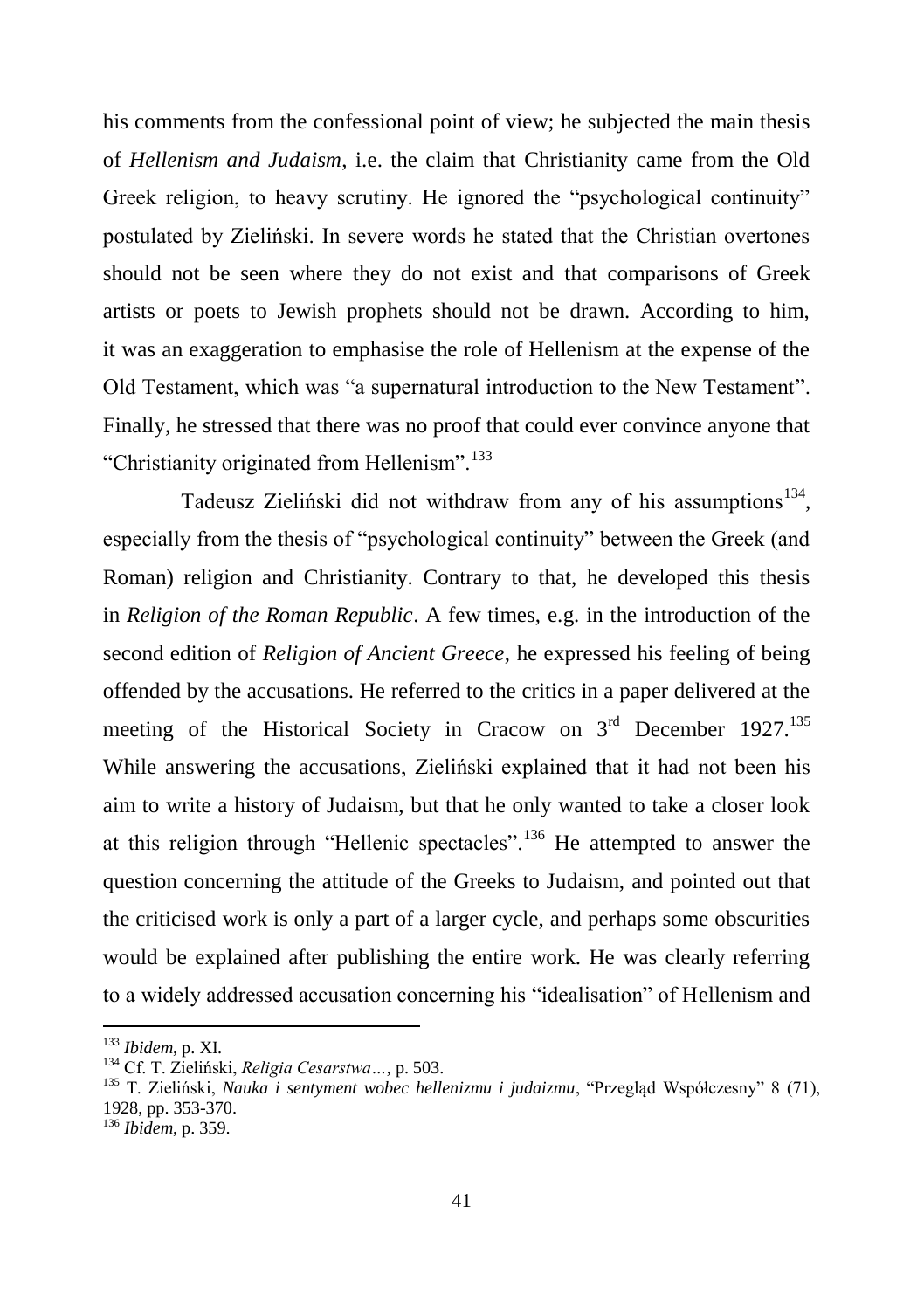inequality in treating Judaism. He stated that there was no chance for idealisation, because there was no canonicity in the Greek religion, and he considered that to be a condition for its development. The situation of a pious Jew was different, as he was obliged to believe in everything included in the Torah.<sup>137</sup> How could one be sure, then, of choosing the right references to the Greek religion? According to Zieliński, the crux of the matter was a conscious implementation of the category of "sentiment" in scientific research. The feeling of sanctity of the texts he was reading was to help a scholar in making a correct assessment. He explained this on the basis of the works of Homer, in which a Greek could have found various descriptions of the gods" behaviour. Zieliński thought that a reader of the epic was able to "feel" what was a genuine religious experience in it, and what was an anecdote or farce. He stressed that his own methodology was innovative, which might have been the reason for the difficulties with accepting it by the critics who were devoid of "a magical wand of the religious feeling".

It is evident that the greatest controversies were aroused by the thesis of the psychological continuity between the Greek religion, or in a wider perspective, antiquity and Christianity, postulated by Tadeusz Zieliński. Zieliński was too distinguished scholar to think that Christianity "genetically" originated from the ancient religion. It is worth mentioning that he had never formulated any theses concerning such a direct genesis. He wrote, however, about the "preparation" of Christianity by the Greek and Hellenic religion, a particular *praeparatio evangelica*. This preparation was based on awakening in man"s "soul" some religious needs which were not satisfied until the arrival of Christianity. Zieliński enumerated the following issues to be solved by Christianity: 1) placing the issue of salvation of the human soul in the centre

<sup>137</sup> *Ibidem*, pp. 365, 369.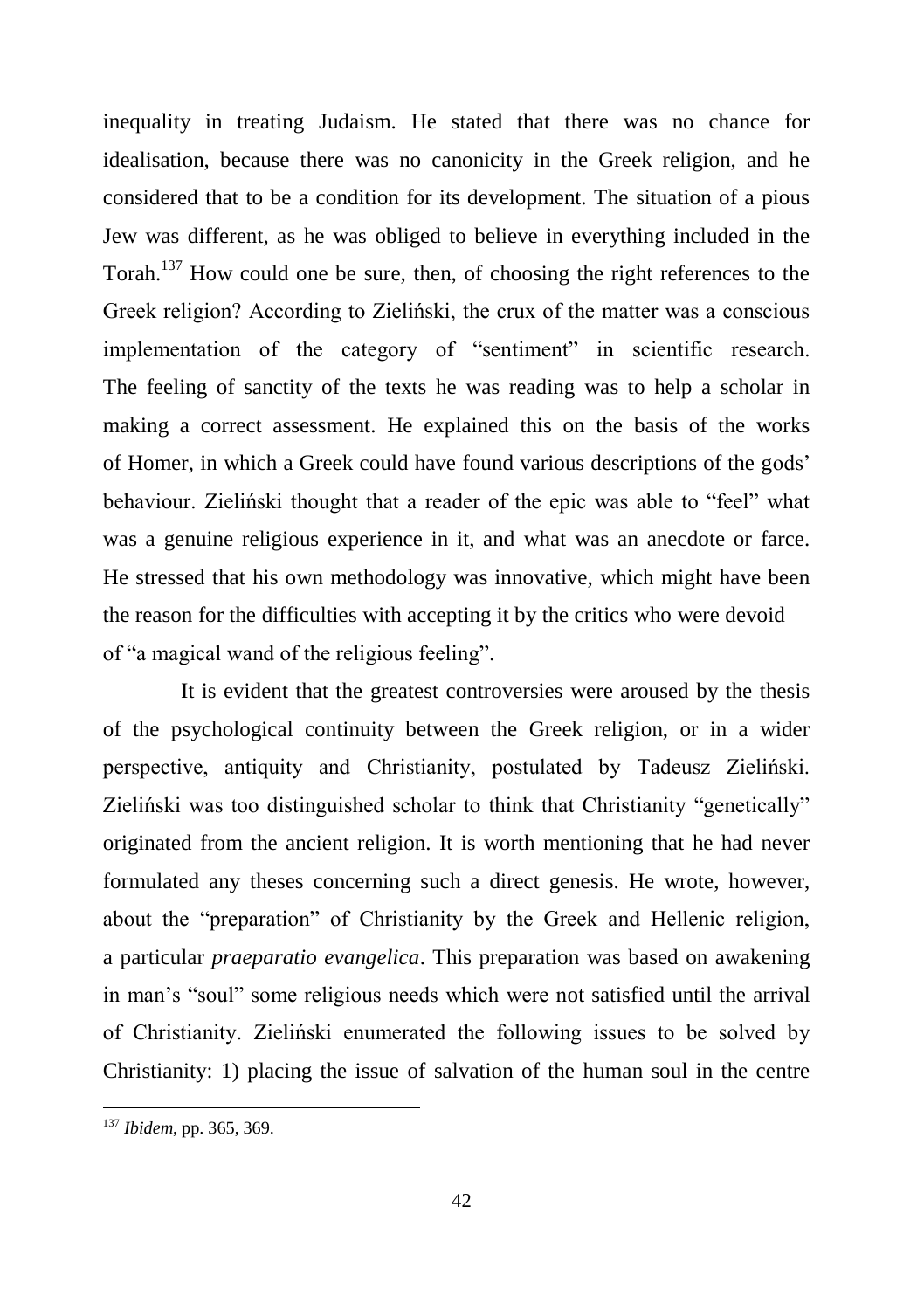of the religious awareness by mysterious religions; 2) putting an emphasis on the cult of goddesses-mothers, seen by the scholar in the view of a suffering female human being; 3) taking to the fore the conception of the god-son perceived as a mediator between the god-father and the people (in Zieliński"s conception, the position of the mediator was taken by Apollo and sometimes Hercules, who was, however, treated as an opposite example, a human-god); 4) introducing the rule according to which only the inner circle, i.e. in Zieliński"s terminology only those who were exposed to sacramental acts, could obtain salvation; therefore the stress was placed on the apostolate (Metapos, Timotheus); 5) outlining the theory of the life after death; 6) accepting the rule that the deity can incarnate in a human being without losing anything from its divine nature.<sup>138</sup>

The issue of the "psychological continuity" should be considered in the context of the notions presented above. It is significant that Zieliński used psychological studies as an introduction to his work in the field of religious studies. He studied the works of Wilhelm Wundt, as well as William James, with an extraordinary insight. Borrowings from the theory of religious experience presented by the latter are clear in Zieliński"s conception of "religious feeling" and the idea of the revelation of the god in the triad of goodness, beauty and truth.

The term "psychological continuity", which was so heavily criticised by Zieliński"s opponents, appeared for the first time in the developed form in his work about Sibyl.<sup>139</sup> The first part concerns "préparation du christianisme" dans la religion antique" and develops assumptions about the Hellenic *praeparatio evangelica* which have been presented above. The second part

<sup>138</sup> T. Zieliński, *Religia hellenizmu…*, pp. 238-241.

<sup>139</sup> T. Zieliński, *La Sibylle. Trois essais sur la religion antique et la christianisme*, Paris 1924.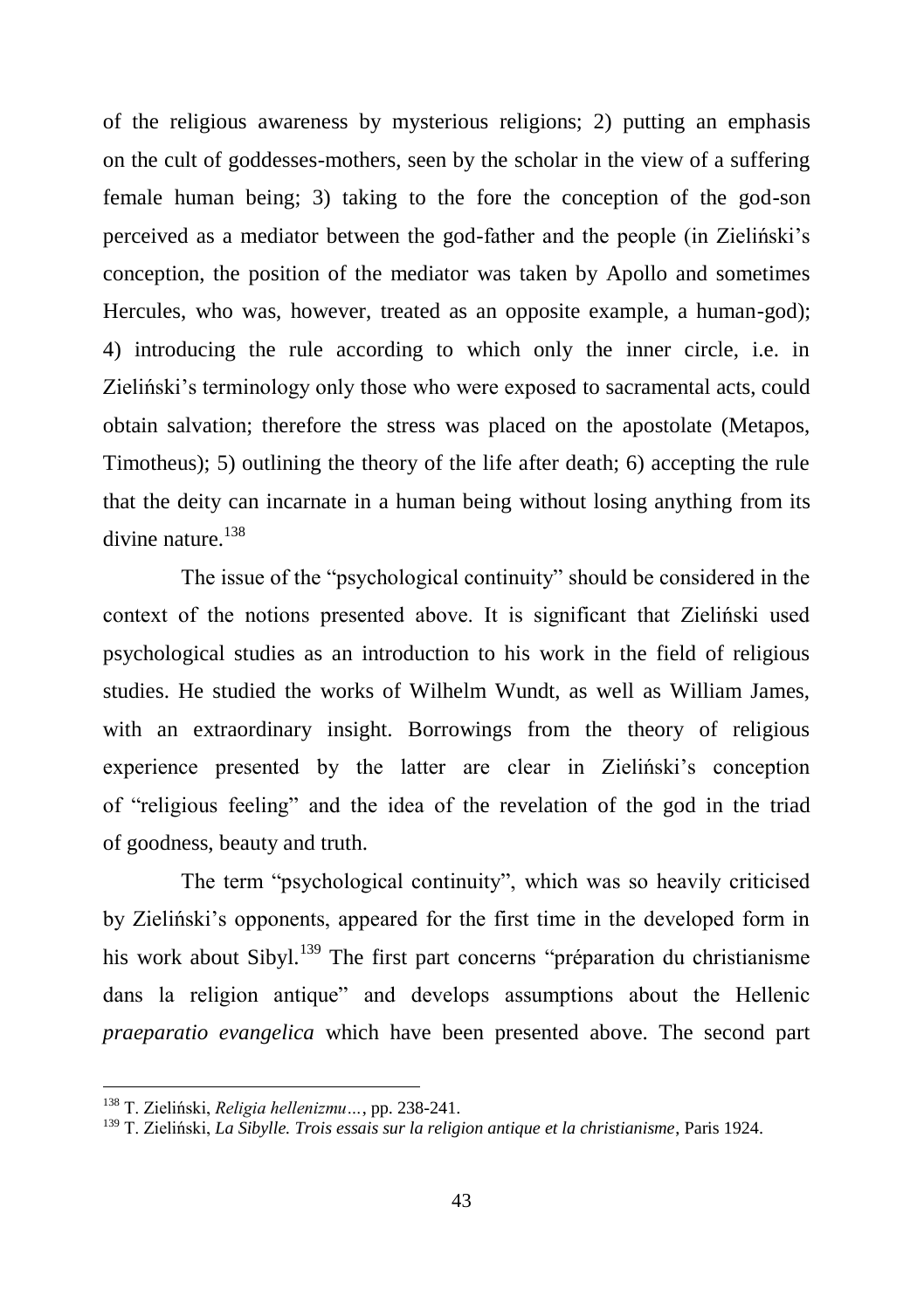("Le fondateur de la religion hellénistique") is a summary of the assumptions presented in the studies concerning the Greek and Hellenic religion. The third one ("La Sibylle et la fin de Rome"), in contrast, presents Zieliński"s considerations regarding eschatological aspects of the Roman religion during the reign of Augustus. Comments on "préparation psychologique" begin the first part of the study. This term was consistently used by Zieliński in his analyses. His reasoning brought him to the conclusion that the Roman religion existed until the present day and was perfectly fine under the name of Roman Catholicism.<sup>140</sup>

The last part of my considerations I would like to devote to a presentation of some elements of the vision of the Roman religion presented by Tadeusz Zieliński.

As the author himself admitted, his interpretation of the religiousness of the Romans was created as a supplement of the work of Georg Wissowa. He considered the work of the German scholar to be a conclusion of previous research and a guideline for further studies, despite the fact that he saw certain deficiencies there. The first larger study by Zieliński devoted to this notion<sup>141</sup> was supposed to "supplement" Wissowa"s study with the elements he had overlooked, i.e. religious studies and psychological background.<sup>142</sup> The German scholar did not receive the work with enthusiasm; he expressed his displeasure in a negative comment published in the second edition of his epoch-making work: that Zieliński went excessively far from the facts in his pursuit for

<sup>140</sup> T. Zieliński, *Religia rzeczypospolitej…*, p. 5.

<sup>141</sup> T. Zieliński, *Rzym i jego religja*, Zamość 1920. The paper develops the earlier article published in Russian and German in 1903. In my paper I refer to the German version: T. Zieliński, *Rom und seine Gottheit*, [in:] *Iresione tomus II. Dissertationes ad antiquorum religionem spectans continens*, Leopoli 1936, pp. 111-153.

<sup>142</sup> T. Zieliński, *Rom*…, p. 113.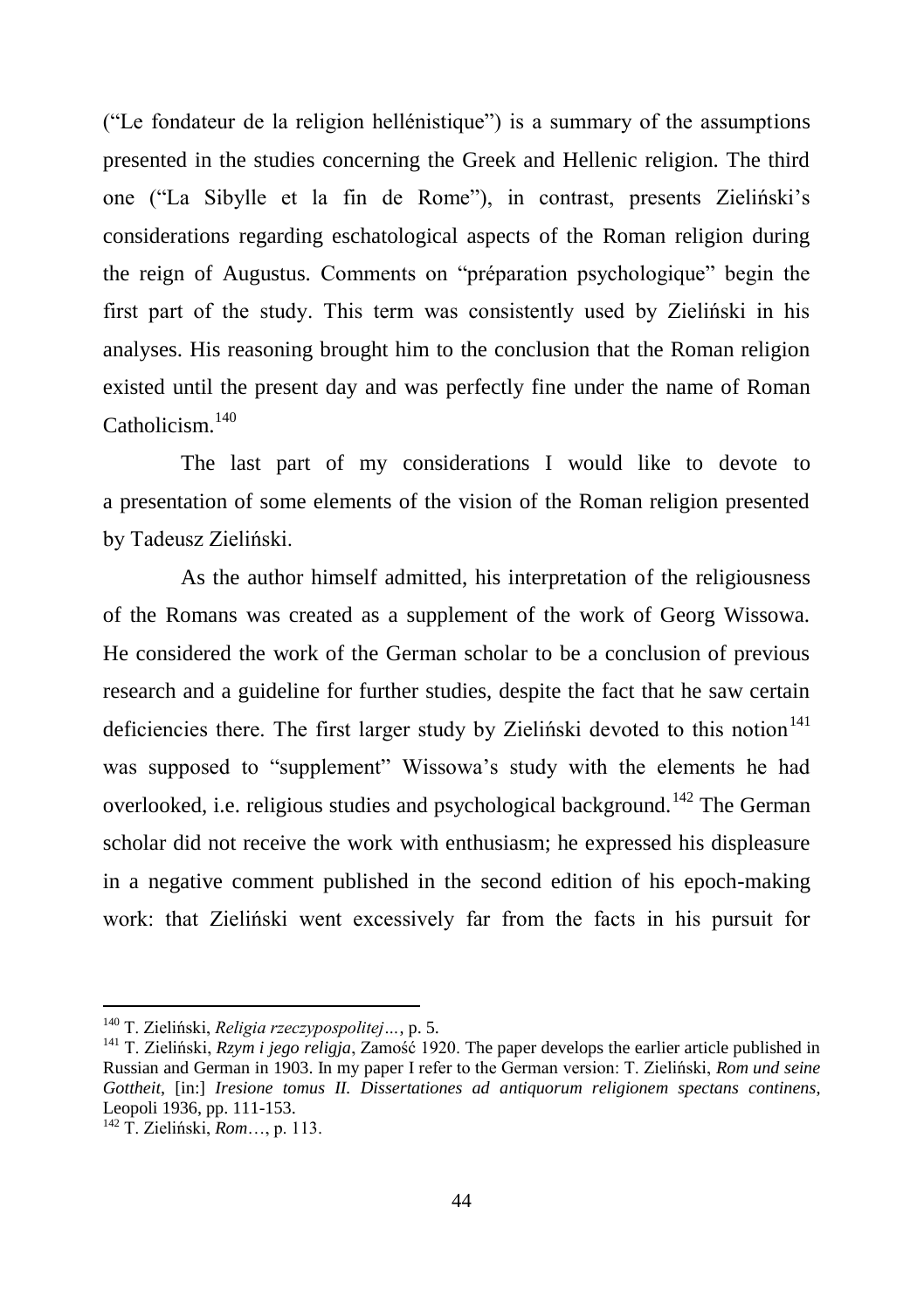psychologisation.<sup>143</sup> Once again, it is worthwhile to pay attention to the fact which is characteristic of Zieliński: the term "cult" was omitted in the titles of his works and the term "religion" was stressed. This stems from the fact that Zieliński was interested mainly in the "psychology" of the religious experience and not in the description of the ceremonies and cult activities. He was, of course, aware of the role of the rites in ancient religions, but he claimed that the essence of religion could only be caught by adding feelings accompanying the ceremony, also the state of fear.  $144$  To him, the personal will in conjunction with the common will were the source of the "fear of god", the basic category of the Roman theology, which made it so important to keep the rules of the ancestors. The difference between such a perception of the phenomenon and the perception proposed by Mommsen and Wissowa is fundamental. Georg Wissowa described the religious tradition of the Romans starting with the premise that it was manifested only in complicated and scrupulously kept rites which were not accompanied by the spiritual reflections. This perception of the Roman religion he certainly owed to Mommsen.<sup>145</sup> Theodor Mommsen was interested most of all in the legal aspects of cults; his starting point was the assumption that religion was an inevitable ingredient of the public law. According to him, the relations of the Romans with their gods were regulated by the same rules that were in force in the relationships between people. The search for the "divine element" in the ancient religion brought Zieliński closer to the views of Cumont. Despite the deep differences in their approach to the topic, both scholars were similar in far-reaching Christocentrism based on treating the Christian religion as a model of the religious experience with

<sup>143</sup> G. Wissowa, *Religion und Kultus der Römer*, München 1912, p. 17.

<sup>144</sup> Cf., T. Zieliński, *Socjalizm i religia*, [in:] *idem*, *Kultura i rewolucja*, Warszawa 1999, p. 63.

<sup>145</sup> C. Frateantonio, *Konzepte der Independenz von Religion, Stadt und Recht bei Theodor Mommsen und Georg Wissowa*, "Archiv für Religionsgeschichte" 5.1, 2003, pp. 41–46.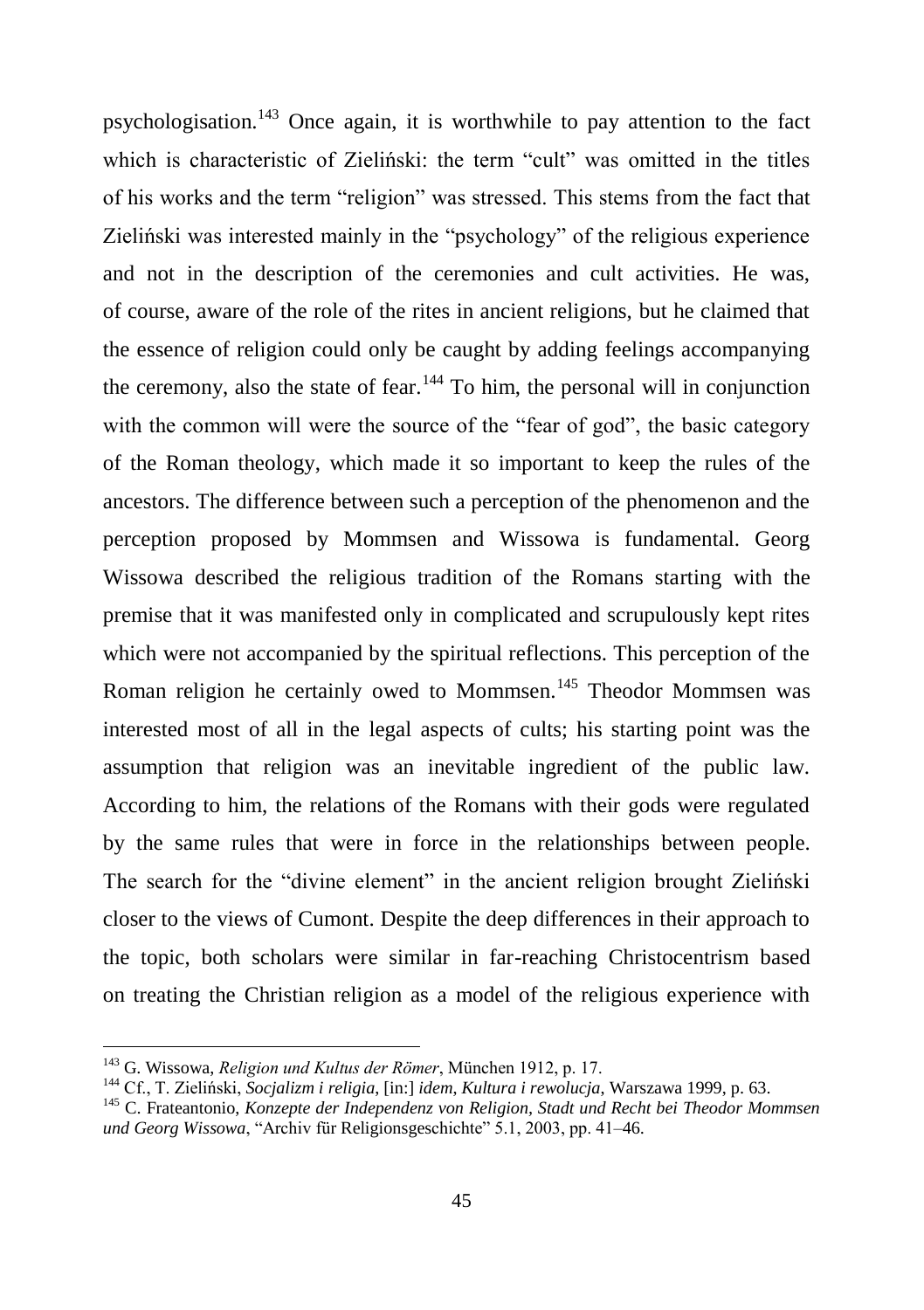a stress on the individual faith and personal contact with a god. The Polish scholar was one of few researchers of his era who tried to oppose the vision of fossilised and ritualised Roman religion. It is especially visible in the analysis of religious transformations at the end of the Republic. To Zieliński, the religious crisis in its traditional form was a fact, but, in contrast to Mommsen, he did not treat it in the categories of the servitude of religion to politics. He saw this crisis rather in the eschatological perspective as waiting for annihilation; the reforms of the first *princeps* he placed in the category of "rebirth"<sup>146</sup>

Tadeusz Zieliński saw a huge contrast between the Greek and Roman religion. According to him, the first had a transcendent and substantial character, while the latter an immanent and actual one: "Wir sehen hieraus, dass es mit der Immanenz allein nicht getan ist: die Gottheit ist nicht in der Substanz enthalten, sondern im Akt; neben der Immanenz ist die Aktualität eine Haupteigenschaft der römischen Gottheit". This actual aspect (from acts, not time) is the most visible in the deities of *indigitamenta*, in which two other characteristic traits of the Roman religion were expressed – fluidity and the deity's ability to assume different forms.<sup>147</sup> Zieliński explained this on the example of germinating grain and the fluid changes of the deities taking care of this process. Supported by the terminology used by Schopenhauer, he said that "die römischen Götter sind Objektivationen des Willens".<sup>148</sup> In this conception, a genius was a representative of the public will in a particular

<sup>146</sup> Cf. T. Zieliński, *La Sibylle...*, pp. 97-125; *idem*, *La sacra missione di Augusto*, "Quaderni Augustei. Studi Stranieri", 8, 1938, pp. 3-24. Cf. J. Scheid, *Religion romaine et spiritualité*, "Archiv für Religionsgeschichte" 5.1, 2003, pp. 198-209.

<sup>147</sup> About this subject in Wissowa"s work, see D. Elm, *Die Kontroverse über die* "Sondergötter". *Ein Beitrag zur Rezeptions- und Wirkungsgeschichte des Handbuches "Religion und Kultus der Römer*" *von Georg Wissowa*, "Archiv für Religionsgeschichte" 5.1, 2003, pp. 67-79. In general, M. Perfigli, *Indigitamenta. Divinità funzionali e Funzionalità divina nella Religione Romana*, Pisa 2004. <sup>148</sup> T. Zieliński, *Rom…*, pp. 114-115.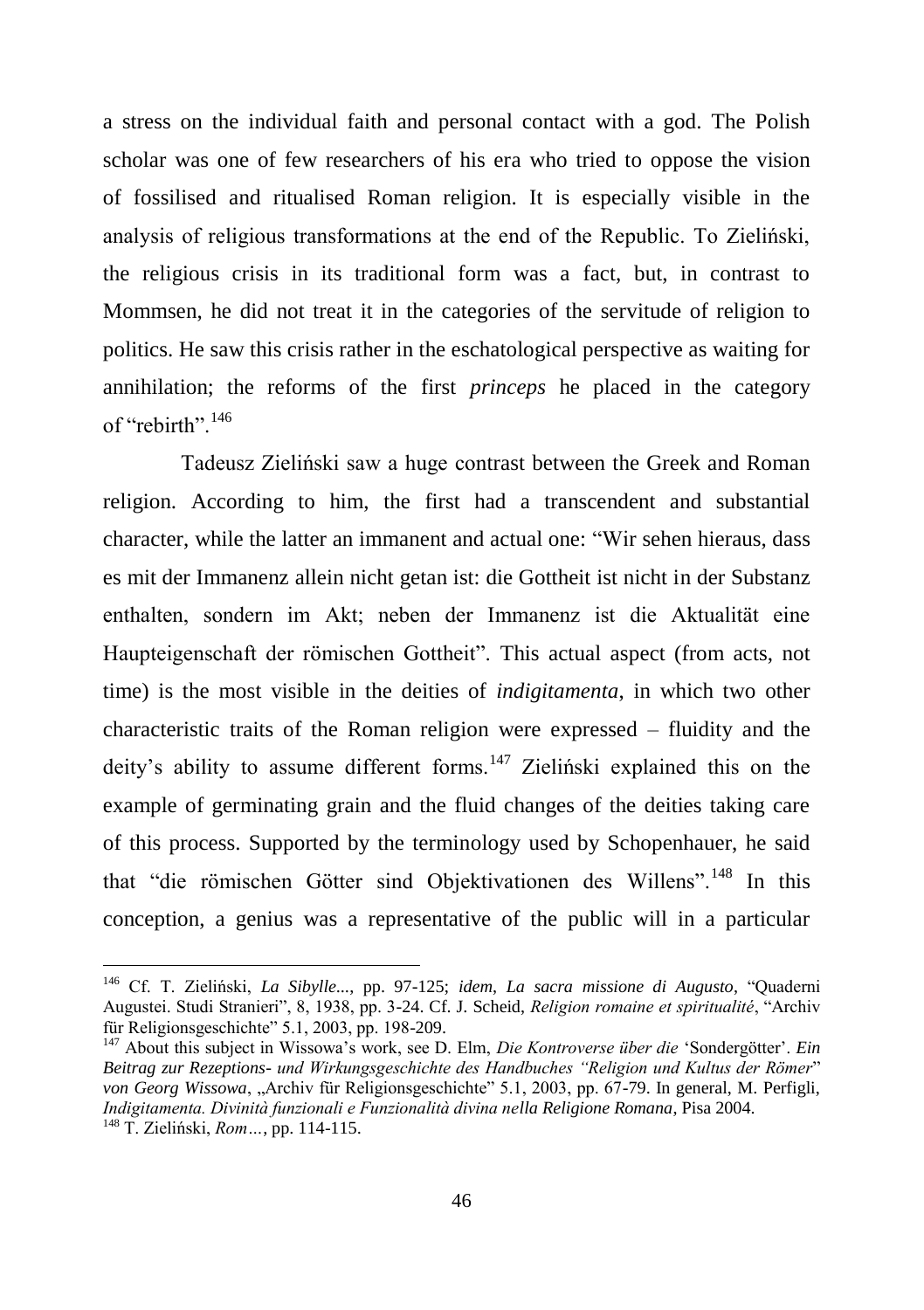individual.

This ascertainment played a vital role in Zieliński"s considerations concerning the cult of Caesar.<sup>149</sup> He saw its genesis in the cult of the genius. Augustus placed the statue of his genius in the *lares compitales* chapel in 7 BC. He also changed it into a manifestation of the common will of the citizens, substituting the genius of the Roman people.<sup>150</sup> Zieliński emphasised that this was not equivalent to worshipping Augustus himself, but contributed to the worshipped virtues being focused in the cult of his genius, and the geniuses of the following emperors (*Concordia*, *Pietas Augusti*).<sup>151</sup> This form of cult concerned the deity of the living ruler and not the ruler himself. On the other hand, consecration of the dead was supposed to be based on the belief that they were *fortes* and *boni*. It gave an ethical character to the Roman religion, which was juridical in nature. Zieliński did not fully free himself from Mommsen"s line of thinking. The apotheosis was to be a reward for services, despite the fact that, as he ironically stated, it was still morality of legal character.<sup>152</sup> Zieliński claimed that the cult of the emperor had its roots in the Republican religion, and not in Greece. It was an innovative assumption at the time, contradictory to the opinions that the Roman religion was poorer than the Greek one, and that the cult of the ruler originated from Alexander the Great. The issue was seen mainly in political categories.

Zieliński also noticed the transformations in the cult of rulers; he tried to ignore them, however. While analysing the genesis of the cult, Zieliński omitted the person of Julius Caesar as he decided that his idolization had a particularly peculiar character; neither did he attempt to determine when it had

<sup>&</sup>lt;sup>149</sup> I summarize here the results of my research [in:] A. Gillmeister, *Kult cesarski*..., pp. 196-198.

<sup>150</sup> The reform is also emphasised in G. Wissowa, *Religion…*, p. 70.

<sup>151</sup> T. Zieliński, *Rom…*, pp. 140-141.

<sup>152</sup> *Ibidem*, p. 145.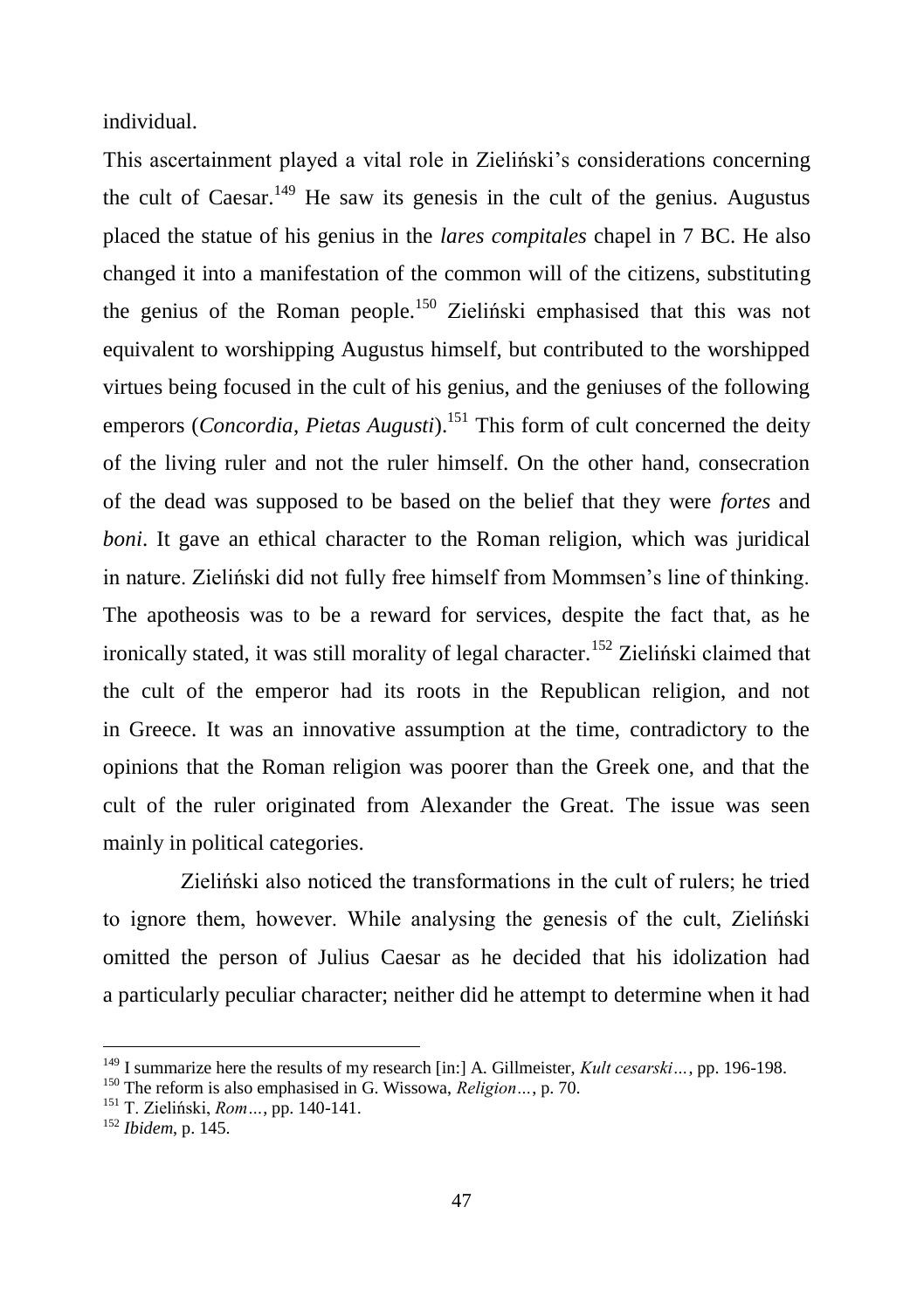taken place. He considered Augustus to be the proper initiator of this type of cults. He devoted a considerable amount of space to Augustus, especially in the context of eschatological considerations.

While analysing the phenomena relating to the cult of the emperor, Zieliński developed and slightly modified his controversial comments regarding monotheism and polytheism in the ancient religions. This time, in order to adjust the Roman practice to Christianity, he proposed to reject the religious studies approach to those categories. Inspired by the works of Cornelius Tiele, a Dutch scholar living at the turn of the  $19<sup>th</sup>$  century, he proposed dividing religions into theocratic and theanthropic.<sup>153</sup> The first group consisted of the Semitic religions, in which the gap between the man and the deity was insurmountable. Also, there was no indirect form, such as e.g. heroes. To the second category belonged those religions in which this boundary was not clearcut and it was possible for an entity to move from one category to another, i.e. the acts of incarnations and the apotheosis were permitted. Zieliński stressed the alleged similarities between the consecration of Caesars and the canonisation of saints in the Catholic church. It was to him another proof of the theanthropic character of Christianity and its relations with the Roman religion.<sup>154</sup> In the study concerning the religion of the Republican Rome, Zieliński ultimately rejected the polytheism – monotheism dichotomy, claiming that the religion of that period belonged to both categories because the deity was one in multiplicity and numerous in unity.<sup>155</sup>

Being opposed to the picture of the evolution of the Roman religion created by Georg Wissowa, Zieliński proposed another depiction of the changes

<sup>153</sup> C. Tiele, *Elements of the Science of Religion*, Edinburgh–London 1897, vol. 1, lecture 6. Cf. A.L. Molendijk, *Tiele on Religion*, "Numen" 46, 1999, pp. 237-268.

<sup>154</sup> T. Zieliński, *Rom…,* pp. 144-145.

<sup>155</sup> T. Zieliński, *Religia rzeczypospolitej…*, vol. 2, pp. 310-311.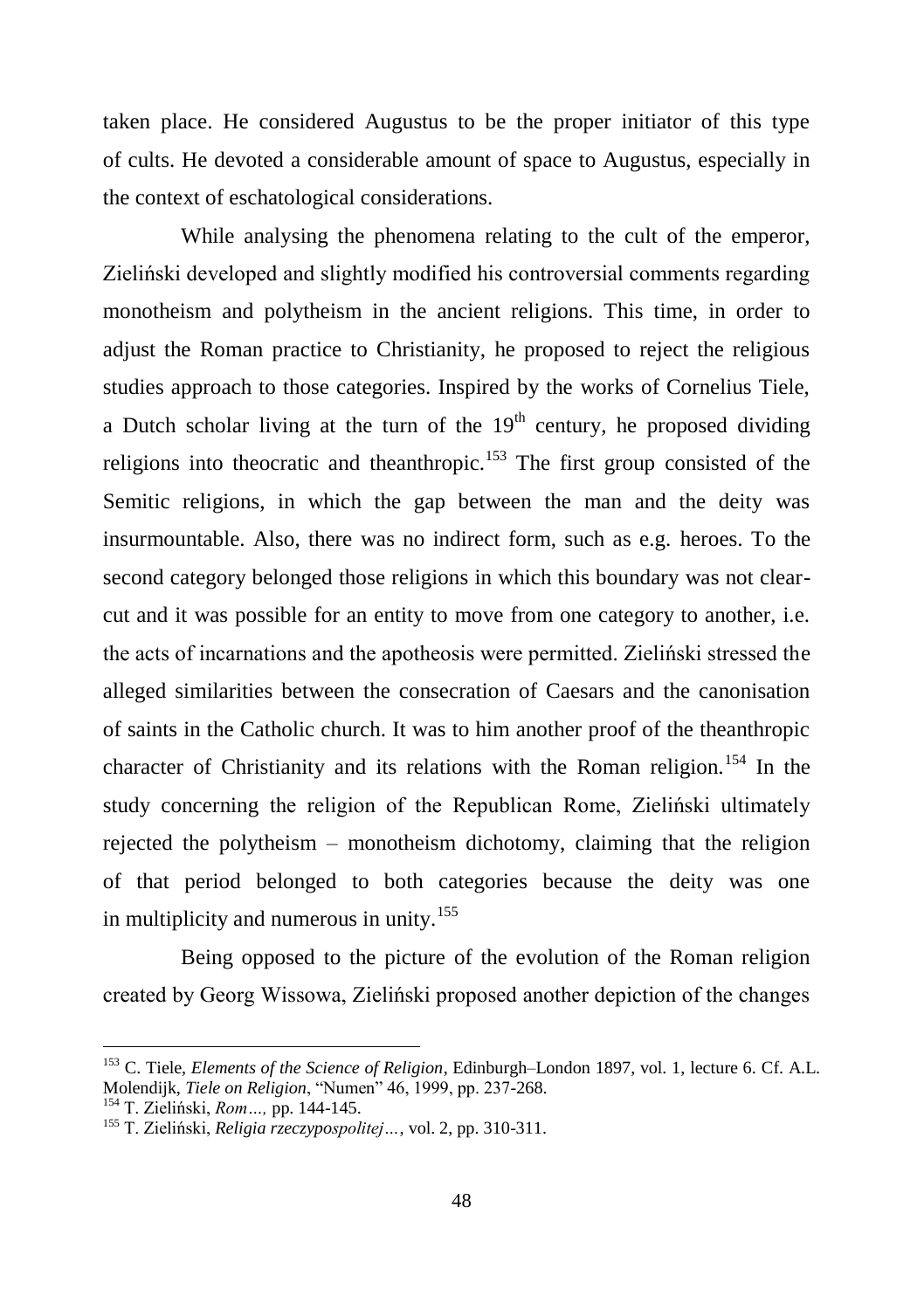occurring there. Wissowa divided the history of religion into several stages: primary religion (since the time of the kings), the period of Etruscanisation, then Hellenisation and the final collapse at the decline of the Republic. The most important to him was the first period, which resulted from the cult of genesis popular at that time. To Zieliński, in the Roman religion there were three merging currents: national, Greek and eastern.<sup>156</sup> Those currents did not unite in one trend despite the fact that they had been merging for ages. The Roman religion was developing in many directions, so it could satisfy the needs of its believers and function as the religion of the Empire.

Zieliński claimed that two "doctrines" of Hellenic religion were developed by the Roman religion and enabled the "psychological" adoption of Christianity. Those doctrines were the incarnation of the deity in a man (and the other way round), which formed the cult of the emperor, and the adaptation of the doctrine of the son of god by Rome. Similarly to Greece, it functioned in two versions – Apollo, a god-son, and Hercules, the man-god"s son $^{157}$ 

In a great abbreviation, this is how the impressive vision of the ancient religion appeared in a multi-volume cycle by Tadeusz Zieliński: this religion was a mediator of Christianity. This approach undoubtedly belongs to the theologising views on the ancient religion and his work should be treated as being of philosophical and historical value rather than of a purely scientific one.

<sup>156</sup> T. Zieliński, *Rzym…*, pp. 93-94.

<sup>157</sup> T. Zieliński, *Religia rzeczypospolitej…*, vol. 2, p. 315.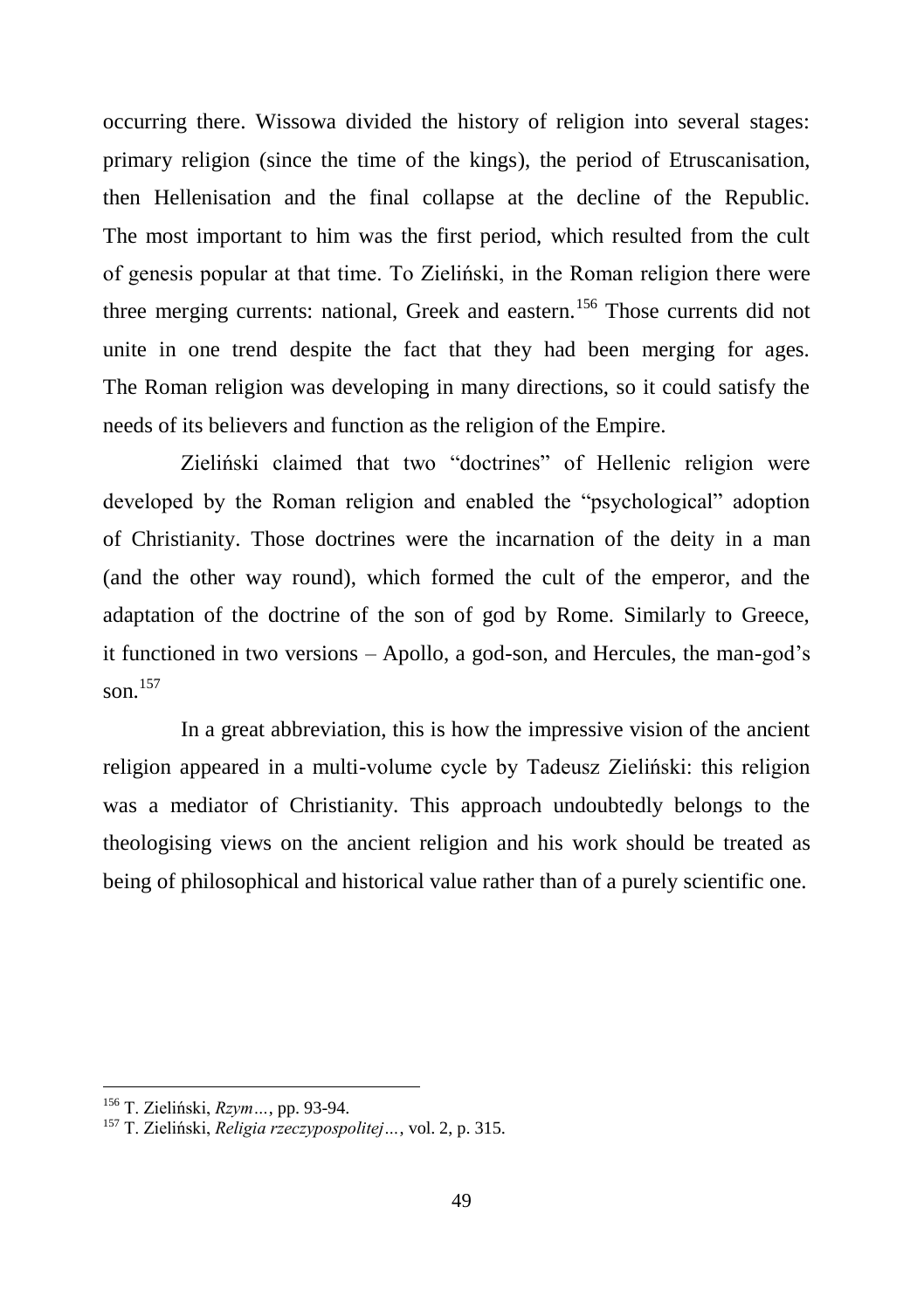The vision of the ancient religion presented above, in the world literature comparable only to the picture created by Franz Cumont<sup>158</sup> and Walter F. Otto, required the application of extraordinary persuasive means. Next level on which *Religions of the Ancient World* can be analysed is the study of the poetics of this work.

Tadeusz Zieliński used unique and extremely unusual method based on supplementing the lecture on the Greek religion with the study of particular phenomena in a strictly fictional way. *Klechdy attyckie*<sup>159</sup> was published in Russian and Polish. Zieliński connected the contents of the book with his considerations regarding religious studies, and gave it a significance beyond the level of fiction, similar in nature to a prophecy. *Irezyona* was supposed to play the role of a dynamic supplement to the static study of the Greek religion, in which the religious experience of the ancient people was to be depicted as a lively and actual one.<sup>160</sup>

Zieliński treated those "fables" very personally and assigned to them a huge role in propagating his ideas about the ancient religions. He stated that those stories, despite being a work of imagination, were based on motifs taken from various texts and relics of the Greek culture.<sup>161</sup>

The case of supplementing scientific contents with fictional forms is quite unique, even in the international context. While describing the process, it is necessary to point out the author"s fascination with the thought and person

<sup>158</sup> Especially in *Lux Perpetua*, which was published after his death (Paris 1949).

<sup>159</sup> Russian edition: *Iresiona. Atticzeskije skazki*, vol.1-3, Pietrograd 1921; Polish edition: *Irezyona. Klechdy attyckie*, series 1-2, Warszawa 1922, series 3-4, Warszawa 1936.

<sup>160</sup> T. Zieliński, *Autobiografia…*, p. 182.

<sup>161</sup> *W promieniach kultury antycznej. Nowe prace Tadeusza Zielińskiego*, "Wiadomości Literackie" 1 (53), 1925, p. 2.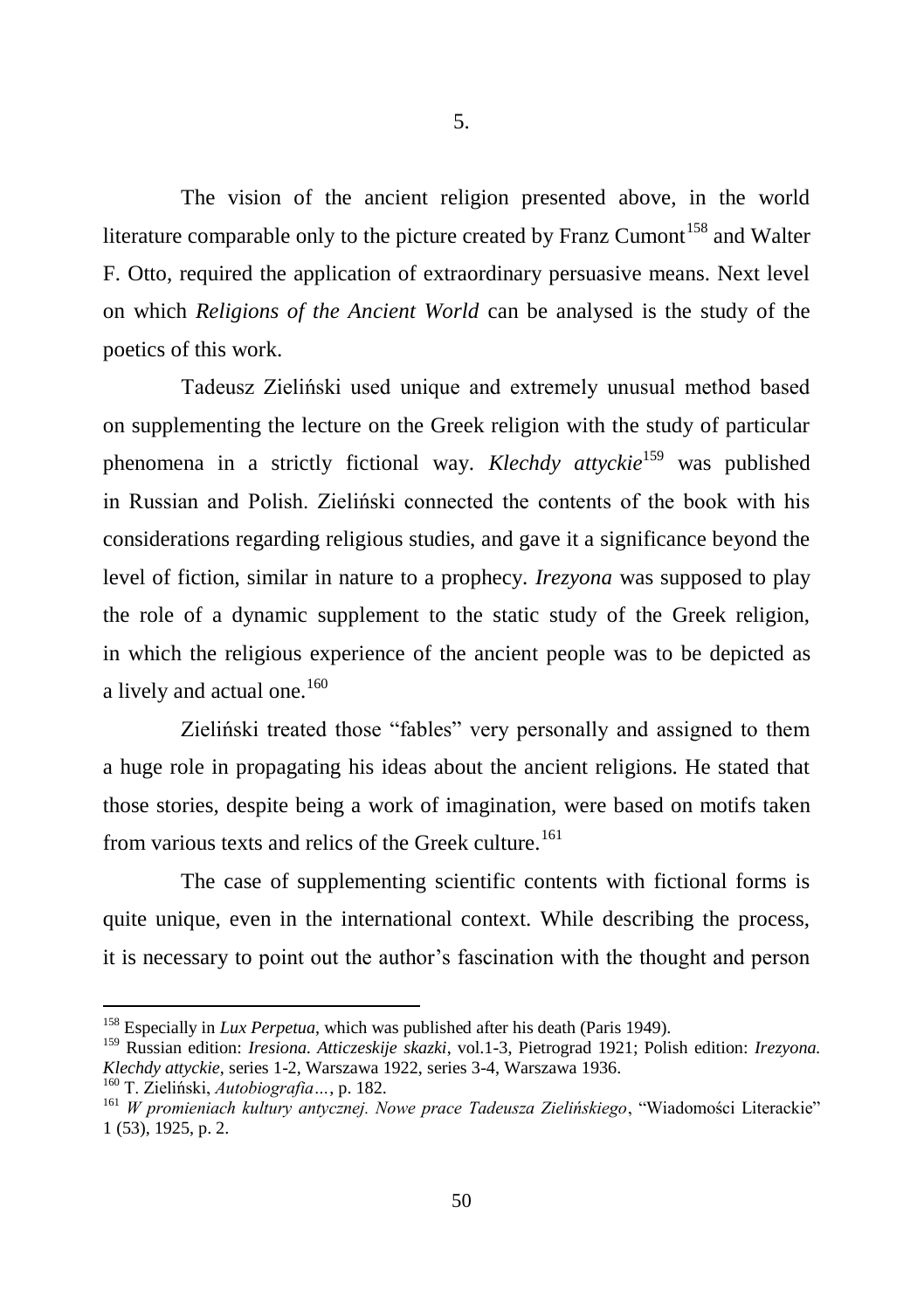of Nietzsche, of whom such merging of science with narrative fiction was characteristic. Zieliński devoted a few outlines to the German philosopher and was generally considered to be a follower of Nietzsche.<sup>162</sup> He encountered the views of the German thinker during his studies in Germany and was faithful to him until the end of his life, which was very rare in the circle of classical philologists of that time. He recalled this humorously in his "Autobiography".<sup>163</sup>

In his narration, Tadeusz Zieliński frequently used a technique close to the "peripatetic" dialogue. This is clearly visible in the analysis of such techniques as e.g. introducing a dialogue between a modern and an ancient man, or between two ancient interlocutors, into the narration. In both cases the judgement belongs to the reader. It seems that the idea of such an involvement on the part of the reader resembles, in some aspects, the conception of an open text by Umberto Eco. Nevertheless, it is not about the formal openness postulated by the Italian semiotician, but rather leaving "blanks" in the narration that can be filled in by the reader according to his or her feelings. Zieliński frequently used references to the reader, such as "thus, reader, we have a compact", "very good, we will wait", "the reader has grown weary" or "as the reader sees".<sup>164</sup> This is not the only method of persuasion used by Zieliński. Additionally, in the discourse included in *Religions of the Ancient World* there are rhetorical questions, involving the reader in the narration, or references to created *ad hoc* "spoken" sources. All those elements gave

<sup>162</sup> J.M. Curtis, *Michael Bakhtin, Nietzsche, and Russian Prerevolutionary Thought*, [ in:] *Nietzsche in Russia*, B. Glatzer Rosenthal (ed.), Princeton 1986, pp. 331-353 (I used the Polish translation, [in:] *Ja – Inny. Wokół Bachtina. Antologia*, vol. 2, D. Ulicka (ed.), Kraków 2009, pp. 211-230). <sup>163</sup> T. Zieliński, *Autobiografia…*, pp. 62-63.

<sup>164</sup> T. Zieliński, *The Religion…*, pp. 14, 140, 30, 180. Such references are rhetorical figures commonly used by Tadeusz Zieliński. It is worth noticing that in the English translation Homeric similes, so frequently used in the Polish text, are frequently omitted.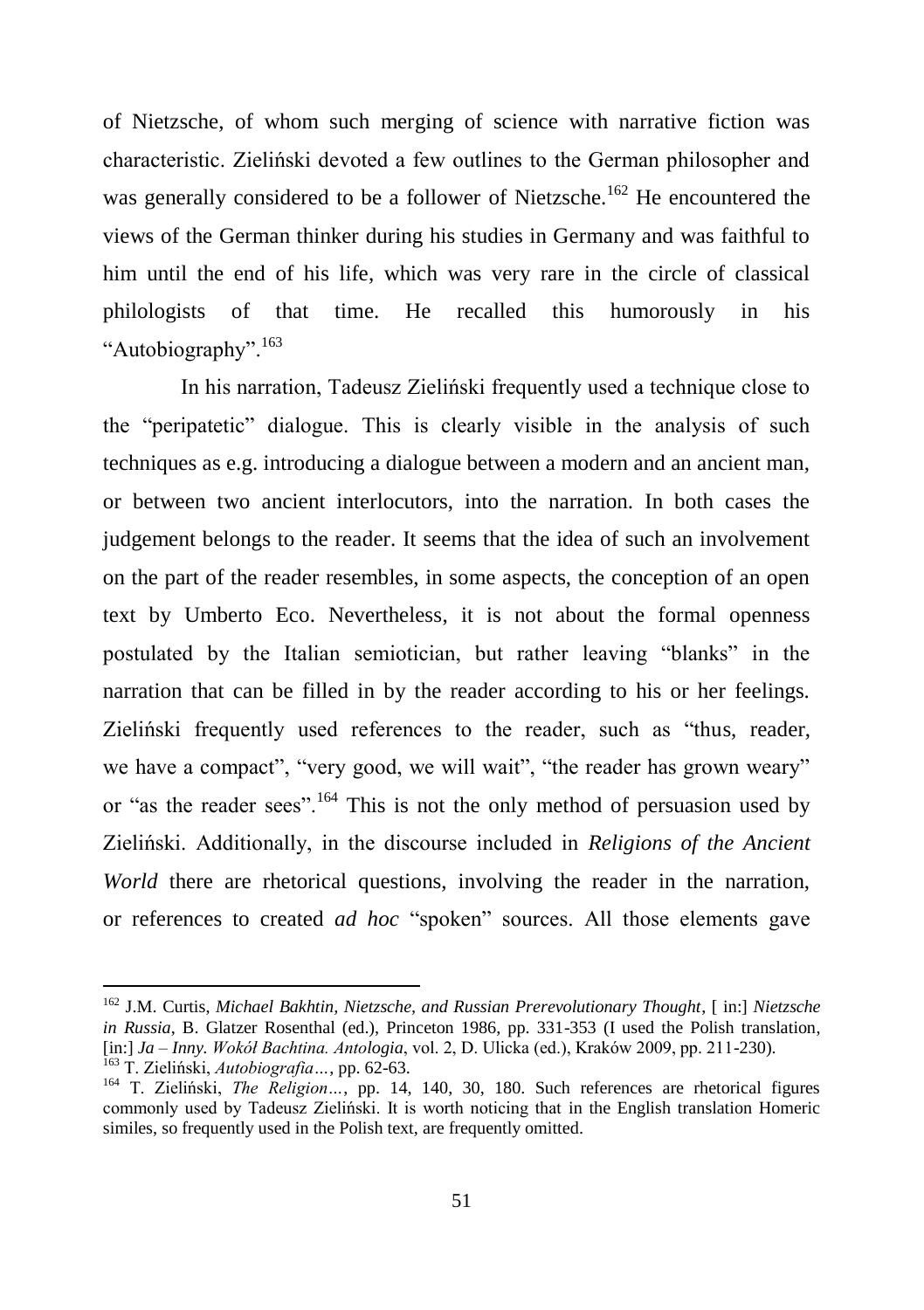Zieliński"s work the character of a dialog. It seems that even this conception was created under the influence of the thought, or at least the style, of Nietzsche.

It is worthwhile to mention here that Mikhail Bakhtin, considered to be the father of dialogism in literature, was a student of Tadeusz Zieliński during his studies at the University in Saint Petersburg. Bakhtin treated him as one of his three most important university masters.<sup>165</sup> As James M. Curtis notices, it was the Polish philologist who taught the Russian literary scholar how to think in a Nietzschean way.<sup>166</sup> The influence of Zieliński's lectures is clearly visible in some of Bakhtin"s ideas. Bakhtin"s theory of genres is directly borrowed from Zieliński's university lectures.<sup>167</sup>

To continue with the issue of the poetics in Zieliński"s works, I would like to focus on the analysis of the cycle in this aspect. As has been amply demonstrated before, the main thesis of those works is a methodological proof of "the creed" with a paradox of the origin of Christianity. In order to explain this risky proposition, it was necessary to use various methods of persuasion, the majority of which exceeded the standard use of rhetoric in the works of scientific nature. This made the cycle a stylistic collage. Some parts have the style of popular introductory books, while others are provided with a proper, technical scientific structure without the loss of the simplicity of the lecture itself. Thanks to that, they were still accessible to a wider audience. The fate of the last two volumes has already been mentioned. They were written in the

<sup>165</sup> K. Hirschkop, *Historia tworzenia historii*, [in:] *Ja – Inny…*, p. 29.

<sup>166</sup> J.C. Curtis, *Michaił Bachtin…*, p. 211.

<sup>167</sup> N. Perlina, *Funny things are happening on the way to the Bakhtin forum*, "Kenan Institute Occasional Papers", Washington 1989, pp. 10-11. I would like to thank Prof. Perlina for making it possible for me to use the text. Bakhtin was also inspired by *Our Debt to Antiquity*, see W.M. Calder III, D.J. Kramer, *An Introductory Bibliography to the History of Classical Scholarship chiefly in the XIXth and XXth Century*, Hildesheim–Zurich–New York 1992, p. 325. Cf. K. Clark, M. Holquist, *Mikhail Bakhtin,* Cambridge 1984, pp. 30-33;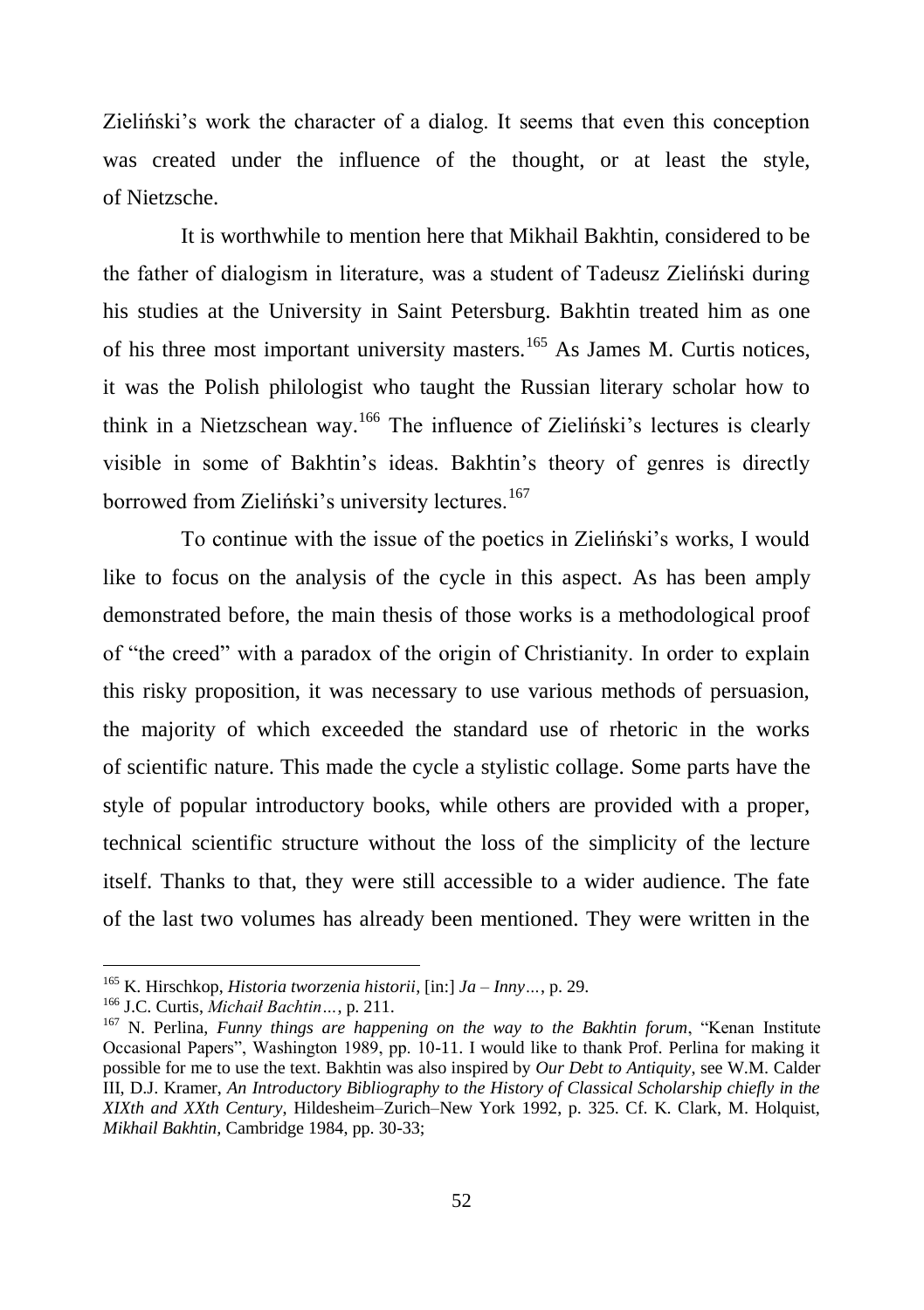war conditions and constitute the author's spiritual testimony. Taking into account his ambitions, they should rather not be considered as the considerations connected with the philosophy of history. What is interesting is the hybridism of the genre with a simultaneous unity of the work"s conception. It is worth noticing that through exceeding the boundaries of genres, Zieliński followed Nietzsche in anticipating the future conceptualisation of the philosophy of history, which appeared two generations later and caused a shift from the factual basis to the ideological basis.<sup>168</sup>

Still another aspect distinguishes the poetics applied by Tadeusz Zieliński: the use of non-scientific discourse, also in non-fictional writings. This is evident for example in the following passage from *Religion of Ancient Greece*:

(…) but we, Athenians of the fourth and third centuries, see it as it really is, a piece of fundamentally false reasoning, sometimes instinctive, but more often blended with duplicity. We really worship Pallas in the form which Phidias has created for her, but never have we ascribed to her statue the power of self-defence against the blow of a barbarian. If you maim her statue, it will be sacrilege, a sin of the same sort as perjury, disrespect for your parents, or injury to a guest; and you may be sure that the goddess will punish you for it – if not at once, then at some time in the future; if not in this world, then in the next world; if not in your own person of your descendants down to the fourth generation and beyond. And apart from that, your act will be an offence to our

<sup>168</sup> See F. Ankersmit, *Historism and Postmodernism. A Phenomenology of Historical Experience*, [in:] *idem*, *History and Tropology. The Rise and Fall of Metaphor*, Berkeley–Los Angeles–London 1994, pp. 182-188, which contains interesting remarks about postmodernism and historism. It is worth noticing that postmodernism with its characteristic equality of various discourses is a broad term.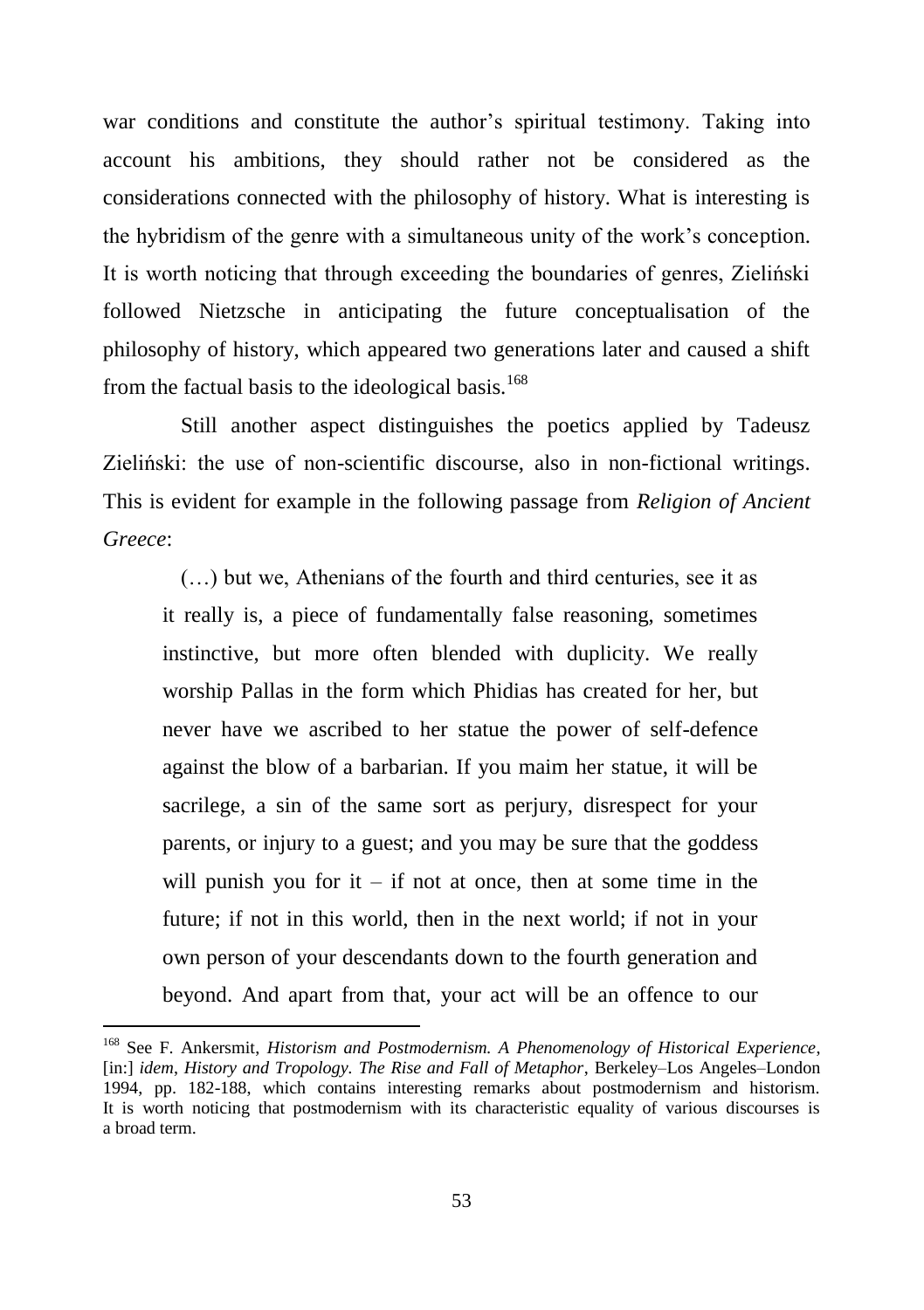religious feeling, for which we will punish you in our own name, and at once. As for your expression "the god-maker", that is a piece of vulgar ignorance on your part.<sup>169</sup>

Elements of non-scientific language, a semi-prophetic style, strictly speaking, can be clearly distinguished. There is a structural component with a so-called messenger formula ("and you may be sure that the goddess will punish you for it"), and a cognitive component; there is a clearly stated topic concerning the notion of the man and sacrum.<sup>170</sup> Moreover, in period of the Romanticism there was a clear return to the prophetic style in literature, more often patterned on the Biblical style than on the ancient style; $^{171}$  good examples are William Blake, Friedrich Hölderin, Samuel Taylor Coleridge, and in Poland Adam Mickiewicz; the last poet was greatly admired by Zieliński, who even conducted some lectures concerning him.<sup>172</sup> A considerable amount of Nietzsche"s writings can also be included in the genre.

The question arises whether the elements of the semi-prophetic style used by Zieliński were the only application of non-scientific discourse. The answer, in my opinion, is negative. It is due the prophetic rhetoric used by Zieliński that his narration in the *Religions of the Ancient World* cycle has many characteristic features of religious style. According to linguistic research, the most meaningful elements of this style that can be singled out are ideocentrism contrasted with anthropocentrism, psychologism and idealism in seeing the human being, a symbolic conceptualisation of the world and a communal perception of the human being connected with operating on different codes and

<sup>169</sup> T. Zieliński, *The Religion…*, pp. 78-79.

<sup>170</sup> Cf. P. Kładoczny, *Proroctwa chrześcijańskie jako gatunek mowy na tle innych gatunków profetycznych*, Zielona Góra 2004, p. 88.

<sup>171</sup> See J. Balfour, *The Rhetoric of Romantic Prophecy*, Stanford 2002.

<sup>172</sup> T. Zieliński, *Autobiografia…*, p. 190.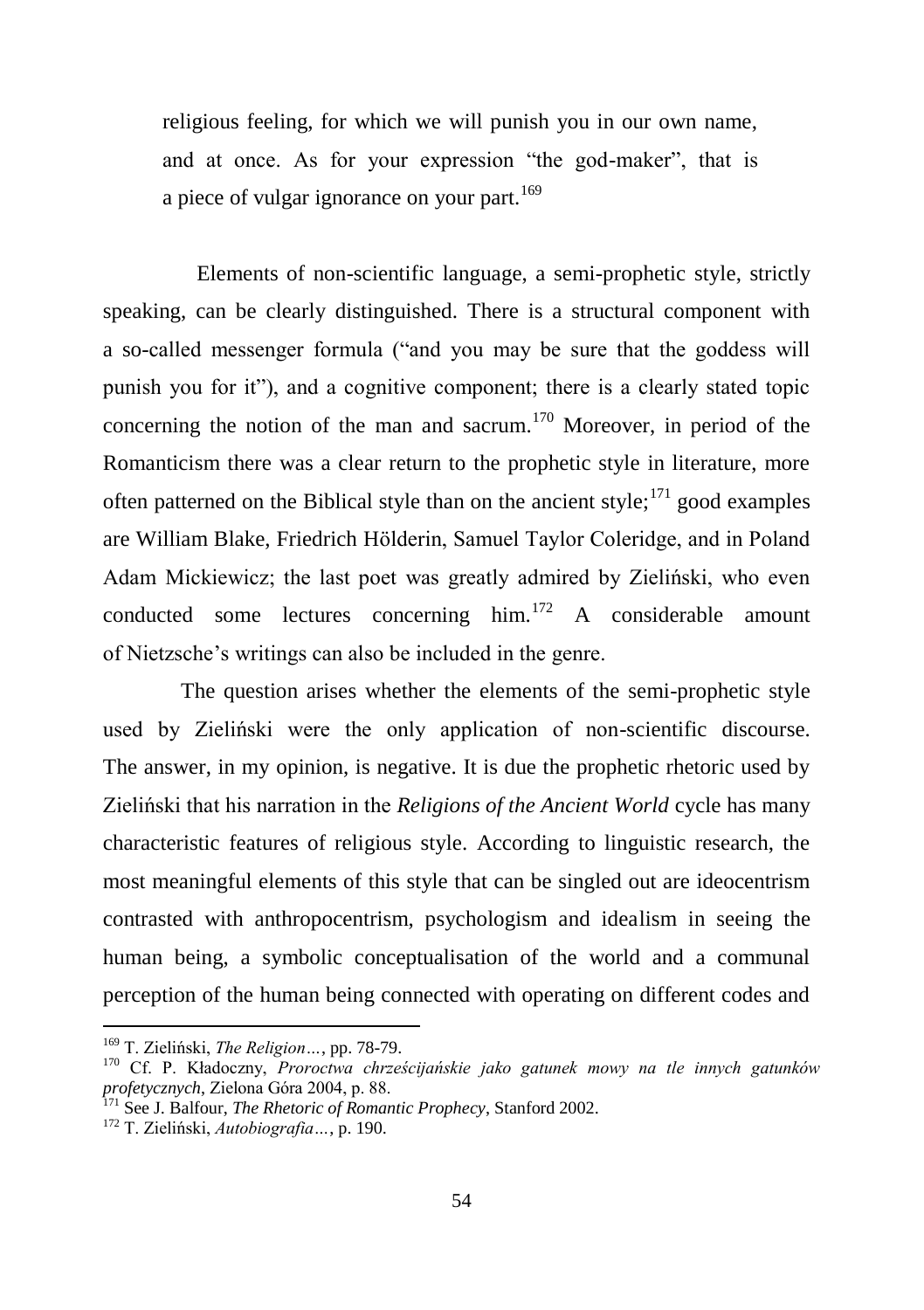contemplative approach towards the reality. It can also be added that dialogue, which is another characteristic feature of the religious style, has a totally different character than in the colloquial style.<sup>173</sup>

Almost all of those characteristics can be identified in the narration by Tadeusz Zieliński. The majority of them appeared already in the abovementioned Axioms. Applications of the religious style, however, are limited to the cult situations and, more importantly, to confessional communication.<sup>174</sup> Obviously, Zieliński"s writings were created outside of that context and belong to extremely different communication situations, even if it is assumed that part of his writing is theological in character. Therefore, I suggest that Tadeusz Zieliński"s style should be described as a quasi-religious style.

Comments presented above certainly do not exhaust the wide range of Zieliński"s poetics. It could be added that, with regard to the continuation (even a psychological one) of the ancient tradition<sup>175</sup>, which was professed by Zieliński, he very often recalled the modern poets and writers such as Shakespeare, Schiller, Goethe, Dante, but also Mickiewicz and Nietzsche. This was done in order to justify his comments of scientific character.

In the case of *Religions of the Ancient World*, we are dealing with a symphony of rhetorical means, which through various kinds of instruments created a coherent image of the ancient religion and its postulated influence on Christianity.

6.

<sup>173</sup> M. Wojtak, *O początkach stylu religijnego w polszczyźnie*, "Stylistyka" 1, 1992, p. 90. <sup>174</sup> *Ibidem*, p. 95.

<sup>175</sup> Cf. T. Zieliński, *Our Debt to Antiquity*, London 1909.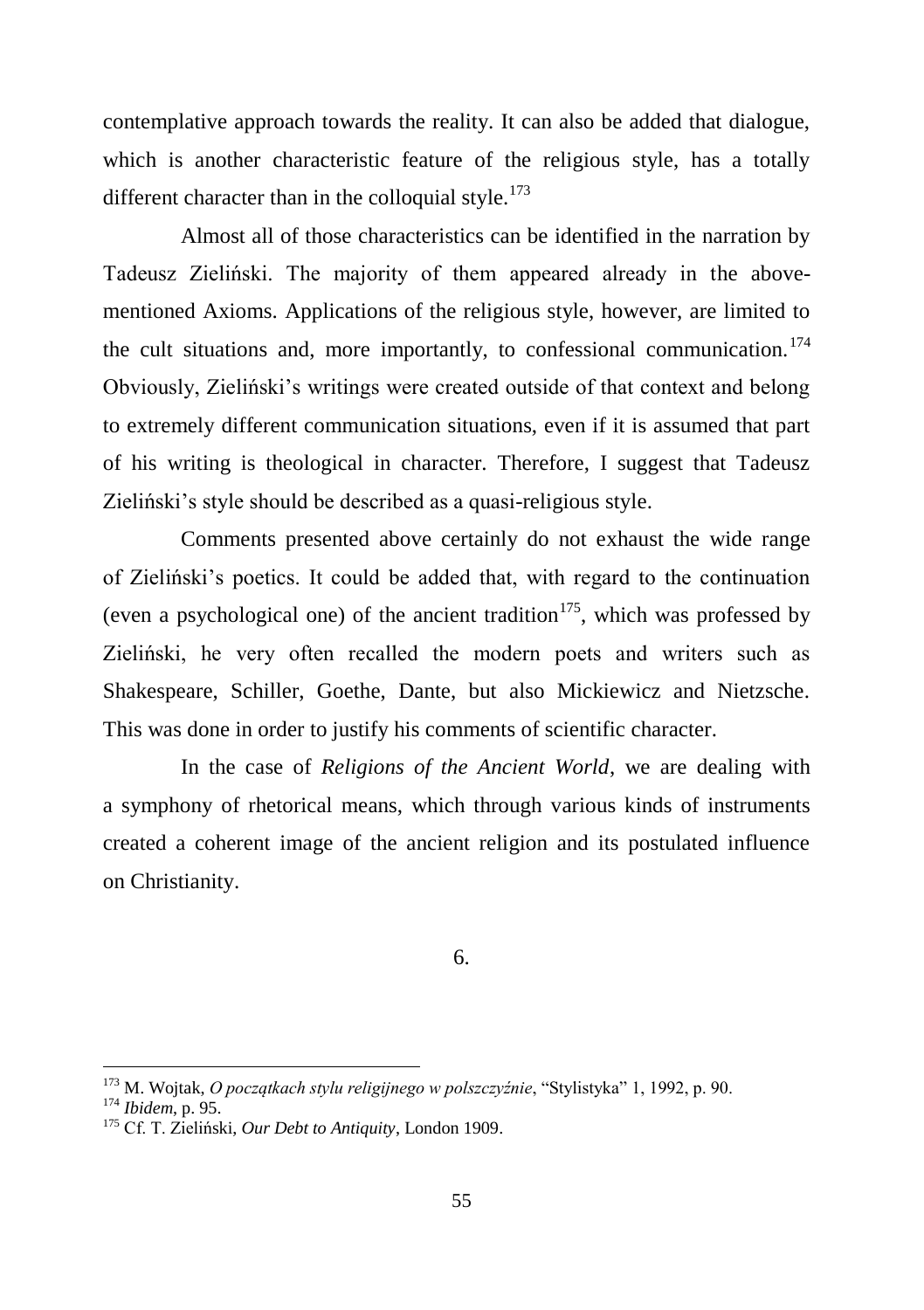It is difficult to unequivocally assess the achievements of Tadeusz Zieliński in the field of religious studies, especially due to the fact that the first parts of the cycle were published almost a century ago. Moreover, the volumes form a category of their own. Without a doubt, the volume comparing Hellenism and Judaism did not stand the test of time, despite being quite interesting for many reasons. Still, it is worthwhile to read his studies on the Roman religion of the Republican period as well as the Greek religion. It should be stressed that Zieliński was one of the first scholars to observe and describe the uniqueness of the Greek religious experience and its universalist values.<sup>176</sup>

The last two volumes are especially unique. The situation in which they were created and the image of its creator, an old man with the mission of announcing the truths about the ancient religion, has to command at least a deep respect. I will permit myself to add a personal tone here: I have to admit that while I am reading the volumes, I see Zieliński just as he was described by his Romanian student, who saw him prostrate after the destruction of his flat and his flight from Poland: "tall, with his handsome white beard, he lay there before me like a statue of a god overturned by a tempest".<sup>177</sup>

I"m inclined to believe that the following assessment could easily refer to the whole cycle: a reviewer of the French edition of *Religions of Ancient Greece* called the discussed study a "point of view". *Religions of the Ancient World* are just that, a point of view of one of the last great masters of the golden age of *Altertumwissenschaften.*

<sup>176</sup> M. Dzielska, *Badania…*, p. 278.

<sup>177</sup> E.K. Rand, *Tadeusz Zielinski*, "Classical Weekly" 33, 15 (Feb. 12), 1940, p. 170.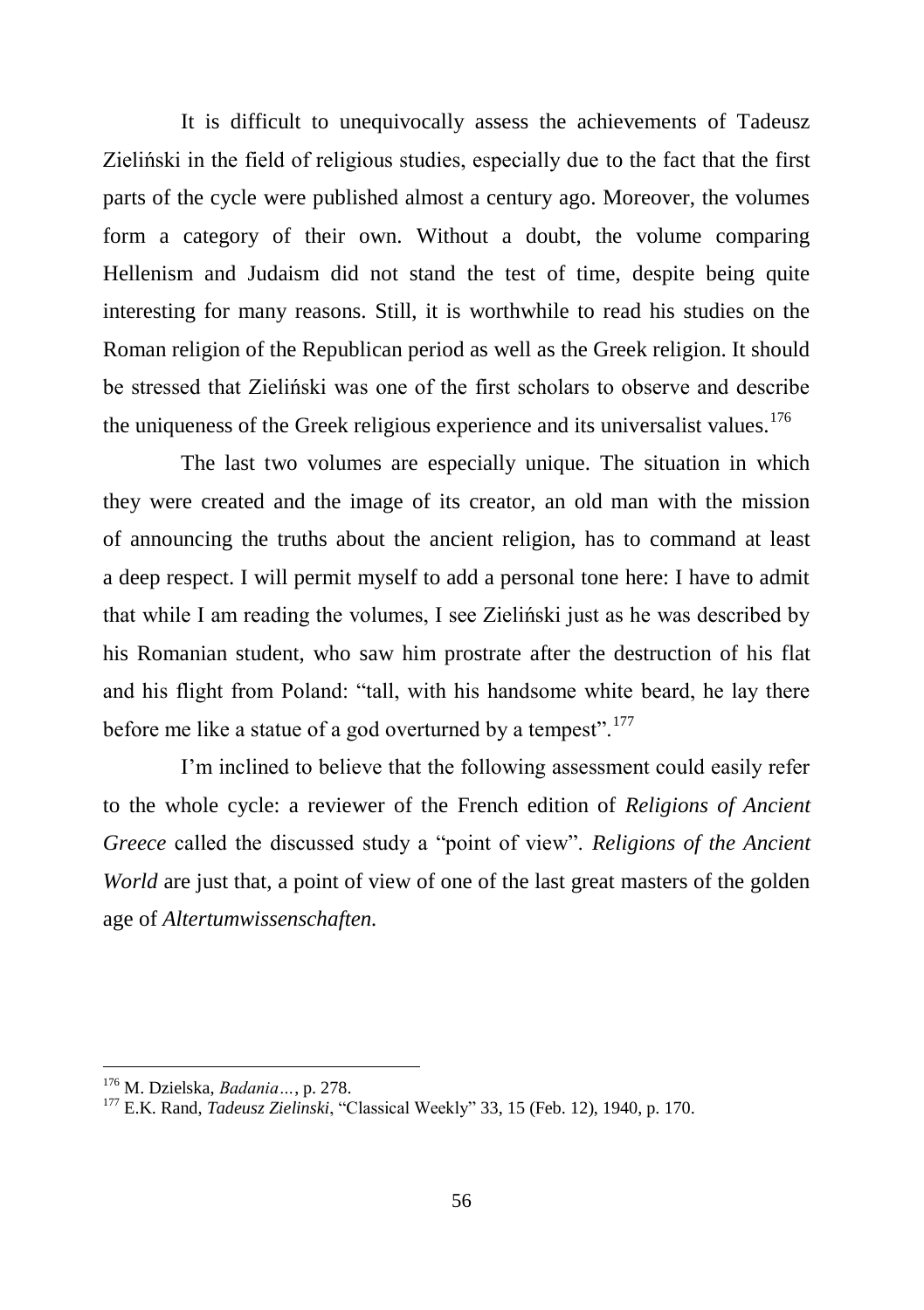Bibliography:

I. Works of Tadeusz Zieliński:

A. *Religions of the Ancient World*

*Rieligija driewniej Griecii*, Pietrograd 1917 (Polish tr. 1921, English tr. 1926, French tr. 1926).

*Rieligija ellenizma*, Pietrograd 1922 (Polish tr. 1925).

*Hellenizm a judaizm*, vol.1-2, Warszawa 1927.

*Religia rzeczypospolitej rzymskiej*, vol. 1-2, Warszawa 1933-34.

*Religia cesarstwa rzymskiego*, Toruń 1999.

*Chrześcijaństwo antyczne*, Toruń 1999.

B. Other works (selection):

*Apollo als Heilgott*, "Mitteilungen zur Geschichte der Medizin und der Naturwissenschaften" 23, 1924, p. 54.

*Apollon bei den Hyperboreern*, "Rheinisches Museum" 37, 1883, pp. 625-627.

*Autobiografia. Dziennik*, H. Geremek, P. Mitzner (eds.), Warszawa 2005.

*La bella Elena*, "Rivista di Studi Filosofici Religiosi" 4, 1923, pp. 147-181.

*Bog i dobro (Kak nrawstwiennost' stała rieligioznoj i kak religija stała nrawstwiennoj)*, "Wiestnik Jewropy" 52, 1917, pp. 113-140.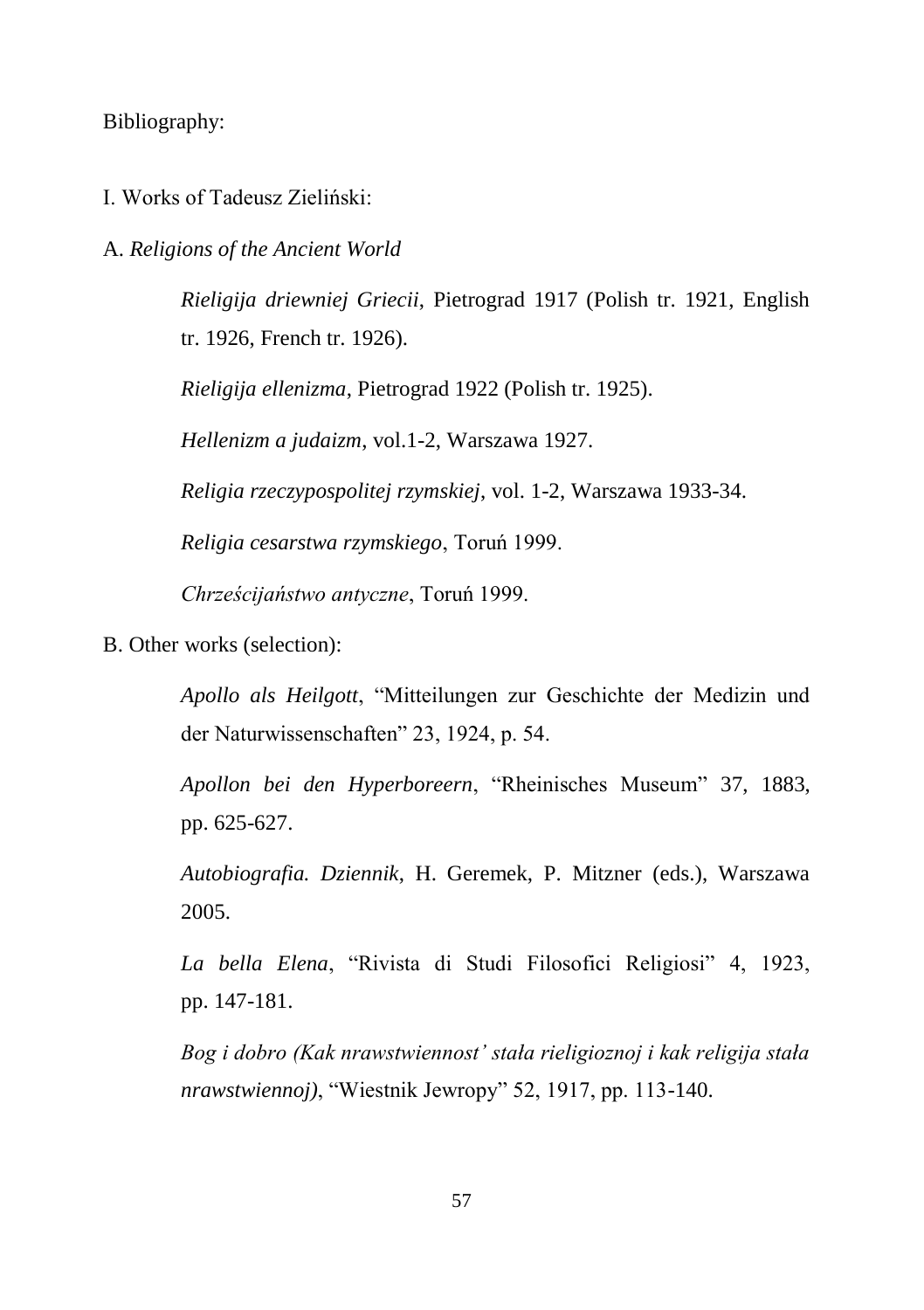*Charis and Charites*, "Classical Quarterly" 17, 1924, pp. 157-163.

*Chrześcijaństwo antyczne a filozofia rzymska,* Zamość 1921.

*Cicero im Wandel der Jahrhunderte*, Leipzig, many editions.

*Dionis w rieligii i w poezji*, "Russkaja Mysl"" 36, 1915, pp. 1-21.

*L'elemento etico nell'eschatologia etrusca*, "Studi e Materiali di Storia delle Religioni" 4, 1928, pp. 179-197.

*Flamen sacrorum municipalium?*, "Philologus" 50, 1891, pp. 763-764.

*Der Feueranbläser und der Dornauszieher*, "Rheinisches Museum" 39, 1884, pp. 73-117.

*Hermes Trismegistos*, Zamość 1920.

*Hermes und die Hermetik*, "Archiv für Religionswissenschaft", 8, 1906, pp. 321-350; 9, 1906, pp. 25-60.

*Iresiona. Atticzeskije skazki*, vol. 1-3, Pietrograd 1921.

*Iresione. II. Dissertationes ad antiquorum religions spectantes continens*, Leopoli 1936.

*Jak zostałem filologiem*, "Filomata" 2, 1929, pp. 70-78, 4; 1929, pp. 156-163.

*Kultura moralna starożytnej Grecji*, Warszawa 1932.

*L'évolution religieuse d'Euripide*, "Revue des Ètudes Grecques" 36, 1923, pp. 454-479.

*La morale chrétienne troisième morale de l'antiquité*, "Revue d"Histoire et de Philolosopie Religieuses" 1927, pp. 330-350.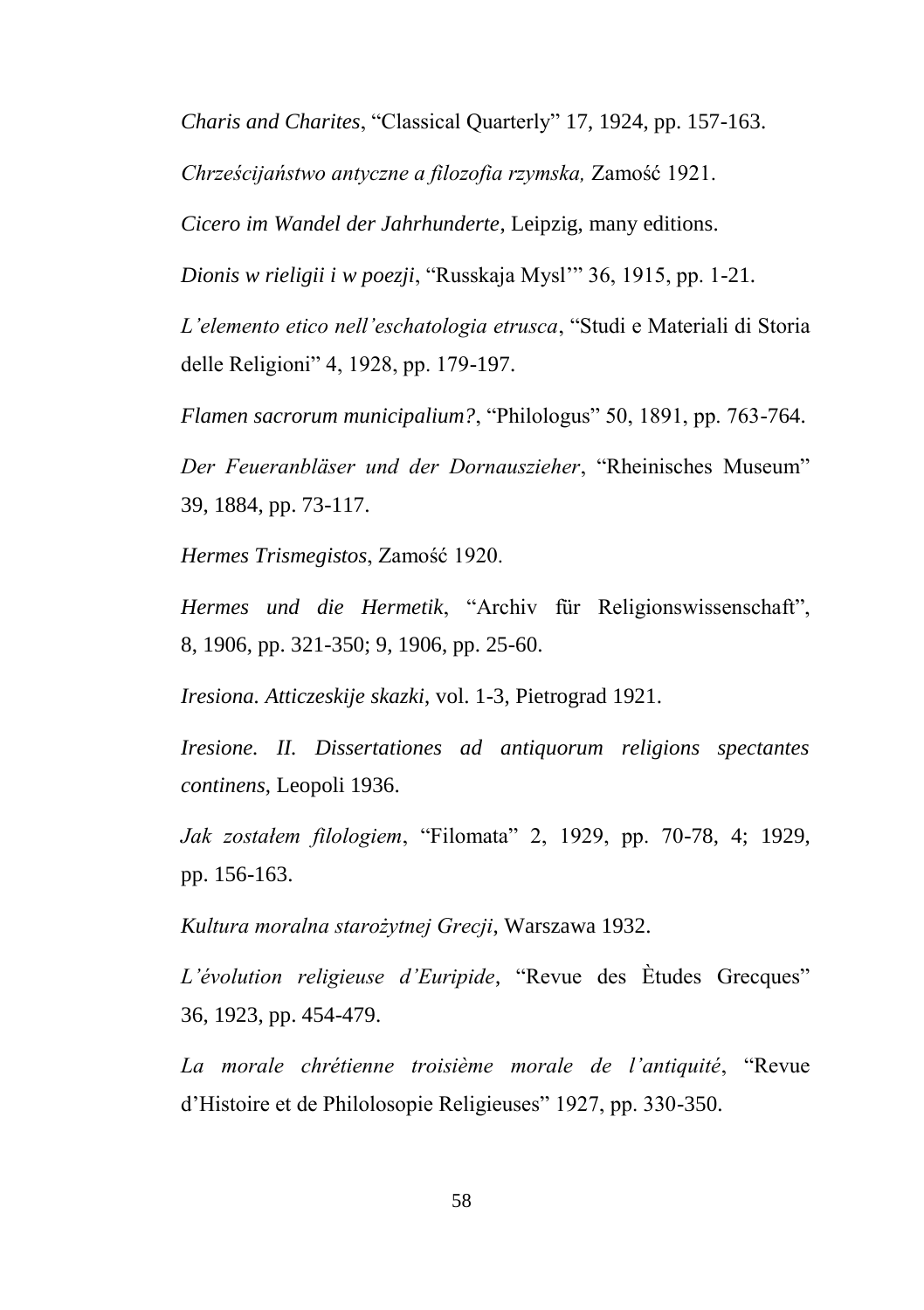*Die letzten Jahre des zweiten punischen Kriegs*, Leipzig 1880.

*Die neusten Strömungen in der römisch-republikanischen Religionsgeschichte*, "La Pologne au VII. Congrès des Science Historiques 1932", Varsovie 1933.

*Le messianisme d'Horace*, "L"Antiquité Classique" 1939, pp. 171-180.

*Nauka i sentyment wobec hellenizmu i judaizmu*, "Przegląd Współczesny" 8, 1928, pp. 353-370.

*Die Orestessage ind die Rechtfertigungsidee*, "Neue Jahrbücher für das klassische Altertum, Geschichte und deutsche Literatur und für Pädagogik" 2, 1899, pp. 81-100, 161-185.

*Les origins de la religion hellénistique*, "Revue de l"Historie des Religions" 44, 1923, pp. 1-20.

*Our Debt to Antiquity*, London 1909.

*Rom und seine Gottheit*, München 1903.

*Rzym i jego religia*, Zamość 1920.

*La sacra missione di Augusto*, "Quaderni Augustei. Studi Stranieri" 8, 1938, pp. 3-24.

*La Sibylle étrusque*, "Seminarium Kondakovianum" 4, 1931, pp. 105-110.

*La Sybille et la fin de Rome*, "Musée Belge. Revue de philologie classique" 27, 1923, pp. 217-233.

*La Sybille. Trois essais sur la religion antique et le christianisme*, Paris 1924.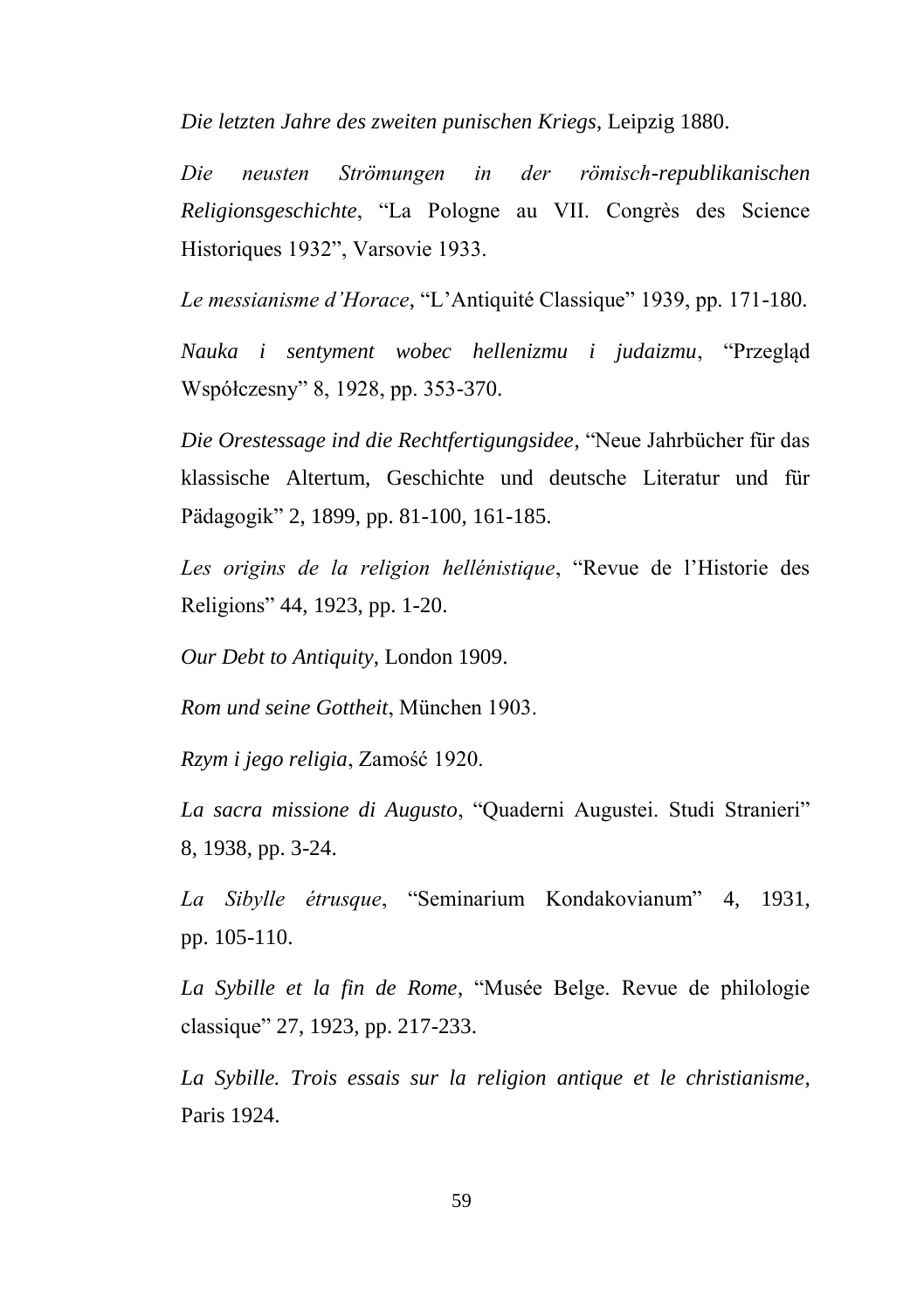*Socjalizm i religia*, [in:] *idem*, *Kultura i rewolucja*, Warszawa 1999.

*Le sources grecques de l'Apocalypse de St. Jean*, [in:] *Charisteria Gustavo Przychocki a discipulis oblate*, Varsaviae 1934, pp. 1-13.

*Walka o autonomię szkół wyższych*, [in:] *W obronie wolności szkół akademickich*, Kraków 1933, pp. 157-166.

II. Other authors:

R. Ackerman, *The Myth and Ritual School. J.G. Frazer and the Cambridge Ritualists*, New York-London 2002.

F. Ankersmit, *Historism and Postmodernism. A Phenomenology of Historical Experience*, [in:] *Idem*, *History and Tropology. The Rise and Fall of Metaphor*, Berkeley–Los Angeles–London 1994.

J. Balfour, *The Rhetoric of Romantic Prophecy*, Stanford 2002.

M. Beard, *The Invention of Jane Harrison*, Cambridge 2002.

C. Bonnet, "*L'Histoire séculière et profane des religions' (F. Cumont): Observations sur l'articulation entre rites et croyance dans l'historiographie des religions de la fin du XIX<sup>e</sup> et de la première moitié du XX<sup>e</sup> siècle*, [in:] *Rites et croyances dans le religions du monde romain. Entretiens sur l'antiquité classique.* Tome LIII*.* Vandoeuvres-Genève 2006, pp. 1-37.

C. Bonnet, V. Pirenne-Delforge, D. Praet (eds.), *Les religions orientales dans le monde grec et romain cent ans aprés Cumont (1906-2006). Bilan historique et historiographique*, Brussels-Rome 2009.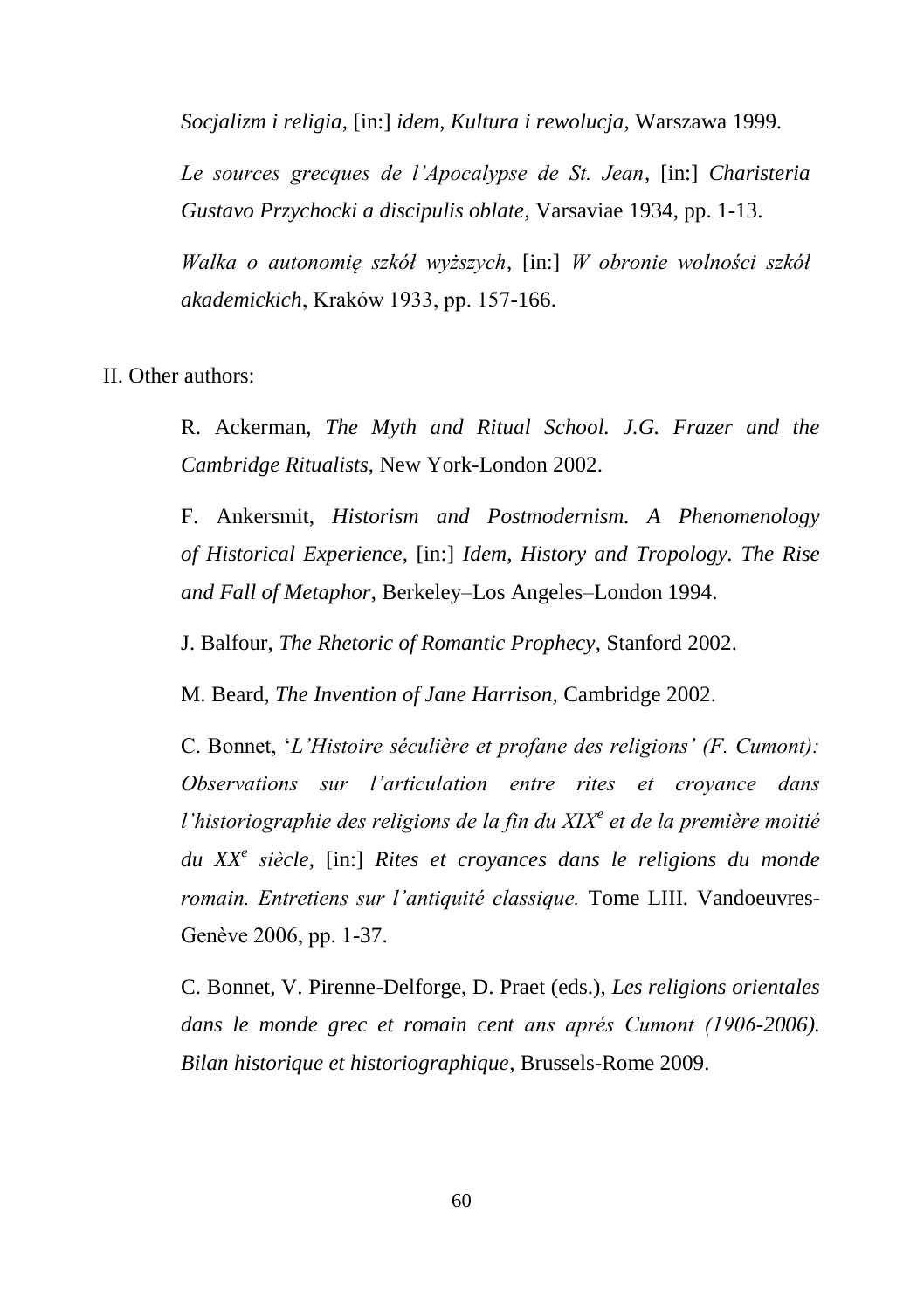W.M. Calder III, D.J. Kramer, *An Introductory Bibliography to the History of Classical Scholarship chiefly in the XIXth and XXth Century*, Hildesheim–Zurich–New York 1992.

W.M. Calder III (ed.), *The Cambridge Ritualists Reconsidered*, Atlanta 1991

K. Clark, M. Holquist, *Mikhail Bakhtin,* Cambridge 1984.

*Classics in 19th and 20th Century Cambridge. Curriculum, Culture and Community*, Ch. Stray (ed.), "The Cambridge Philological Society, Supplementary Volume" 24, 1999.

F. Cumont, *Oriental Religions in Roman Paganism*, New York 1911.

J.M. Curtis, *Mikhail Bakhtin, Nietzsche, and Russian Prerevolutionary Thought*, [in:] *Nietzsche in Russia*, B. Glatzer Rosenthal (ed.), Princeton 1986, pp. 331-353.

J.M. Curtis, *Michaił Bachtin, Nietzsche i myśl rosyjska przed rewolucją*, [in:] *Ja – Inny. Wokół Bachtina. Antologia*, vol. 2, D. Ulicka (ed.), Kraków 2009, pp. 211-230.

A. Demandt, *Theodor Mommsen (30 November 1817 - 1 November 1903)*, [in:] *Classical Scholarship. A Biographical Encyclopedia*, W.W. Briggs, W. M. Calder III (eds.), New York–London 1990, pp. 287-309.

M. Dzielska, *Kierunki badań nad historią religii greckiej i hellenizmu oraz nowsza literatura przedmiotu*, [in:] T. Zieliński, *Religia starożytnej Grecji. Zarys ogólny. Religia hellenizmu*, Wrocław–Warszawa–Kraków 1991, pp. 277-296.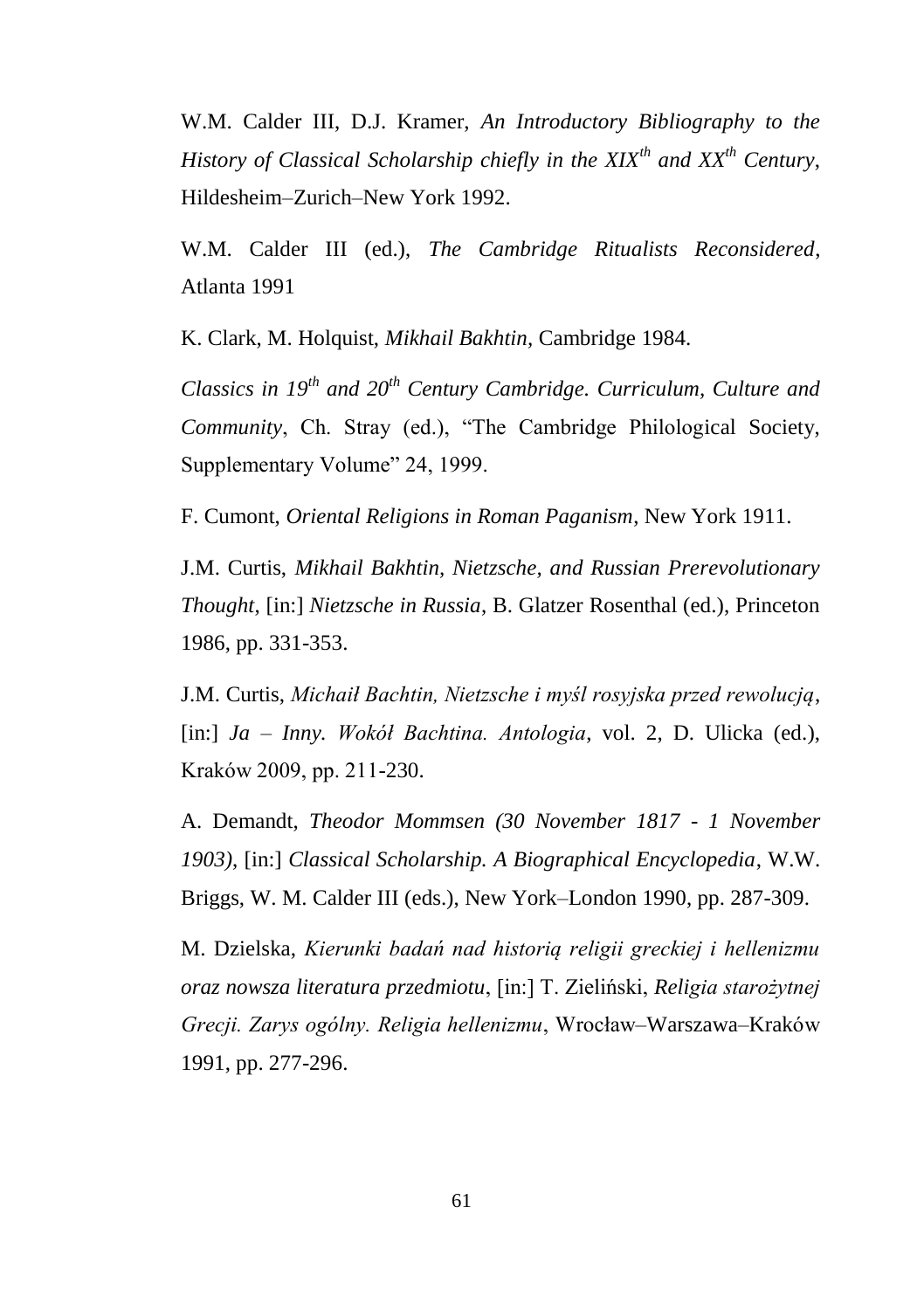D. Elm, *Die Kontroverse über die* ʻSondergötter"*. Ein Beitrag zur Rezeptions- und Wirkungsgeschichte des Handbuches ʻReligion und Kultus der Römer' von Georg Wissowa*, "Archiv für Religionsgeschichte" 5.1, 2003, pp. 67-79.

L.R. Farnell, *The Higher Aspects of Greek Religion*, Oxford 1912.

*Franz Cumont et la science de son temps*, "Mélanges de l"Ecole française de Rome. Italie et Méditerranée 111.2, 1999.

A. Frateantonio, *Konzepte der Independenz von Religion, Stadt und Recht bei Theodor Mommsen und Georg Wissowa*, "Archiv für Religionsgechichte" 5.1, 2003, pp. 41–46.

W. Gajewski, *Obecny stan badań nad organizacją wczesnego Kościoła w świetle pracy "Chrześcijaństwo antyczne" Tadeusza Zielińskiego*, "Przegląd Religioznawczy" 3, 2002, pp. 39-50.

H. Geremek, *Wstęp*, [in:] *Autobiografia. Dziennik 1939-1944*, pp. 201-244.

A. Gillmeister, *Kontrowersje wokół książki "Hellenizm a judaizm" Tadeusza Zielińskiego. Polemiki chrześcijańskie*, "Scripta Biblica et Orientalia" 3, 2011, pp. 275-288.

A. Gillmeister, *Kult cesarski w polskich badaniach historycznych*, [in:] *Świat starożytny, jego polscy badacze i kult panującego*, L. Mrozewicz, K. Balbuza (eds.), Poznań 2011, pp. 193-204.

A. Gillmeister, *Między historiografią a historiozofią. Tadeusza Zielińskiego wizja religii rzymskiej*, forthcoming.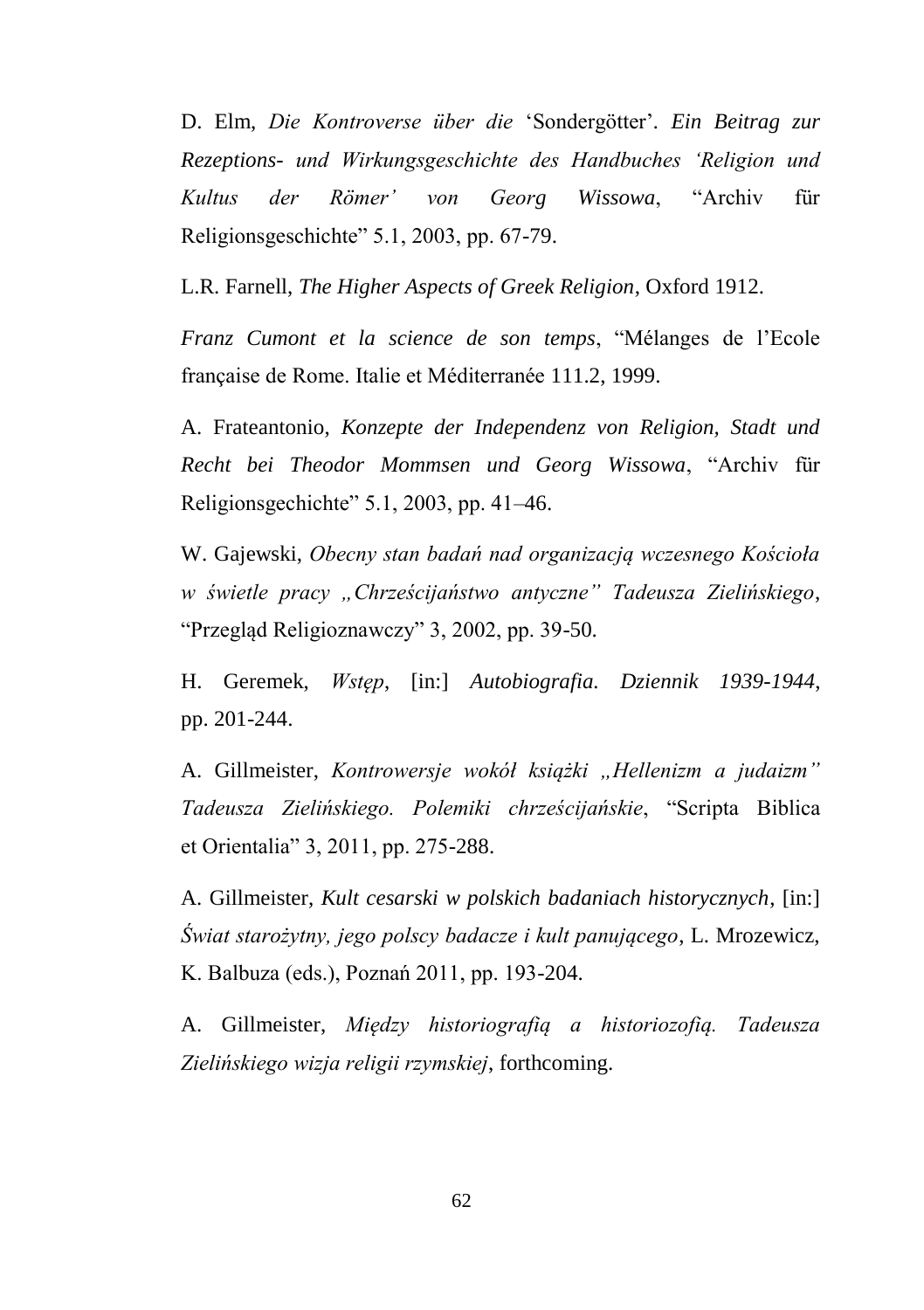J. Gordziałkowski, *Antyjudaizm Tadeusza Zielińskiego*, "Tygodnik Powszechny" nr 33, 13 sierpnia 2000, p. 15.

H. R. Halliday, rev. *La Religion de la Grèce antique by Th. Zielinski*, "The Classical Review" 40, 6, 1926, pp. 215-126.

E. Havelock, *Preface to Plato*, Cambridge 1963.

K. Hirschkop, *Historia tworzenia historii*, [in:] *Ja – Inny. Wokół Bachtina. Antologia*, vol. 2, D. Ulicka (ed.), Kraków 2009, pp. 11-62.

H. Hoffmann, *Badania nad religiami starożytnymi Tadeusza Zielińskiego i Ryszarda Gansińca*, "Biuletyn. Instytut Filozoficzno-Historyczny WSP w Częstochowie" 30, 2002, pp. 185-190.

H. Hoffmann, *Tadeusz Zieliński (1859-1944) i jego interpretacja motywów dionizyjskich w tragedii greckiej*, "Nomos" 41/42, 2003, pp. 85-95.

G. Iggers, *Deutsche Geschichtwissenschaft. Eine Kritik der traditionellen Geschichtsauffassung von Herder bis zur Gegenwart*, München 1971.

W. Klinger, *Tadeusz Zieliński*, "Pamiętnik Literacki" 30, 1946, s. 436.

K. Kładoczny, *Proroctwa chrześcijańskie jako gatunek mowy na tle innych gatunków profetycznych*, Zielona Góra 2004.

L. Kołakowski, *Antysemici. Pięć tez nienowych i przestroga*, [in:] *Idem*, *Nasza wesoła apokalipsa. Wybór najważniejszych esejów*, Kraków 2010, pp. 25-36.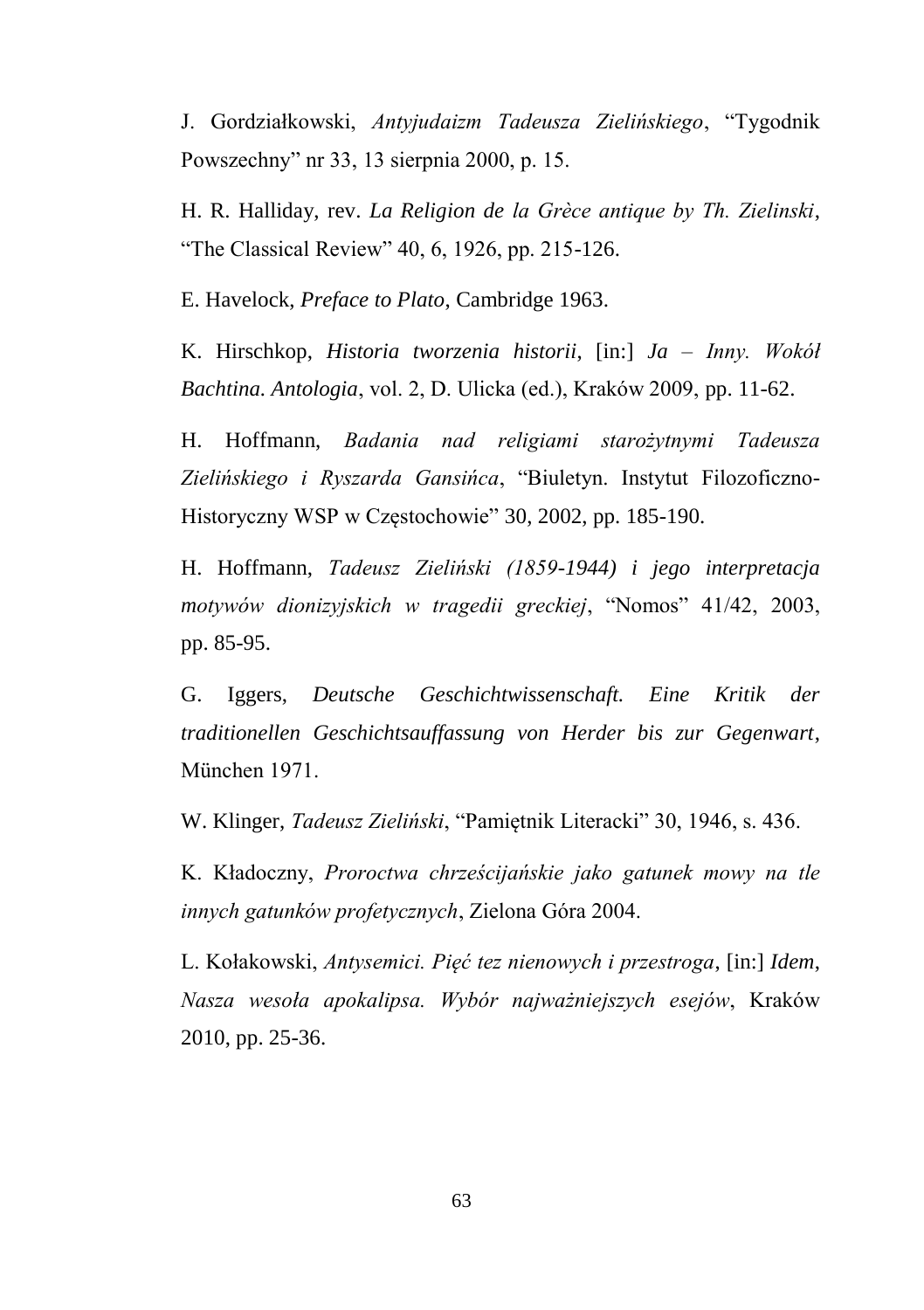T. Kubiak, *Tadeusz Zieliński wobec dwóch rewolucji, bolszewickiej i hitlerowskiej*, "Tygodnik Powszechny" no. 10, 5 March 2000, p. 12.

K. Latte, review *La Religion de la Grèce antique par Th. Zielinski*, "Gnomon" 2, 1926, pp. 650-653.

J.N Linforth., *A New Interpretation of Greek Religion*, "The Journal of Religion" 7, 5-6, 1926, pp. 622-624.

E.S. MacCartney, review *The Religion of Ancient Greece. An Outline*, "The Classical Journal" 23, 4, 1928, p. 306-310.

M. Mieses, *Hellenizm a judaizm. (Uwagi na marginesie książki Tadeusza Zielińskiego pod powyższym tytułem)*, Nakładem Stow. Humanitas B.B. w Przemyślu, Przemyśl 1928.

A.L. Molendijk, *Tiele on Religion*, "Numen" 46, 1999, pp. 237-268.

Th. Mommsen, *Zama*, "Hermes" 20, 1885, pp. 144-156.

R. Nieczyporowski, *Religia starożytnej Grecji w koncepcji Tadeusza Zielińskiego*, Gdańsk 1998.

J. Niemirska-Pliszczyńska, *Wielki filhellen*, "Roczniki Humanistyczne" 9, 1960, pp. 77-83.

Z. Opacki, *Relacje Tadeusza Zielińskiego z rosyjskimi uczonymi w Petersburgu w świetle jego Autobiografii*, [in:]: *Studia z dziejów Europy Wschodniej. Księga pamiątkowa dedykowana Profesorowi Arturowi Kijasowi w 70. rocznicę urodzin*, G. Błaszczyk, P. Kraszewski (eds.), Poznań 2010, pp. 237-253.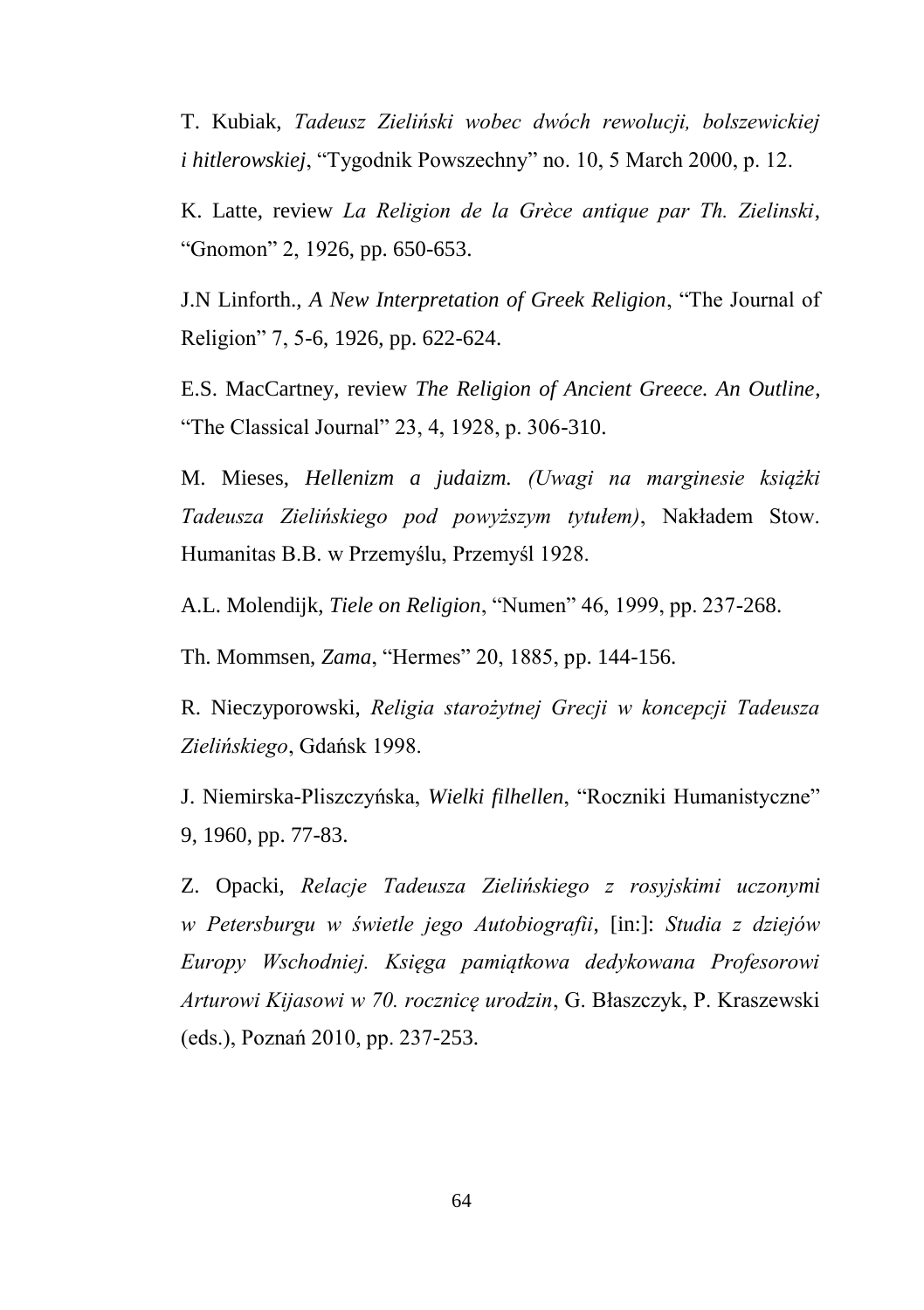M. Perfigli, *Indigitamenta. Divinità funzionali e Funzionalità divina nella Religione Romana*, Pisa 2004.

N. Perlina, *Funny things are happening on the way to the Bakhtin forum*, "Kenan Institute Occasional Papers", Washington 1989.

M. Philonenko, *Lux perpetua. Un dossier*, "Revue d"Histoire et de Philolosophie Religieuses" 91, 2011, pp. 145-156.

M. Plezia, *"Dziecię niedoli". Ostatnie dzieło Tadeusza Zielińskiego*, [in:] *Idem*, *Z dziejów filologii klasycznej w Polsce*, Warszawa 1993, pp. 180-235.

M. Plezia, *Tadeusz Stefan Zieliński*, [in:] *Antichisti dell'Universita di Varsavia nel Novecento*, a cura di. I. Bieżuńska-Małowist, Napoli 1992, pp. 35-49.

M. Plezia, *Z młodzieńczych lat Tadeusza Zielińskiego*, [in:] *Idem*, *Z dziejów filologii klasycznej w Polsce*, Warszawa 1993, pp. 168-180.

E.K. Rand, *Tadeusz Zielinski*, "Classical Weekly" 33, 15 (Feb. 12), 1940, p. 170.

R.A. Rappaport, *Ritual and religion in the making of humanity*, Cambridge 1999.

C. Santi, *La religione romana negli studi di R. Pettazzoni*, "Storia, antropologia e scienze del linguaggio" 24, 2009, pp. 173-188.

J. Scheid, *Religion romaine et spiritualité*, "Archiv für Religionsgeschichte" 5.1, 2003, pp. 198-209.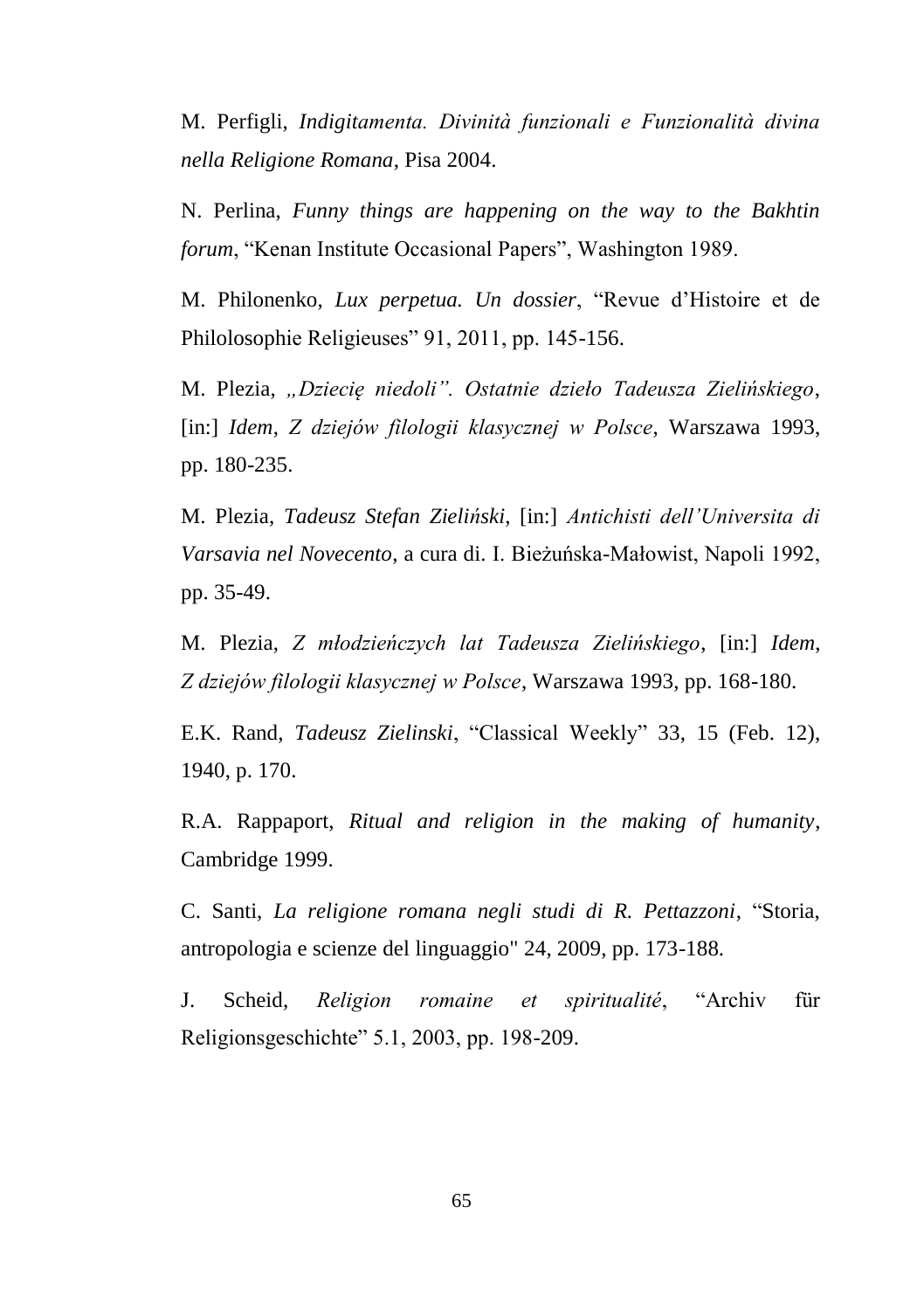J. Schiller, *Tadeusza Zielińskiego koncepcja reformy rosyjskich uniwersytetów*, "Kwartalnik Historii Nauki i Techniki" 51, no. 3-4, 2006, pp. 57-89;

D. Sdvižkov, *Zeitalter der Intelligenz: zur vergleichenden Geschichte der Gebildeten in Europa bis zum Ersten Weltkrieg*, Göttingen 2006.

V.S. Severino, *La religione di questo mondo in Raffaelle Pettazzoni*, Roma 2009.

A. Sowińska, *The Origins of Hermes Trismegistos and his Philosophy. The Theory of Tadeusz Zieliński*, "Scripta Classica" 7, 2010, pp. 85-89.

S. Srebrny, *Tadeusz Zieliński*, "Eos" 42, 1947, pp. 5-65.

E. Stein, *Judaizm a hellenizm. Z powodu książki prof. Tadeusza Zielińskiego p.t.* Hellenizm a judaizm, Nakładem Związku Stowarzyszeń Humanitarnych "B'nei B'rith" w Rzeczypospolitej Polskiej, Kraków–Warszawa 1929.

S. Szydelski, *Hellenizm a judaizm*, [in:] *Pamiętnik VI Powszechnego Zjazdu Historyków Polskich w Wilnie 17-20 września 1935 r.* t. 1 *Referaty*, Wilno 1935 , pp. 519-534.

S. Szydelski, *Religia helleńska, Stary Testament i chrześcijaństwo*, "Ateneum Kapłańskie" 21, fasc.1-3, 1928, pp. 1-16, 105-135, 227-247.

J. Teodorowicz, *Od Jahwy do Mesjasza*, Poznań–Warszawa–Wilno– Lublin 1936.

C. Tiele, *Elements of the Science of Religion*, Edinburgh–London 1897.

G. Wissowa, *Religion und Kultus der Römer*, München 1912.